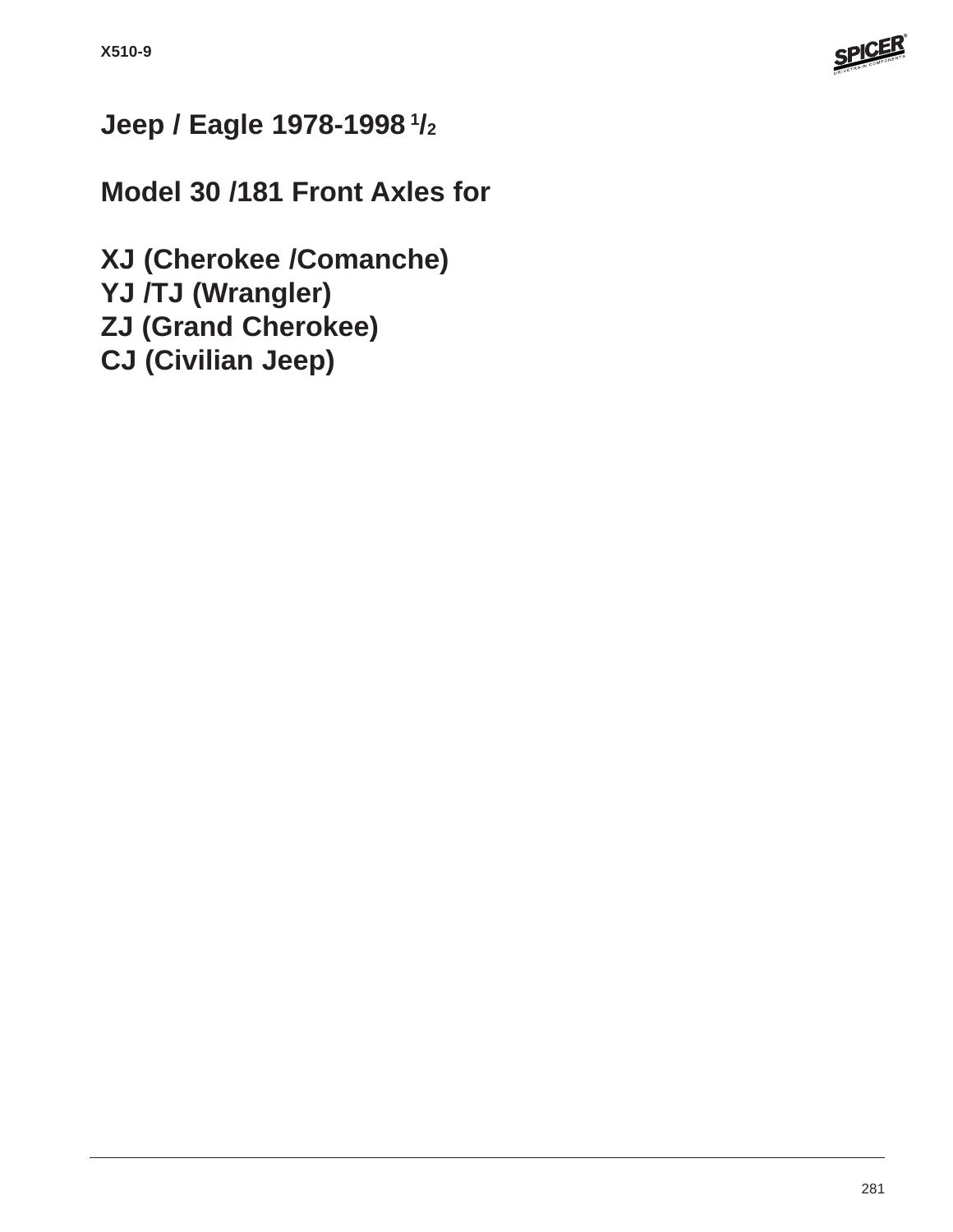

## **Exploded View Jeep Model 30 /181 Front**

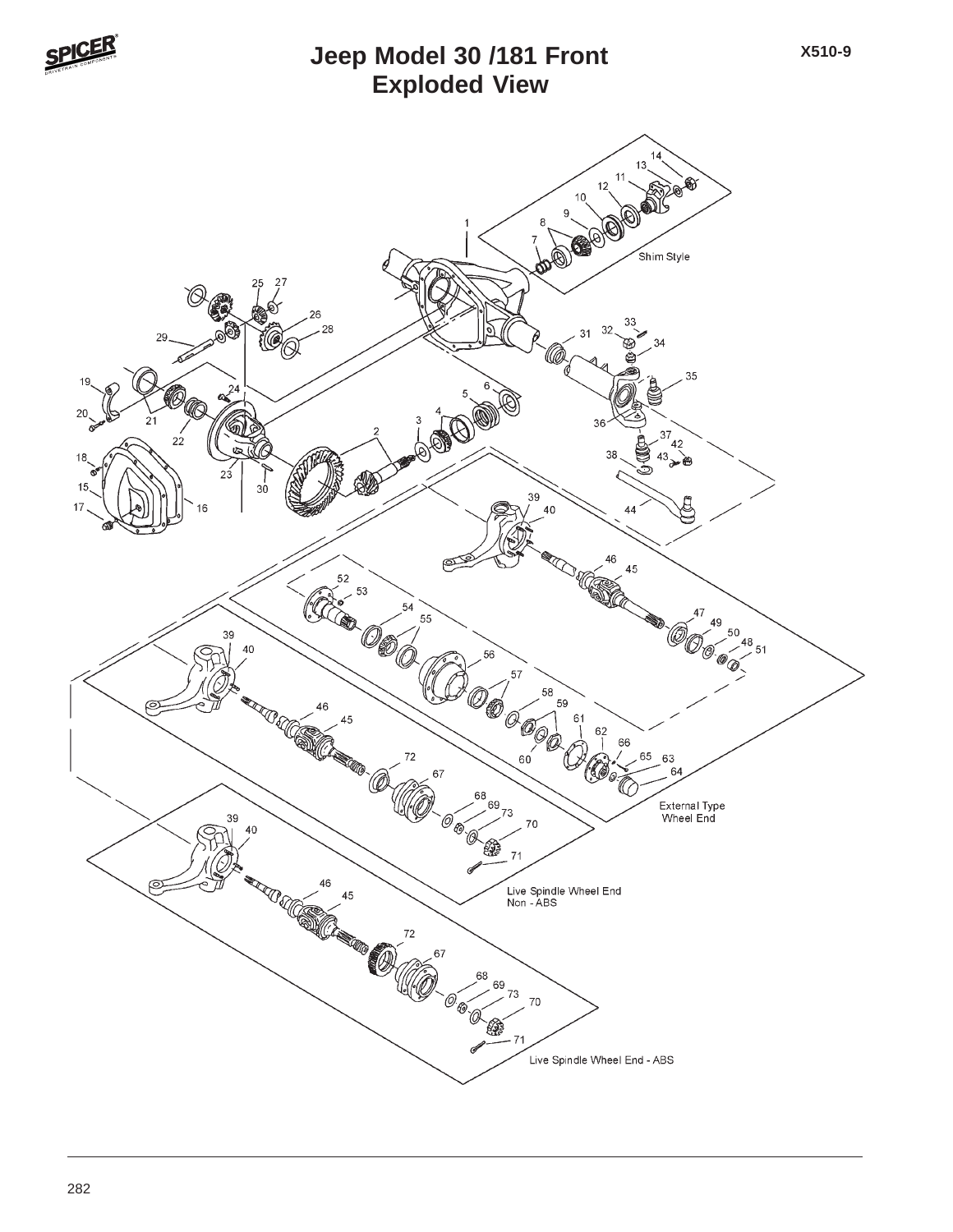# **Parts Listing Jeep Model 30 /181 Front**



| <b>ITEM</b><br>NO. | <b>PART</b><br><b>NUMBER</b> | <b>DESCRIPTION</b>                | <b>ITEM</b><br>NO. | <b>PART</b><br><b>NUMBER</b> | <b>DESCRIPTION</b>             |
|--------------------|------------------------------|-----------------------------------|--------------------|------------------------------|--------------------------------|
| $\mathbf{1}$       | $- (3)$                      | Housing - Axle Service            | 34                 | $- (2)$                      | Adjusting Split Ring           |
| $\overline{2}$     | $- (1)$                      | Drive Gear & Pinion Assembly      | 35                 | $- (2)$                      | Socket Assembly                |
| 3                  | 30764                        | Slinger - Inner Pinion Bearing    | 36                 | $- (2)$                      | Nut - Hex Jam / Slotted        |
| 4                  | 706015X                      | KIT - Inner Pinion Bearing        | 37                 | $- (2)$                      | Socket Assembly                |
|                    | 706938X                      | PKG - Diff & Pinion Bearing Shim  | 38                 | $- (2)$                      | Snap Ring                      |
|                    |                              | (inc items 5, 7, 12, 13, 16, 22)  | 39                 | $- (2)$                      | Bolt - Knuckle                 |
|                    | 706936X                      | PKG - Pinion Bearing Shim         | 40                 | $- (2)$                      | <b>Right Knuckle</b>           |
|                    |                              | (inc items 5, 7, 12, 13, 16)      | 41                 | $- (2)$                      | Left Knuckle                   |
| 5                  |                              | Inner Pinion Bearing Shims        | 42                 | $- (3)$                      | Nut - Hex Slotted              |
|                    |                              |                                   |                    | $- (3)$                      | <b>Cotter Pin</b>              |
|                    |                              | (see shim packages)               | 43                 | $- (5)$                      |                                |
| 6                  | 32349                        | Baffle - Pinion Bearing           | 44                 |                              | Tie Rod Assembly               |
| $\overline{7}$     |                              | <b>Outer Pinion Bearing Shims</b> | 45                 | $- (1)$                      | Shaft & Joint Assembly         |
|                    |                              | (see shim packages)               | 46                 | $- (2)$                      | Slinger - Spindle Yoke (Inner) |
| 8                  | 706030X                      | KIT - Outer Pinion Bearing        | 47                 | $- (2)$                      | Slinger - Spindle Yoke (Outer) |
| 9                  | 13575                        | Slinger - Outer Pinion Bearing    |                    | $- (2)$                      | KIT - Spindle Seal & Bearing   |
| 10                 | $- (2)$                      | Seal - Pinion Oil                 |                    |                              | (inc items 48, 49, 50, 51)     |
| 11                 | $- (2)$                      | End Yoke or Assembly (inc 12)     |                    | $- (2)$                      | KIT - Spindle                  |
| 12                 | $- (2)$                      | Slinger - End Yoke                |                    |                              | (inc items 48, 49, 50, 51, 52) |
| 13                 | 30186                        | Washer - Pinion Nut               | 48                 | $- (2)$                      | Oil Seal                       |
| 14                 | 30185                        | Pinion Nut                        | 49                 | $- (2)$                      | Oil Seal (block vee)           |
|                    | $- (2)$                      | KIT - Carrier Cover               | 50                 | $- (2)$                      | Spacer - Wheel Bearing Spindle |
|                    |                              | (inc item 15, 16, 17, 18)         | 51                 | $- (2)$                      | Needle Bearing Assembly        |
| 15                 | $- (2)$                      | <b>Carrier Cover</b>              | 52                 | $- (2)$                      | Spindle - Wheel Bearing        |
| 16                 | $- (2)$                      | Gasket/RTV Silicone Sealant       | 53                 | $- (3)$                      | Nut - Brake Mounting           |
| 17                 | $- (2)$                      | Plug - Carrier Cover              | 54                 | $- (3)$                      | Oil Seal                       |
| 18                 | 34279                        | Bolt - Carrier Cover              | 55                 | $- (2)$                      | KIT - Inner Wheel Bearing      |
| 19                 | $- (3)$                      | Differential Bearing Cap          | 56                 | $- (3)$                      | <b>Wheel Hub</b>               |
| 20                 | 48631-1                      | Bolt - Differential Bearing Cap   | 57                 | $- (2)$                      | KIT - Outer Wheel Bearing      |
| 21                 | 706016X                      | KIT - Differential Bearing        | 58                 | $- (2)$                      | Lockwasher - Wheel Bearing     |
| 22                 | 706937X                      | KIT - Differential Brg Shim       | 59                 | $- (2)$                      | Nut - Wheel Bearing            |
|                    |                              | (inc items 16, 54, 55, 63,70)     | 60                 | $- (2)$                      | Lockwasher - Wheel Bearing Nut |
| 23                 | $- (4)$                      | Case - Differential (std)         | 61                 | $- (2)$                      | Gasket - Drive Flange          |
| 24                 | 41221                        | Bolt - Drive Gear (qty 10)        | 62                 | $- (2)$                      | Flange - Axle Drive            |
| 25                 | 32926                        | Pinion - Differential (std)       | 63                 | $- (2)$                      | Snap Ring                      |
| 26                 | $-$ (2)                      | Gear - Differential (std)         | 64                 | $- (2)$                      | Hub Cap                        |
| 27                 | 34096                        | Thrustwasher - Diff Pinion (std)  | 65                 | $- (3)$                      | <b>Bolt</b>                    |
| 28                 | $- (2)$                      | Thrustwasher - Diff Gear (std)    | 66                 | $- (2)$                      | Lockwasher                     |
| 29                 | 41648                        | Shaft - Differential (std)        | 67                 | $- (2)$                      | Hub Assembly                   |
| 30                 | 13449                        | Lock - Differential Shaft         | 68                 | 40596                        | Washer - Flat                  |
| 31                 | 46470                        | Oil Seal                          | 69                 | 40597                        | $Nut - Hex$                    |
|                    | $- (2)$                      | KIT - Right Knuckle Assembly      | 70                 | 40598                        | <b>Retainer Nut</b>            |
|                    | $- (2)$                      | KIT - Left Knuckle Assembly       | 71                 | 500025-10                    | <b>Cotter Pin</b>              |
|                    | $- (2)$                      | KIT - Socket Assembly             | 72                 | $- (2)$                      | Tone Ring (ABS)/Slinger        |
| 32                 | $- (2)$                      | Nut - Slotted                     | 73                 | $- (2)$                      | Spring - Wave Washer           |
| 33                 | 500024-6                     | Cotter Pin                        |                    |                              |                                |
|                    |                              |                                   |                    |                              |                                |
|                    |                              |                                   |                    |                              |                                |
|                    |                              |                                   |                    |                              |                                |
|                    |                              |                                   |                    |                              |                                |
|                    |                              |                                   |                    |                              |                                |
|                    |                              |                                   |                    |                              |                                |
|                    |                              |                                   |                    |                              |                                |
|                    |                              |                                   |                    |                              |                                |
|                    |                              |                                   |                    |                              |                                |
|                    |                              |                                   |                    |                              |                                |

(1) See "Bill of Material Table" on next page

- (2) See "Variable Parts Table" within this section
- (3) Contact Vehicle Manufacturer

(4) Not Sold Separately

(5) See Spicer Chassis Catalog for part number and additional steering parts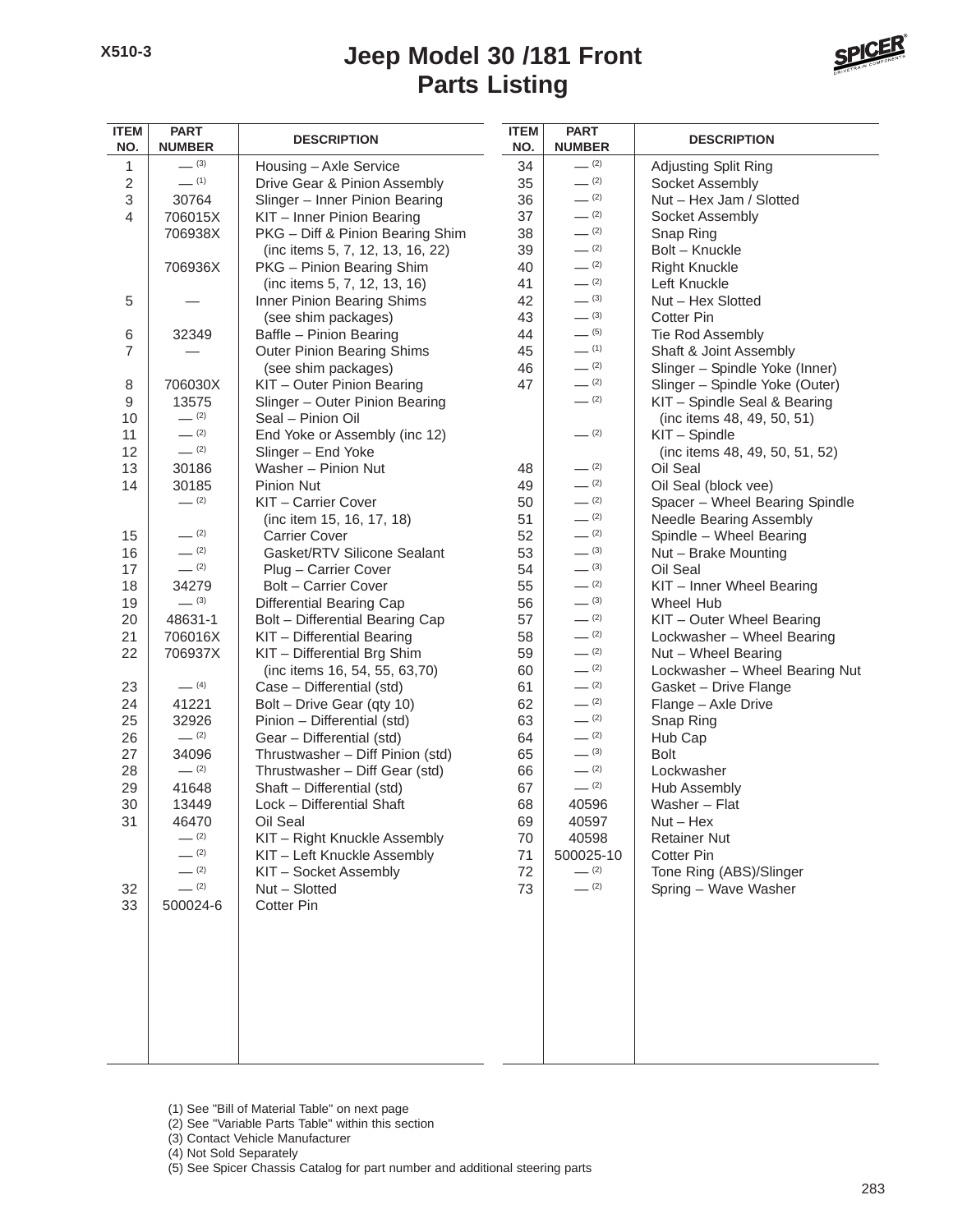

| Axle            |                                       |       | <b>Axle Kits</b>                           |                               |                     |                        | Shaft & Joint Assy. |                  |
|-----------------|---------------------------------------|-------|--------------------------------------------|-------------------------------|---------------------|------------------------|---------------------|------------------|
| <b>Bill of</b>  | Diff.                                 |       | Ring Gear &                                |                               | <b>Differential</b> |                        | <b>Right Hand</b>   | <b>Left Hand</b> |
| <b>Material</b> | <b>Type</b>                           | Ratio | Pinion Kit <sup>(7)</sup>                  | Case Assy. Kit <sup>(8)</sup> | <b>Case Kit</b>     | <b>Inner Parts Kit</b> | <b>Shaft Assy.</b>  | Shaft Assy.      |
|                 |                                       |       | 1978 CJ5/CJ7 - External Type Wheel End     |                               |                     |                        |                     |                  |
| 603732-2        | Standard                              | 3.54  | 706503-2X                                  | 706003X                       | 706007X             | 706010X                | 28179-3X            | 28179-4X         |
| 603732-3        | Standard                              | 4.10  | 706503-4X                                  | 706004X                       | 706008X             | 706010X                | 28179-3X            | 28179-4X         |
| 603732-4        | Standard                              | 4.10  | 706503-4X                                  | 706004X                       | 706008X             | 706010X                | 28179-3X            | 28179-4X         |
| 603732-5        | Standard                              | 3.54  | 706503-2X                                  | 706003X                       | 706007X             | 706010X                | 28179-3X            | 28179-4X         |
|                 |                                       |       | 1979 CJ5/CJ7 - External Type Wheel End     |                               |                     |                        |                     |                  |
| 610053-1        | Standard                              | 3.07  | 706503-10X                                 | 706003X                       | 706007X             | 706010X                | 28179-3X            | 28179-4X         |
| 610053-2        | Standard                              | 3.54  | 706503-2X                                  | 706003X                       | 706007X             | 706010X                | 28179-3X            | 28179-4X         |
| 610053-3        | Standard                              | 4.10  | 706503-4X                                  | 706004X                       | 706008X             | 706010X                | 28179-3X            | 28179-4X         |
| 610053-4        | Standard                              | 4.10  | 706503-4X                                  | 706004X                       | 706008X             | 706010X                | 28179-3X            | 28179-4X         |
| 610053-5        | Standard                              | 3.54  | 706503-2X                                  | 706003X                       | 706007X             | 706010X                | 28179-3X            | 28179-4X         |
| 610053-6        | Standard                              | 3.07  | 706503-10X                                 | 706003X                       | 706007X             | 706010X                | 28179-3X            | 28179-4X         |
|                 |                                       |       | 1980 CJ5/CJ7 - External Type Wheel End     |                               |                     |                        |                     |                  |
| 610086-1        | Standard                              | 3.07  | 706503-10X                                 | 706003X                       | 706007X             | 706010X                | 28179-3X            | 28179-4X         |
| 610086-2        | Standard                              | 3.54  | 706503-2X                                  | 706003X                       | 706007X             | 706010X                | 28179-3X            | 28179-4X         |
| 610086-3        | Standard                              | 4.10  | 706503-4X                                  | 706004X                       | 706008X             | 706010X                | 28179-3X            | 28179-4X         |
| 610086-4        | Standard                              | 4.10  | 706503-4X                                  | 706004X                       | 706008X             | 706010X                | 28179-3X            | 28179-4X         |
| 610086-5        | Standard                              | 3.54  | 706503-2X                                  | 706003X                       | 706007X             | 706010X                | 28179-3X            | 28179-4X         |
| 610086-10       | Standard                              | 2.72  | 700128-2                                   | 706003X                       | 706007X             | 706010X                | 28179-3X            | 28179-4X         |
| 610086-11       | Standard                              | 2.72  | 700128-2                                   | 706003X                       | 706007X             | 706010X                | 28179-3X            | 28179-4X         |
| 610086-12       | Standard                              | 3.07  | 706503-10X                                 | 706003X                       | 706007X             | 706010X                | 28179-3X            | 28179-4X         |
|                 |                                       |       | 1981 CJ5/CJ7 - External Type Wheel End     |                               |                     |                        |                     |                  |
| 610136-1        | Standard                              | 3.73  | 706503-3X                                  | 706004X                       | 706008X             | 706010X                | 28179-3X            | 28179-4X         |
| 610136-2        | Standard                              | 3.73  | 706503-3X                                  | 706004X                       | 706008X             | 706010X                | 28179-3X            | 28179-4X         |
| 610136-3        | Standard                              | 3.31  | 706503-1X                                  | 706003X                       | 706007X             | 706010X                | 28179-3X            | 28179-4X         |
| 610136-4        | Standard                              | 3.31  | 706503-1X                                  | 706003X                       | 706007X             | 706010X                | 28179-3X            | 28179-4X         |
| 610136-5        | Standard                              | 2.72  | 700128-2                                   | 706003X                       | 706007X             | 706010X                | 28179-3X            | 28179-4X         |
| 610136-6        | Standard                              | 2.72  | 700128-2                                   | 706003X                       | 706007X             | 706010X                | 28179-3X            | 28179-4X         |
| 610136-7        | Standard                              | 3.54  | 706503-2X                                  | 706003X                       | 706007X             | 706010X                | 28179-3X            | 28179-4X         |
|                 |                                       |       | 1981 1/2 CJ5/CJ7 - External Type Wheel End |                               |                     |                        |                     |                  |
| 610154-1        | Standard                              | 2.72  | 700128-2                                   | 706003X                       | 706007X             | 706010X                | 28179-3X            | 28179-4X         |
| 610154-2        | Standard                              | 3.31  | 706503-1X                                  | 706003X                       | 706007X             | 706010X                | 28179-3X            | 28179-4X         |
| 610154-3        | Standard                              | 3.73  | 706503-3X                                  | 706004X                       | 706007X             | 706010X                | 28179-3X            | 28179-4X         |
| 610154-4        | Standard                              | 3.73  | 706503-3X                                  | 706004X                       | 706007X             | 706010X                | 28179-3X            | 28179-4X         |
| 610154-5        | Standard                              | 3.31  | 706503-1X                                  | 706003X                       | 706007X             | 706010X                | 28179-3X            | 28179-4X         |
| 610154-6        | Standard                              | 2.72  | 700128-2                                   | 706003X                       | 706007X             | 706010X                | 28179-3X            | 28179-4X         |
| 610154-7        | Standard                              | 3.54  | 706503-2X                                  | 706003X                       | 706007X             | 706010X                | 28179-3X            | 28179-4X         |
|                 | 1982-83 CJ5 - External Type Wheel End |       |                                            |                               |                     |                        |                     |                  |
| 610156-1        | Standard                              | 2.72  | 700128-2                                   | 706003X                       | 706007X             | 706010X                | 28179-3X            | 28179-4X         |
| 610156-2        | Standard                              | 3.31  | 706503-1X                                  | 706003X                       | 706007X             | 706010X                | 28179-3X            | 28179-4X         |
| 610156-5        | Standard                              | 3.31  | 706503-1X                                  | 706003X                       | 706007X             | 706010X                | 28179-3X            | 28179-4X         |
| 610156-6        | Standard                              | 2.72  | 700128-2                                   | 706003X                       | 706007X             | 706010X                | 28179-3X            | 28179-4X         |
| 610156-7        | Standard                              | 3.54  | 706503-2X                                  | 706003X                       | 706007X             | 706010X                | 28179-3X            | 28179-4X         |
| 610156-8        | Standard                              | 4.10  | 706503-4X                                  | 706004X                       | 706008X             | 706010X                | 28179-3X            | 28179-4X         |
| 610156-9        | Standard                              | 4.10  | 706503-4X                                  | 706004X                       | 706008X             | 706010X                | 28179-3X            | 28179-4X         |
| 610156-10       | Standard                              | 4.56  | 706503-5X                                  | 706004X                       | 706008X             | 706010X                | 28179-3X            | 28179-4X         |
|                 |                                       |       |                                            |                               |                     |                        |                     |                  |
|                 |                                       |       |                                            |                               |                     |                        |                     |                  |
|                 |                                       |       |                                            |                               |                     |                        |                     |                  |

NOTE: All Ring & Pinion Kits with base number 706930 are reverse spiral bevel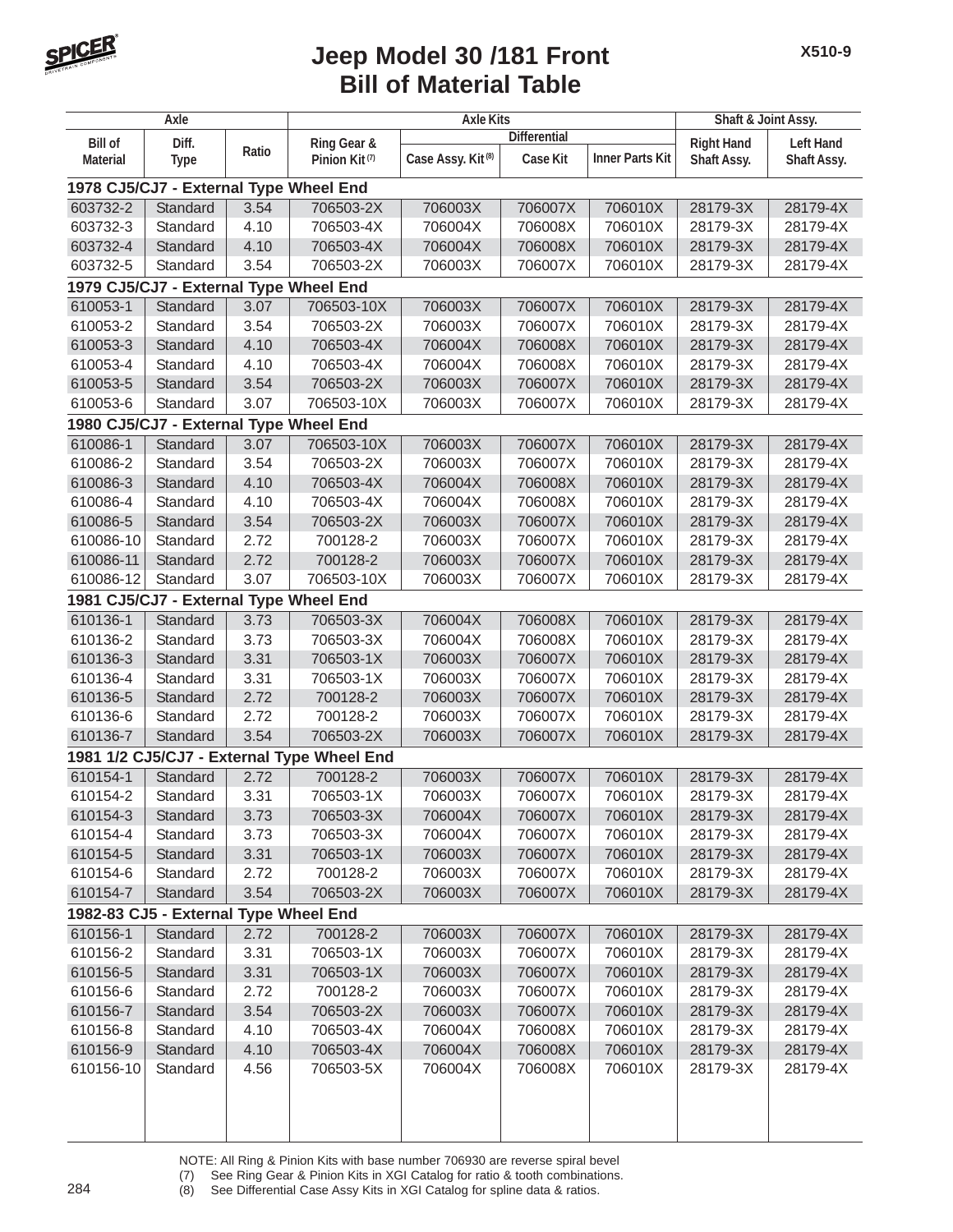

|                               | Axle        |       |                                                                    | Shaft & Joint Assy.           |                          |                          |                   |                  |
|-------------------------------|-------------|-------|--------------------------------------------------------------------|-------------------------------|--------------------------|--------------------------|-------------------|------------------|
| <b>Bill of</b>                | Diff.       |       | Ring Gear &                                                        |                               | <b>Differential</b>      |                          | <b>Right Hand</b> | <b>Left Hand</b> |
| <b>Material</b>               | <b>Type</b> | Ratio | Pinion Kit <sup>(7)</sup>                                          | Case Assy. Kit <sup>(8)</sup> | <b>Case Kit</b>          | <b>Inner Parts Kit</b>   | Shaft Assy.       | Shaft Assy.      |
|                               |             |       | 1982-87 CJ7/CJ8 - External Type Wheel End                          |                               |                          |                          |                   |                  |
| 610164-1                      | Standard    | 2.72  | 700128-2                                                           | 706003X                       | 706007X                  | 706010X                  | 28179-7X          | 28179-8X         |
| 610164-2                      | Standard    | 3.31  | 706503-1X                                                          | 706003X                       | 706007X                  | 706010X                  | 28179-7X          | 28179-8X         |
| 610164-5                      | Standard    | 3.31  | 706503-1X                                                          | 706003X                       | 706007X                  | 706010X                  | 28179-7X          | 28179-8X         |
| 610164-6                      | Standard    | 2.72  | 700128-2                                                           | 706003X                       | 706007X                  | 706010X                  | 28179-7X          | 28179-8X         |
| 610164-7                      | Standard    | 3.54  | 706503-2X                                                          | 706003X                       | 706007X                  | 706010X                  | 28179-7X          | 28179-8X         |
| 610164-8                      | Standard    | 4.10  | 706503-4X                                                          | 706004X                       | 706008X                  | 706010X                  | 28179-7X          | 28179-8X         |
| 610164-9                      | Standard    | 4.10  | 706503-4X                                                          | 706004X                       | 706008X                  | 706010X                  | 28179-7X          | 28179-8X         |
| 610164-10                     | Standard    | 4.56  | 706503-5X                                                          | 706004X                       | 706008X                  | 706010X                  | 28179-7X          | 28179-8X         |
| 610164-11                     | Standard    | 4.56  | 706503-5X                                                          | 706004X                       | 706008X                  | 706010X                  | 28179-7X          | 28179-8X         |
|                               |             |       | 1985 XJ Non-Disconnect, Cardan - Live Spindle Wheel End            |                               |                          |                          |                   |                  |
| 610206-1                      | Standard    | 3.73  | 706930-5X                                                          | 706932X                       | 706934X                  | 706935X                  | 75814-2X          | 75814-1X         |
| 610206-5                      | Standard    | 3.31  | 706930-3X                                                          | 706931X                       | 706933X                  | 706935X                  | 75814-2X          | 75814-1X         |
|                               |             |       | 1985 XJ Non-Disconnect, CV, System Sentry - Live Spindle Wheel End |                               |                          |                          |                   |                  |
| 610221-1                      | Standard    | 3.73  | 706930-5X                                                          | 706932X                       | 706934X                  | 706935X                  | 75814-2X          | 75814-1X         |
| 610221-5                      | Standard    | 3.31  | 706930-3X                                                          | 706931X                       | 706933X                  | 706935X                  | 75814-2X          | 75814-1X         |
| 610221-7                      | Standard    | 3.54  | 706930-8X                                                          | 706931X                       | 706933X                  | 706935X                  | 75814-2X          | 75814-1X         |
| 610221-11                     | Standard    | 4.10  | 706930-4X                                                          | 706932X                       | 706934X                  | 706935X                  | 75814-2X          | 75814-1X         |
|                               |             |       | 1985 XJ 4X2, System Sentry (Dead Front)                            |                               |                          |                          |                   |                  |
| 610237                        |             |       |                                                                    |                               |                          |                          |                   |                  |
|                               |             |       | 1985-86 XJ Non-Disconnect, CV - Live Spindle Wheel End             |                               |                          |                          |                   |                  |
| 610222-1                      | Standard    | 3.54  | 706930-8X                                                          | 706931X                       | 706933X                  | 706935X                  | 75814-2X          | 75814-1X         |
| 610222-2                      | Standard    | 3.73  | 706930-5X                                                          | 706932X                       | 706934X                  | 706935X                  | 75814-2X          | 75814-1X         |
| 610222-3                      | Standard    | 4.10  | 706930-4X                                                          | 706932X                       | 706934X                  | 706935X                  | 75814-2X          | 75814-1X         |
| 610222-9                      | Standard    | 3.31  | 706930-3X                                                          | 706931X                       | 706933X                  | 706935X                  | 75814-2X          | 75814-1X         |
| 610222-19                     | Standard    | 3.73  | 706930-5X                                                          | 706931X                       | 706934X                  | 706935X                  | 75814-2X          | 75814-1X         |
|                               |             |       | 1985-86 XJ 4X2, System Sentry (Dead Front)                         |                               |                          |                          |                   |                  |
| 610234                        |             |       |                                                                    |                               | $\overline{\phantom{a}}$ | $\overline{\phantom{a}}$ |                   |                  |
|                               |             |       | 1985-87 XJ Non-Disconnect, Cardan - Live Spindle Wheel End         |                               |                          |                          |                   |                  |
| 610183-1                      | Standard    | 3.54  | 706930-8X                                                          | 706931X                       | 706933X                  | 706935X                  | 75814-2X          | 75814-1X         |
| 610183-2                      | Standard    | 3.73  | 706930-5X                                                          | 706932X                       | 706934X                  | 706935X                  | 75814-2X          | 75814-1X         |
| 610183-3                      | Standard    | 4.10  | 706930-4X                                                          | 706932X                       | 706934X                  | 706935X                  | 75814-2X          | 75814-1X         |
| 610183-5                      | Standard    | 4.56  | 706930-6X                                                          | 706932X                       | 706934X                  | 706935X                  | 75814-2X          | 75814-1X         |
| 610183-8                      | Standard    | 3.07  | 706930-2X                                                          | 706931X                       | 706933X                  | 706935X                  | 75814-2X          | 75814-1X         |
| 610183-9                      | Standard    | 3.31  | 706930-3X                                                          | 706931X                       | 706933X                  | 706935X                  | 75814-2X          | 75814-1X         |
|                               |             |       | 1986 CJ7, LH Steering - External Type Wheel End                    |                               |                          |                          |                   |                  |
| 610244-1                      | Standard    | 2.72  | 700128-2                                                           | 706003X                       | 706007X                  | 706010X                  | 28179-7X          | 28179-8X         |
| 610244-2                      | Standard    | 3.31  | 706503-1X                                                          | 706003X                       | 706007X                  | 706010X                  | 28179-7X          | 28179-8X         |
| 610244-5                      | Standard    | 3.31  | 706503-1X                                                          | 706003X                       | 706007X                  | 706010X                  | 28179-7X          | 28179-8X         |
| 610244-6                      | Standard    | 2.72  | 700128-2                                                           | 706003X                       | 706007X                  | 706010X                  | 28179-7X          | 28179-8X         |
| 610244-7                      | Standard    | 3.54  | 706503-2X                                                          | 706003X                       | 706007X                  | 706010X                  | 28179-7X          | 28179-8X         |
| 610244-8                      | Standard    | 4.10  | 706503-4X                                                          | 706004X                       | 706008X                  | 706010X                  | 28179-7X          | 28179-8X         |
| 610244-9                      | Standard    | 4.10  | 706503-4X                                                          | 706004X                       | 706008X                  | 706010X                  | 28179-7X          | 28179-8X         |
| 610244-10                     | Standard    | 4.56  | 706503-5X                                                          | 706004X                       | 706008X                  | 706010X                  | 28179-7X          | 28179-8X         |
| 610244-12                     | Standard    | 2.72  | 700128-2                                                           | 706003X                       | 706007X                  | 706010X                  | 28179-7X          | 28179-8X         |
| 610244-13                     | Standard    | 3.31  | 706503-1X                                                          | 706003X                       | 706007X                  | 706010X                  | 28179-7X          | 28179-8X         |
| 610244-16                     | Standard    | 3.31  | 706503-1X                                                          | 706003X                       | 706007X                  | 706010X                  | 28179-7X          | 28179-8X         |
| 610244-17                     | Standard    | 2.72  | 700128-2                                                           | 706003X                       | 706007X                  | 706010X                  | 28179-7X          | 28179-8X         |
| <b>Continued on next page</b> |             |       |                                                                    |                               |                          |                          |                   |                  |

NOTE: All Ring & Pinion Kits with base number 706930 are reverse spiral bevel

(7) See Ring Gear & Pinion Kits in XGI Catalog for ratio & tooth combinations.

(8) See Differential Case Assy Kits in XGI Catalog for spline data & ratios. 285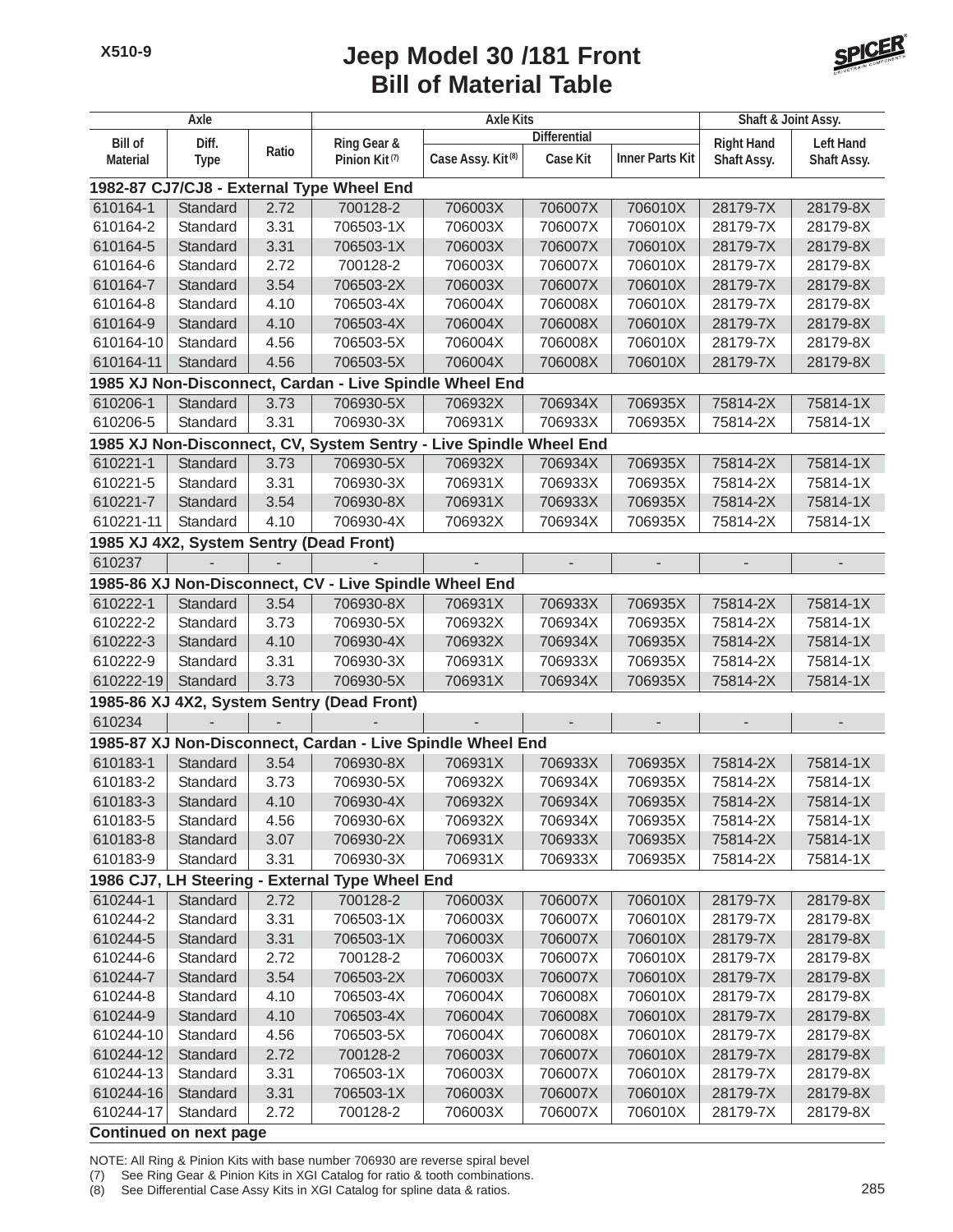

|                 | Axle                        |       | <b>Axle Kits</b>                                                       |                               |                          |                              | Shaft & Joint Assy. |                    |
|-----------------|-----------------------------|-------|------------------------------------------------------------------------|-------------------------------|--------------------------|------------------------------|---------------------|--------------------|
| <b>Bill of</b>  | Diff.                       |       | Ring Gear &                                                            |                               | <b>Differential</b>      |                              | <b>Right Hand</b>   | <b>Left Hand</b>   |
| <b>Material</b> | <b>Type</b>                 | Ratio | Pinion Kit <sup>(7)</sup>                                              | Case Assy. Kit <sup>(8)</sup> | <b>Case Kit</b>          | <b>Inner Parts Kit</b>       | Shaft Assy.         | <b>Shaft Assy.</b> |
|                 |                             |       | 1986 CJ7, LH Steering - External Type Wheel End (Continued)            |                               |                          |                              |                     |                    |
| 610244-18       | Standard                    | 3.54  | 706503-2X                                                              | 706003X                       | 706007X                  | 706010X                      | 28179-7X            | 28179-8X           |
| 610244-19       | Standard                    | 4.10  | 706503-4X                                                              | 706004X                       | 706008X                  | 706010X                      | 28179-7X            | 28179-8X           |
| 610244-20       | Standard                    | 4.10  | 706503-4X                                                              | 706004X                       | 706008X                  | 706010X                      | 28179-7X            | 28179-8X           |
| 610244-21       | Standard                    | 4.56  | 706503-5X                                                              | 706004X                       | 706008X                  | 706010X                      | 28179-7X            | 28179-8X           |
|                 |                             |       | 1986 YJ Non-Disconnect - Live Spindle Wheel End                        |                               |                          |                              |                     |                    |
| 610269-1        | Standard                    | 3.07  | 706930-2X                                                              | 706819X                       | 706007X                  | 706820X                      | 75814-2X            | 75814-1X           |
| 610269-2        | Standard                    | 4.10  | 706930-4X                                                              | 706932X                       | 706008X                  | 706820X                      | 75814-2X            | 75814-1X           |
|                 | 1986-89 XJ 4X2 (Dead Front) |       |                                                                        |                               |                          |                              |                     |                    |
| 610256          |                             |       |                                                                        |                               | $\overline{\phantom{a}}$ | $\qquad \qquad \blacksquare$ |                     |                    |
|                 |                             |       | 1987-88 YJ Non-Disconnect - Live Spindle Wheel End                     |                               |                          |                              |                     |                    |
| 610282-1        | Standard                    | 3.07  | 706930-2X                                                              | 706819X                       | 706007X                  | 706820X                      | 75814-2X            | 75814-1X           |
| 610282-2        | Standard                    | 4.10  | 706930-4X                                                              | 706932X                       | 706008X                  | 706820X                      | 75814-2X            | 75814-1X           |
| 610282-3        | Standard                    | 3.54  | 706930-8X                                                              | 706819X                       | 706007X                  | 706820X                      | 75814-2X            | 75814-1X           |
| 610282-4        | Standard                    | 3.55  | 706930-8X                                                              | 706819X                       | 706007X                  | 706820X                      | 75814-2X            | 75814-1X           |
|                 |                             |       | 1987 1/2-88 XJ Non-Disconnect - Live Spindle Wheel End                 |                               |                          |                              |                     |                    |
| 610280-1        | Standard                    | 3.54  | 706930-8X                                                              | 706931X                       | 706933X                  | 706935X                      | 75814-2X            | 75814-1X           |
| 610280-2        | Standard                    | 3.73  | 706930-5X                                                              | 706932X                       | 706934X                  | 706935X                      | 75814-2X            | 75814-1X           |
| 610280-3        | Standard                    | 4.10  | 706930-4X                                                              | 706932X                       | 706934X                  | 706935X                      | 75814-2X            | 75814-1X           |
| 610280-4        | Standard                    | 4.56  | 706930-6X                                                              | 706932X                       | 706934X                  | 706935X                      | 75814-2X            | 75814-1X           |
| 610280-5        | Standard                    | 3.07  | 706930-2X                                                              | 706931X                       | 706933X                  | 706935X                      | 75814-2X            | 75814-1X           |
| 610280-6        | Standard                    | 3.31  | 706930-3X                                                              | 706931X                       | 706933X                  | 706935X                      | 75814-2X            | 75814-1X           |
| 610280-7        | Standard                    | 3.55  | 706930-8X                                                              | 706931X                       | 706933X                  | 706935X                      | 75814-2X            | 75814-1X           |
|                 |                             |       | 1987 1/2-88 XJ Non-Disconnect, ABS, Anti Skid - Live Spindle Wheel End |                               |                          |                              |                     |                    |
| 610294-7        | Standard                    | 3.55  | 706930-8X                                                              | 706931X                       | 706933X                  | 706935X                      | 74286-2X            | 74286-1X           |
|                 |                             |       | 1988 XJ Non-Disconnect, Valeo Export - Live Spindle Wheel End          |                               |                          |                              |                     |                    |
| 610334-1        | Standard                    | 3.55  | 706930-8X                                                              | 706931X                       | 706933X                  | 706935X                      | 75814-2X            | 75814-1X           |
|                 |                             |       | 1988 1/2-89 XJ Non-Disconnect - Live Spindle Wheel End                 |                               |                          |                              |                     |                    |
| 610322-3        | Standard                    | 4.10  | 706930-4X                                                              | 706932X                       | 706934X                  | 706935X                      | 75814-2X            | 75814-1X           |
| 610322-7        | Standard                    | 3.55  | 706930-8X                                                              | 706931X                       | 706933X                  | 706935X                      | 75814-2X            | 75814-1X           |
|                 |                             |       | 1988 1/2-89 YJ Non-Disconnect - Live Spindle Wheel End                 |                               |                          |                              |                     |                    |
| 610324-1        | Standard                    | 3.07  | 706930-2X                                                              | 706819X                       | 706007X                  | 706820X                      | 75814-2X            | 75814-1X           |
| 610324-2        | Standard                    | 4.10  | 706930-4X                                                              | 706932X                       | 706008X                  | 706820X                      | 75814-2X            | 75814-1X           |
| 610324-4        | Standard                    | 3.55  | 706930-8X                                                              | 706819X                       | 706007X                  | 706820X                      | 75814-2X            | 75814-1X           |
|                 |                             |       | 1988 1/2-89 XJ Non-Disconnect, ABS, Anti Skid - Live Spindle Wheel End |                               |                          |                              |                     |                    |
| 610327-7        | Standard                    | 3.55  | 706930-8X                                                              | 706931X                       | 706933X                  | 706935X                      | 74286-2X            | 74286-1X           |
|                 |                             |       | 1988 1/2-89 XJ Non-Disconnect, Valeo Export - Live Spindle Wheel End   |                               |                          |                              |                     |                    |
| 610337-1        | Standard                    | 3.55  | 706930-8X                                                              | 706931X                       | 706933X                  | 706935X                      | 75814-2X            | 75814-1X           |
|                 |                             |       | 1990-90 1/2 XJ Non-Disconnect, Valeo Export - Live Spindle Wheel End   |                               |                          |                              |                     |                    |
| 610340-1        | Standard                    | 3.55  | 706930-8X                                                              | 707158X                       | 706933X                  | 707160X                      | 75814-2X            | 75814-1X           |
|                 |                             |       | 1990-91 1/2 XJ Non-Disconnect - Live Spindle Wheel End                 |                               |                          |                              |                     |                    |
| 610318-3        | Standard                    | 4.10  | 706930-4X                                                              | 707159X                       | 706934X                  | 707160X                      | 73619-4X            | 73619-3X           |
| 610318-5        | Standard                    | 3.07  | 706930-2X                                                              | 707158X                       | 706933X                  | 707160X                      | 73619-4X            | 73619-3X           |
| 610318-7        | Standard                    | 3.55  | 706930-8X                                                              | 707158X                       | 706933X                  | 707160X                      | 73619-4X            | 73619-3X           |
|                 |                             |       | 1990-91 1/2 XJ Non-Disconnect, ABS - Live Spindle Wheel End            |                               |                          |                              |                     |                    |
| 610336-7        | Standard                    | 3.55  | 706930-8X                                                              | 707158X                       | 706933X                  | 707160X                      | 74286-2X            | 74286-1X           |
|                 |                             |       |                                                                        |                               |                          |                              |                     |                    |
|                 |                             |       |                                                                        |                               |                          |                              |                     |                    |

NOTE: All Ring & Pinion Kits with base number 706930 are reverse spiral bevel (7) See Ring Gear & Pinion Kits in XGI Catalog for ratio & tooth combinations.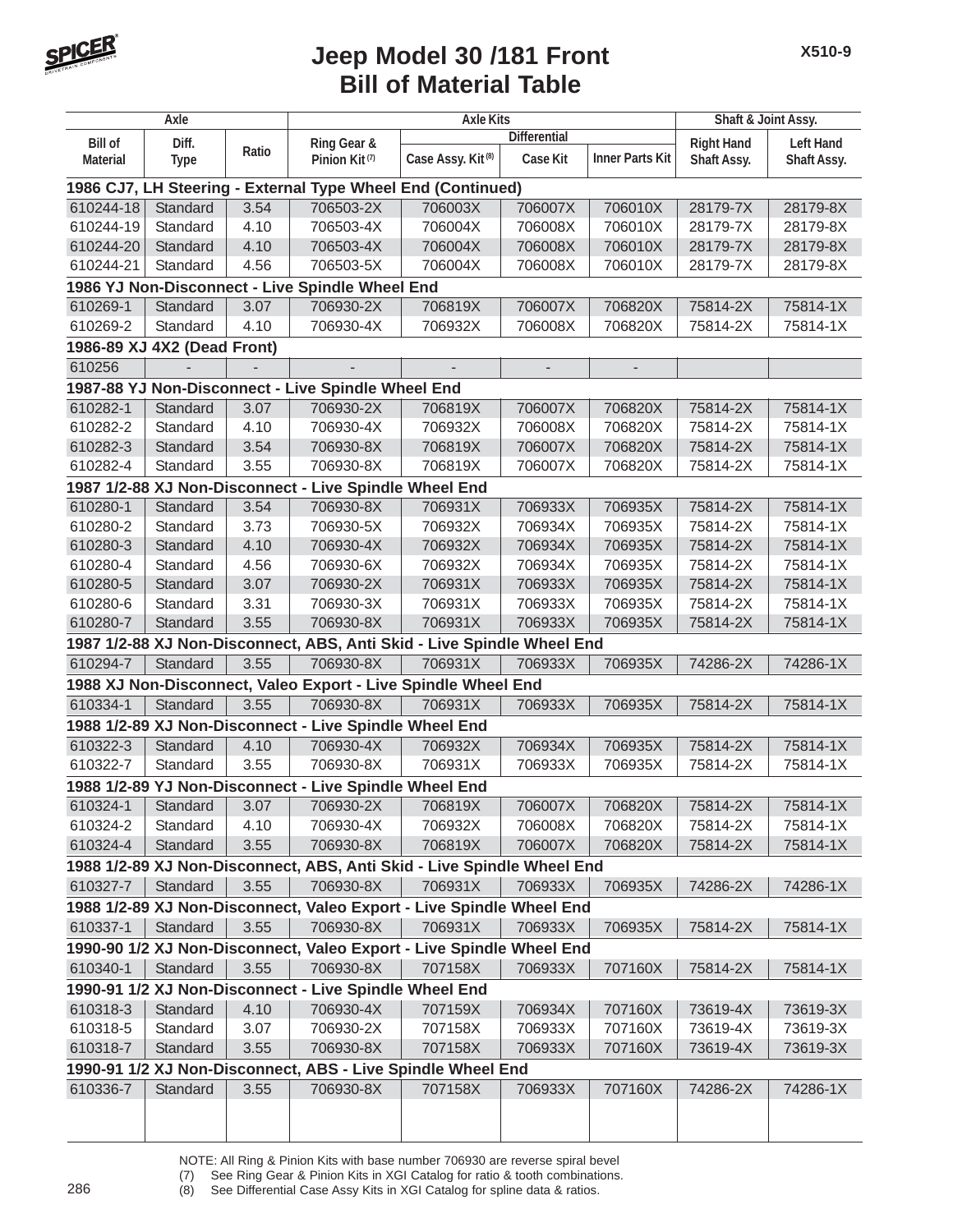

|                 | Axle                                 |       |                                                        | Shaft & Joint Assy.           |                     |                          |                   |                    |
|-----------------|--------------------------------------|-------|--------------------------------------------------------|-------------------------------|---------------------|--------------------------|-------------------|--------------------|
| <b>Bill of</b>  | Diff.                                |       | Ring Gear &                                            |                               | <b>Differential</b> |                          | <b>Right Hand</b> | <b>Left Hand</b>   |
| <b>Material</b> | <b>Type</b>                          | Ratio | Pinion Kit <sup>(7)</sup>                              | Case Assy. Kit <sup>(8)</sup> | <b>Case Kit</b>     | <b>Inner Parts Kit</b>   | Shaft Assy.       | <b>Shaft Assy.</b> |
|                 |                                      |       | 1990-91 1/2 YJ Non-Disconnect - Live Spindle Wheel End |                               |                     |                          |                   |                    |
| 610320-1        | Standard                             | 3.07  | 706930-2X                                              | 707158X                       | 706007X             | 707160X                  | 75814-2X          | 75814-1X           |
| 610320-2        | Standard                             | 4.10  | 706930-4X                                              | 706932X                       | 706008X             | 706820X                  | 75814-2X          | 75814-1X           |
| 610320-4        | Standard                             | 3.55  | 706930-8X                                              | 707158X                       | 706007X             | 707160X                  | 75814-2X          | 75814-1X           |
| 610320-5        | Standard                             | 3.07  | 706930-2X                                              | 707158X                       | 706007X             | 706160X                  | 75814-2X          | 75814-1X           |
| 610320-6        | Standard                             | 4.10  | 706930-4X                                              | 706932X                       | 706008X             | 706820X                  | 75814-2X          | 75814-1X           |
| 610320-7        | Standard                             | 3.55  | 706930-8X                                              | 707158X                       | 706007X             | 707160X                  | 75814-2X          | 75814-1X           |
|                 | 1990 1/2-91 1/2 XJ 4X2 (Dead Front)  |       |                                                        |                               |                     |                          |                   |                    |
| 610351          |                                      |       |                                                        |                               |                     |                          |                   |                    |
|                 | 1991 XJ Non-Disconnect               |       |                                                        |                               |                     |                          |                   |                    |
| 610373-1        | Standard                             | 3.73  | 706930-8X                                              | 707158X                       | 706933X             | 707160X                  | 75814-2X          | 75814-1X           |
|                 | 1991 XJ 4X2 (Dead Front)             |       |                                                        |                               |                     |                          |                   |                    |
| 610375          |                                      |       |                                                        |                               |                     |                          |                   |                    |
|                 | 1991 1/2 XJ Non-Disconnect           |       |                                                        |                               |                     |                          |                   |                    |
| 610402-3        | Standard                             | 4.10  | 706930-4X                                              | 707159X                       | 706934X             | 707160X                  | 75814-2X          | 75814-1X           |
| 610402-5        | Standard                             | 3.07  | 706930-2X                                              | 707158X                       | 706933X             | 707160X                  | 75814-2X          | 75814-1X           |
| 610402-7        | Standard                             | 3.55  | 706930-8X                                              | 707158X                       | 706933X             | 707160X                  | 75814-2X          | 75814-1X           |
|                 | 1991 1/2 XJ Non-Disconnect, ABS      |       |                                                        |                               |                     |                          |                   |                    |
| 610403-7        | Standard                             | 3.55  | 706930-8X                                              | 707158X                       | 706933X             | 707160X                  | 74286-2X          | 74286-1X           |
|                 | 1991 1/2-92 1/2 XJ 4X2 (Dead Front)  |       |                                                        |                               |                     |                          |                   |                    |
| 610404          |                                      |       |                                                        | $\overline{a}$                |                     | $\overline{\phantom{a}}$ |                   |                    |
|                 | 1992-93 1/2 XJ 4X2 (Dead Front), ABS |       |                                                        |                               |                     |                          |                   |                    |
| 610348          |                                      |       |                                                        |                               |                     | $\overline{\phantom{a}}$ |                   |                    |
|                 | 1992-93 1/2 XJ Non-Disconnect, ABS   |       |                                                        |                               |                     |                          |                   |                    |
| 610379-5        | Standard                             | 3.07  | 706930-2X                                              | 707158X                       | 706933X             | 707160X                  | 75815-2X          | 75815-1X           |
| 610379-7        | Standard                             | 3.55  | 706930-8X                                              | 707158X                       | 706933X             | 707160X                  | 75815-2X          | 75815-1X           |
|                 | 1992-93 1/2 XJ Non-Disconnect        |       |                                                        |                               |                     |                          |                   |                    |
| 610391-2        | Standard                             | 3.73  | 706930-5X                                              | 707159X                       | 706934X             | 707160X                  | 75814-2X          | 75814-1X           |
| 610391-3        | Standard                             | 4.10  | 706930-4X                                              | 707159X                       | 706934X             | 707160X                  | 75814-2X          | 75814-1X           |
| 610391-5        | Standard                             | 3.07  | 706930-2X                                              | 707158X                       | 706933X             | 707160X                  | 75814-2X          | 75814-1X           |
| 610391-7        | Standard                             | 3.55  | 706930-8X                                              | 707158X                       | 706933X             | 707160X                  | 75814-2X          | 75814-1X           |
|                 | 1992-93 1/2 YJ Non-Disconnect        |       |                                                        |                               |                     |                          |                   |                    |
| 610392-1        | Standard                             | 3.07  | 706930-2X                                              | 707158X                       | 706007X             | 707160X                  | 75814-2X          | 75814-1X           |
| 610392-2        | Standard                             | 3.55  | 706930-8X                                              | 707158X                       | 706007X             | 707160X                  | 75814-2X          | 75814-1X           |
| 610392-4        | Standard                             | 4.10  | 706930-4X                                              | 707159X                       | 706008X             | 707160X                  | 75814-2X          | 75814-1X           |
|                 | 1992 1/2-93 1/2 XJ 4X2 (Dead Front)  |       |                                                        |                               |                     |                          |                   |                    |
| 610316          |                                      |       |                                                        |                               |                     |                          |                   |                    |
|                 |                                      |       | 1993-93 1/2 XJ Non-Disconnect - Live Spindle Wheel End |                               |                     |                          |                   |                    |
| 610383-3        | Standard                             | 4.10  | 706930-4X                                              | 707159X                       | 706934X             | 707160X                  | 75814-2X          | 75814-1X           |
| 610383-7        | Standard                             | 3.55  | 706930-8X                                              | 707158X                       | 706933X             | 707160X                  | 75814-2X          | 75814-1X           |
|                 |                                      |       | 1993-93 1/2 XJ Non-Disconnect, ABS - Live Spindle      |                               |                     |                          |                   |                    |
| 610413-7        | Standard                             | 3.55  | 706930-8X                                              | 707158X                       | 706933X             | 707160X                  | 75815-2X          | 75815-1X           |
|                 | 1993-93 1/2 XJ 4X2 (Dead Front), ABS |       |                                                        |                               |                     |                          |                   |                    |
| 610416          |                                      |       |                                                        |                               |                     |                          |                   |                    |
|                 | 1993-93 1/2 XJ Non-Disconnect, ABS   |       |                                                        |                               |                     |                          |                   |                    |
| 610417-1        | Standard                             | 3.55  | 706930-8X                                              | 707158X                       | 706933X             | 707160X                  | 75815-2X          | 75815-1X           |
|                 |                                      |       |                                                        |                               |                     |                          |                   |                    |
|                 |                                      |       |                                                        |                               |                     |                          |                   |                    |

NOTE: All Ring & Pinion Kits with base number 706930 are reverse spiral bevel

(7) See Ring Gear & Pinion Kits in XGI Catalog for ratio & tooth combinations.

(8) See Differential Case Assy Kits in XGI Catalog for spline data & ratios. 287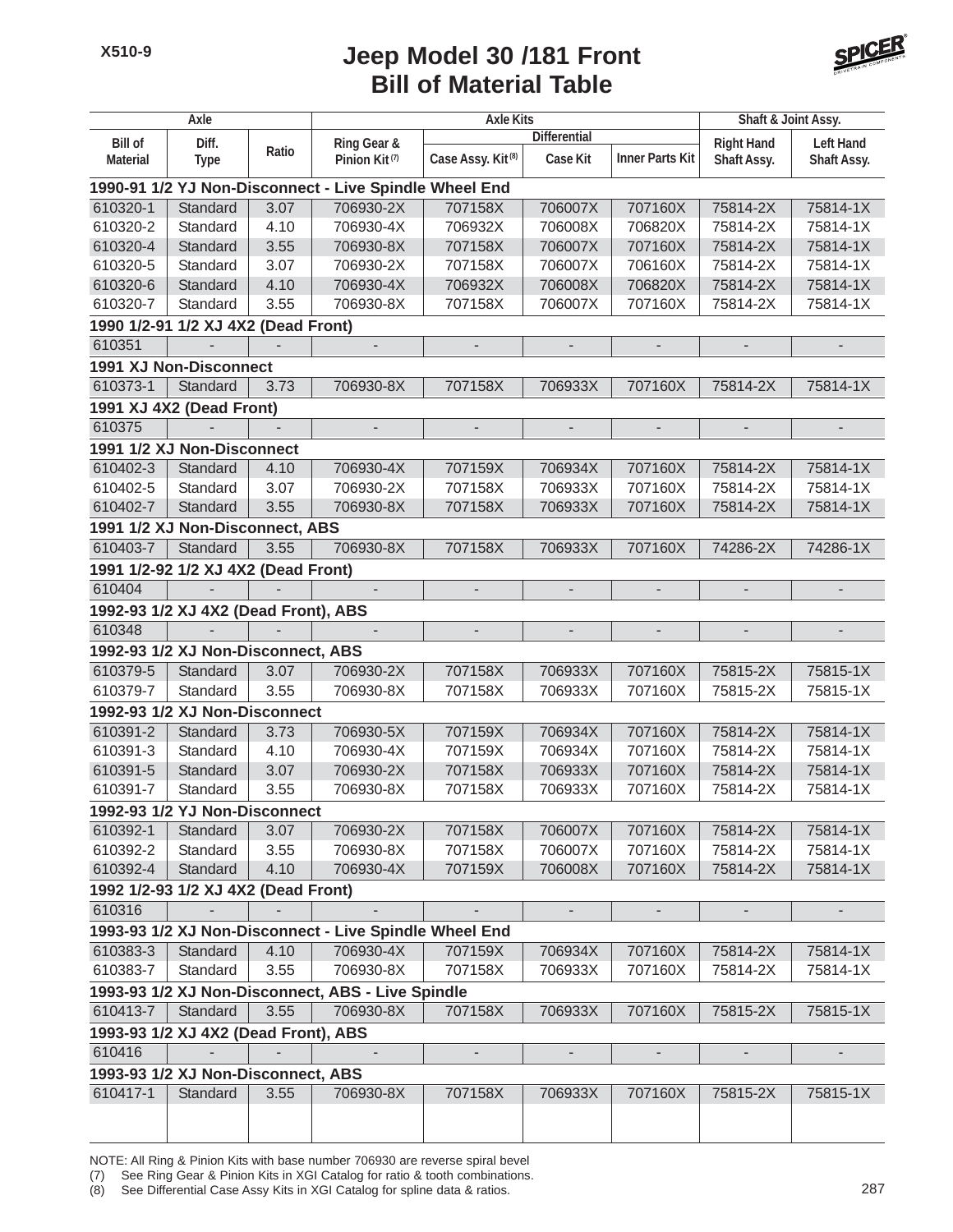

| Axle               |                                      |       | <b>Axle Kits</b>                                           |                               |                          |                              | Shaft & Joint Assy.      |                  |
|--------------------|--------------------------------------|-------|------------------------------------------------------------|-------------------------------|--------------------------|------------------------------|--------------------------|------------------|
| <b>Bill of</b>     | Diff.                                |       | Ring Gear &                                                |                               | <b>Differential</b>      |                              | <b>Right Hand</b>        | <b>Left Hand</b> |
| <b>Material</b>    | <b>Type</b>                          | Ratio | Pinion Kit <sup>(7)</sup>                                  | Case Assy. Kit <sup>(8)</sup> | <b>Case Kit</b>          | <b>Inner Parts Kit</b>       | Shaft Assy.              | Shaft Assy.      |
|                    | 1994 XJ 4X2 (Dead Front)             |       |                                                            |                               |                          |                              |                          |                  |
| 610453             |                                      |       |                                                            |                               |                          |                              | $\overline{a}$           |                  |
|                    | 1994 XJ 4X2 (Dead Front), ABS        |       |                                                            |                               |                          |                              |                          |                  |
| 610472             |                                      |       |                                                            |                               |                          |                              |                          |                  |
|                    | 1994 XJ Non-Disconnect               |       |                                                            |                               |                          |                              |                          |                  |
| 610466-2           | Standard                             | 3.73  | 706930-5X                                                  | 707159X                       | 706934X                  | 707160X                      | 75814-2X                 | 75814-1X         |
| 610466-3           | Standard                             | 4.10  | 706930-4X                                                  | 707159X                       | 706934X                  | 707160X                      | 75814-2X                 | 75814-1X         |
| 610466-5           | Standard                             | 3.07  | 706930-2X                                                  | 707158X                       | 706933X                  | 707160X                      | 75814-2X                 | 75814-1X         |
| 610466-7           | Standard                             | 3.55  | 706930-8X                                                  | 707158X                       | 706933X                  | 707160X                      | 75814-2X                 | 75814-1X         |
| 610467-5           | Standard                             | 3.07  | 706930-2X                                                  | 707158X                       | 706933X                  | 707160X                      | 75815-2X                 | 75815-1X         |
| 610467-7           | Standard                             | 3.55  | 706930-8X                                                  | 707158X                       | 706933X                  | 707160X                      | 75815-2X                 | 75815-1X         |
|                    |                                      |       | 1994 XJ Non-Disconnect - Live Spindle Wheel End            |                               |                          |                              |                          |                  |
| 610468-3           | Standard                             | 4.10  | 706930-4X                                                  | 707159X                       | 706008X                  | 707160X                      | 75814-2X                 | 75814-1X         |
| 610468-7           | Standard                             | 3.55  | 706930-8X                                                  | 707158X                       | 706007X                  | 707160X                      | 75814-2X                 | 75814-1X         |
|                    |                                      |       | 1994 XJ Non-Disconnect, ABS - Live Spindle Wheel End       |                               |                          |                              |                          |                  |
| 610469-7           | Standard                             | 3.55  | 706930-8X                                                  | 707158X                       | 706007X                  | 707160X                      | 75815-2X                 | 75815-1X         |
|                    | 1994 YJ Disconnect (Dead Front)      |       |                                                            |                               |                          |                              |                          |                  |
| 610464             |                                      |       |                                                            |                               |                          |                              |                          |                  |
|                    | 1994-96 YJ Non-Disconnect            |       |                                                            |                               |                          |                              |                          |                  |
| 610463-2           | Standard                             | 3.55  | 706930-8X                                                  | 707158X                       | 706007X                  | 707160X                      | 75814-2X                 | 75814-1X         |
| 610463-4           | Standard                             | 4.10  | 706930-4X                                                  | 707159X                       | 706008X                  | 707160X                      | 75814-2X                 | 75814-1X         |
|                    | 1994 1/2-96 XJ 4X2 (Dead Front)      |       |                                                            |                               |                          |                              |                          |                  |
| 610500             |                                      |       |                                                            |                               |                          |                              |                          |                  |
|                    | 1994 1/2-97 XJ 4X2 (Dead Front), ABS |       |                                                            |                               |                          |                              |                          |                  |
| 610501             |                                      |       |                                                            |                               |                          |                              | $\overline{\phantom{a}}$ |                  |
|                    | 1994 1/2-97 XJ Non-Disconnect        |       |                                                            |                               |                          |                              |                          |                  |
| 610502-2           | Standard                             | 3.73  | 706930-5X                                                  | 707159X                       | 706934X                  | 707160X                      | 75814-2X                 | 75814-1X         |
| 610502-3           | Standard                             | 4.10  | 706930-4X                                                  | 707159X                       | 706934X                  | 707160X                      | 75814-2X                 | 75814-1X         |
| 610502-5           | Standard                             | 3.07  | 706930-2X                                                  | 707158X                       | 706933X                  | 707160X                      | 75814-2X                 | 75814-1X         |
| 610502-7           | Standard                             | 3.55  | 706930-8X                                                  | 707158X                       | 706933X                  | 707160X                      | 75814-2X                 | 75814-1X         |
|                    | 1994 1/2-97 XJ Non-Disconnect, ABS   |       |                                                            |                               |                          |                              |                          |                  |
| 610503-5           | Standard                             | 3.07  | 706930-2X                                                  | 707158X                       | 706933X                  | 707160X                      | 75815-2X                 | 75815-1X         |
| 610503-7           | Standard                             | 3.55  | 706930-8X                                                  | 707158X                       | 706933X                  | 707160X                      | 75815-2X                 | 75815-1X         |
| 1994 1/2-97 XJ RHD |                                      |       |                                                            |                               |                          |                              |                          |                  |
| 610504-3           | Standard                             | 4.10  | 706930-4X                                                  | 707159X                       | 706008X                  | 707160X                      | 75814-2X                 | 75814-1X         |
| 610504-7           | Standard                             | 3.55  | 706930-8X                                                  | 707158X                       | 706007X                  | 707160X                      | 75814-2X                 | 75814-1X         |
|                    | 1994 1/2-97 XJ RHD, ABS              |       |                                                            |                               |                          |                              |                          |                  |
| 610505-7           | Standard                             | 3.55  | 706930-8X                                                  | 707158X                       | 706007X                  | 707160X                      | 75815-2X                 | 75815-1X         |
|                    | 1994 1/2-97 XJ RHD, (Dead Front)     |       |                                                            |                               |                          |                              |                          |                  |
| 610506             |                                      |       | $\overline{\phantom{a}}$                                   | $\overline{\phantom{a}}$      | $\overline{\phantom{a}}$ | $\qquad \qquad \blacksquare$ | $\overline{\phantom{a}}$ |                  |
| 610507             |                                      |       |                                                            |                               | $\overline{\phantom{a}}$ | $\overline{\phantom{a}}$     | $\overline{\phantom{m}}$ |                  |
|                    |                                      |       | 1995-97 XJ Non-Disconnect, Cardan - Live Spindle Wheel End |                               |                          |                              |                          |                  |
| 610367-2           | Standard                             | 3.73  | 706930-5X                                                  | 707159X                       | 706934X                  | 707160X                      | 75814-2X                 | 75814-1X         |
|                    | 1995-97 XJ Non-Disconnect, ABS       |       |                                                            |                               |                          |                              |                          |                  |
| 610528-2           | Standard                             | 3.73  | 706930-5X                                                  | 707159X                       | 706934X                  | 707160X                      | 75815-2X                 | 75815-1X         |
|                    |                                      |       |                                                            |                               |                          |                              |                          |                  |
| 610558-2           | Standard                             | 3.73  | 706930-5X                                                  | 707159X                       | 706934X                  | 707160X                      | 75815-2X                 | 75815-1X         |
|                    |                                      |       |                                                            |                               |                          |                              |                          |                  |

NOTE: All Ring & Pinion Kits with base number 706930 are reverse spiral bevel

(7) See Ring Gear & Pinion Kits in XGI Catalog for ratio & tooth combinations. 288 (8) See Differential Case Assy Kits in XGI Catalog for spline data & ratios.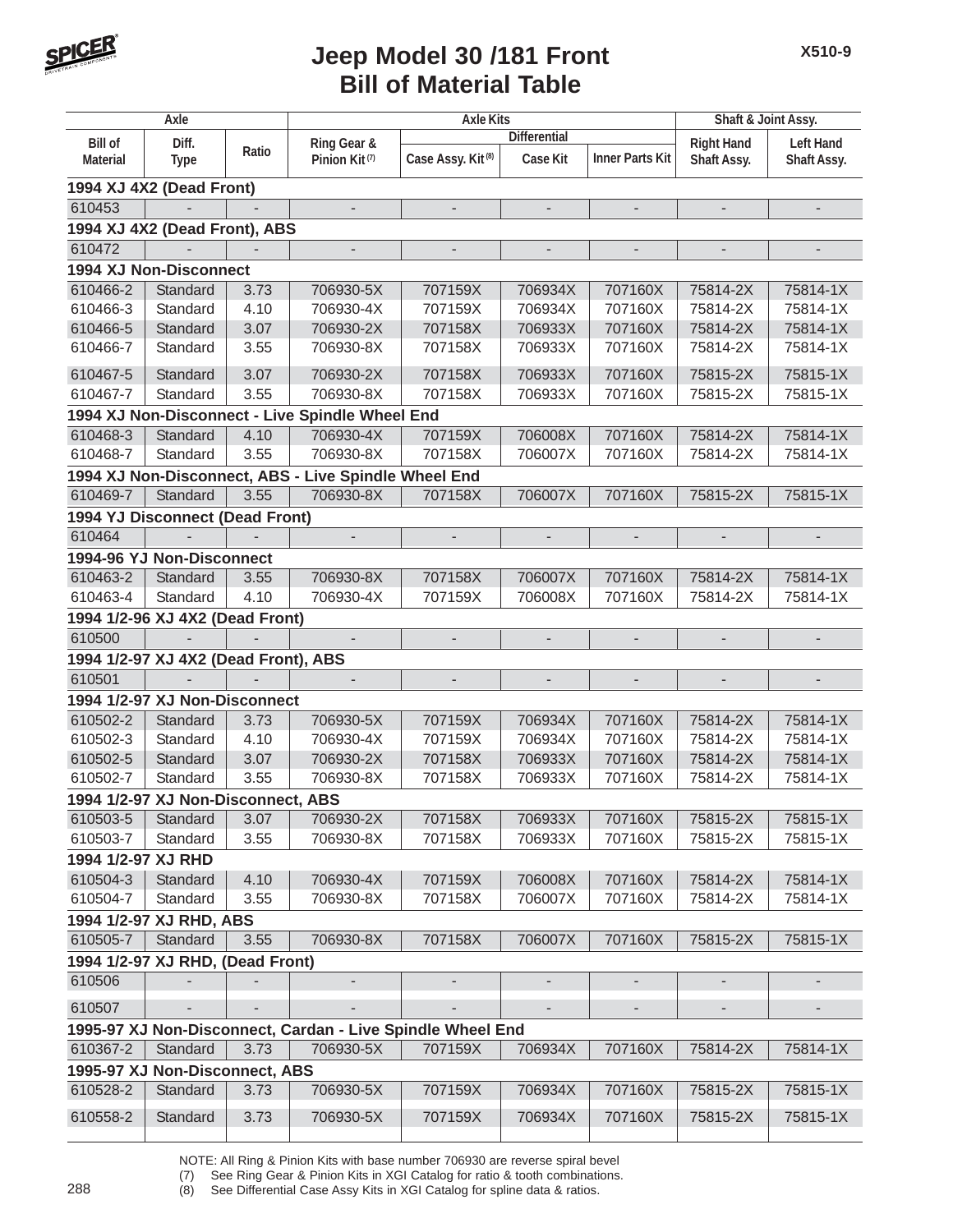

|                    | Axle                                 |                          |                                                          | Shaft & Joint Assy.           |                          |                              |                          |                          |
|--------------------|--------------------------------------|--------------------------|----------------------------------------------------------|-------------------------------|--------------------------|------------------------------|--------------------------|--------------------------|
| <b>Bill of</b>     | Diff.                                |                          | Ring Gear &                                              |                               | <b>Differential</b>      |                              | <b>Right Hand</b>        | <b>Left Hand</b>         |
| <b>Material</b>    | <b>Type</b>                          | Ratio                    | Pinion Kit <sup>(7)</sup>                                | Case Assy. Kit <sup>(8)</sup> | <b>Case Kit</b>          | <b>Inner Parts Kit</b>       | Shaft Assy.              | Shaft Assy.              |
| 1995 1/2-97 XJ RHD |                                      |                          |                                                          |                               |                          |                              |                          |                          |
| 610557-2           | Standard                             | 3.73                     | 706930-5X                                                | 707159X                       | 706008X                  | 707160X                      | 75814-2X                 | 75814-1X                 |
|                    |                                      |                          | 1997 XJ Non-Disconnect - Live Spindle Wheel End          |                               |                          |                              |                          |                          |
| 610671-2           | Standard                             | 3.73                     | 706930-5X                                                | 707159X                       | 706008X                  | 707160X                      | 75814-2X                 | 75814-1X                 |
| 610671-3           | Standard                             | 4.10                     | 706930-4X                                                | 707159X                       | 706008X                  | 707160X                      | 75814-2X                 | 75814-1X                 |
| 610671-5           | Standard                             | 3.07                     | 706930-2X                                                | 707158X                       | 706007X                  | 707160X                      | 75814-2X                 | 75814-1X                 |
| 610671-7           | Standard                             | 3.55                     | 706930-8X                                                | 707158X                       | 706007X                  | 707160X                      | 75814-2X                 | 75814-1X                 |
|                    | 1997 1/2 XJ 4X2 (Dead Front)         |                          |                                                          |                               |                          |                              |                          |                          |
| 610667             |                                      |                          | $\overline{\phantom{a}}$                                 | $\qquad \qquad \blacksquare$  | $\overline{\phantom{a}}$ | $\overline{\phantom{a}}$     | $\overline{\phantom{a}}$ |                          |
| 610669             |                                      |                          |                                                          | $\overline{\phantom{a}}$      | $\overline{\phantom{a}}$ | $\qquad \qquad \blacksquare$ | -                        |                          |
|                    | 1997 1/2 XJ 4X2 (Dead Front), ABS    |                          |                                                          |                               |                          |                              |                          |                          |
| 610668             |                                      |                          |                                                          | $\overline{\phantom{0}}$      | $\overline{\phantom{a}}$ | $\overline{\phantom{0}}$     | $\overline{a}$           | $\overline{\phantom{0}}$ |
| 610670             | $\overline{\phantom{a}}$             | $\overline{\phantom{a}}$ |                                                          | $\overline{a}$                | $\overline{\phantom{a}}$ | $\overline{a}$               | $\overline{\phantom{0}}$ |                          |
|                    |                                      |                          | 1997 1/2 XJ Non-Disconnect, ABS - Live Spindle Wheel End |                               |                          |                              |                          |                          |
| 610672-5           | Standard                             | 3.07                     | 706930-2X                                                | 707158X                       | 706007X                  | 707160X                      | 75815-2X                 | 75815-1X                 |
| 610672-7           | Standard                             | 3.55                     | 706930-8X                                                | 707158X                       | 706007X                  | 707160X                      | 75815-2X                 | 75815-1X                 |
| 610674-7           | Standard                             | 3.55                     | 706930-8X                                                | 707158X                       | 706007X                  | 707160X                      | 75815-2X                 | 75815-1X                 |
|                    |                                      |                          | 1997 1/2 XJ Non-Disconnect - Live Spindle Wheel End      |                               |                          |                              |                          |                          |
| 610673-3           | Standard                             | 4.10                     | 706930-4X                                                | 707159X                       | 706008X                  | 707160X                      | 75814-2X                 | 75814-1X                 |
| 610673-7           | Standard                             | 3.55                     | 706930-8X                                                | 707158X                       | 706007X                  | 707160X                      | 75814-2X                 | 75814-1X                 |
| 1997 1/2 XJ Diesel |                                      |                          |                                                          |                               |                          |                              |                          |                          |
| 610675-2           | Standard                             | 3.73                     | 706930-5X                                                | 707159X                       | 706008X                  | 707160X                      | 75814-2X                 | 75814-1X                 |
| 610677-2           | Standard                             | 3.73                     | 706930-5X                                                | 707159X                       | 706008X                  | 707160X                      | 75814-2X                 | 75814-1X                 |
|                    | 1997 1/2 XJ Diesel, ABS              |                          |                                                          |                               |                          |                              |                          |                          |
| 610676-2           | Standard                             | 3.73                     | 706930-5X                                                | 707159X                       | 706008X                  | 707160X                      | 75815-2X                 | 75815-1X                 |
| 610678-2           | Standard                             | 3.73                     | 706930-5X                                                | 707159X                       | 706008X                  | 707160X                      | 75815-2X                 | 75815-1X                 |
|                    | <b>1998 XJ Export Non-Disconnect</b> |                          |                                                          |                               |                          |                              |                          |                          |
| 610849-1           | Standard                             | 3.07                     | 706930-2X                                                | 707158X                       | 706933X                  | 707160X                      | 75814-2X                 | 75814-1X                 |
| 610849-2           | Standard                             | 3.55                     | 706930-8X                                                | 707158X                       | 706933X                  | 707160X                      | 75814-2X                 | 75814-1X                 |
| 610849-3           | Standard                             | 4.10                     | 706930-4X                                                | 707159X                       | 706934X                  | 707160X                      | 75814-2X                 | 75814-1X                 |
|                    | 1998 XJ Export Non-Disconnect, ABS   |                          |                                                          |                               |                          |                              |                          |                          |
| 610850-1           | Standard                             | 3.07                     | 706930-2X                                                | 707158X                       | 706933X                  | 707160X                      | 75815-2X                 | 75815-1X                 |
| 610850-2           | Standard                             | 3.55                     | 706930-8X                                                | 707158X                       | 706933X                  | 707160X                      | 75815-2X                 | 75815-1X                 |
|                    |                                      |                          | 1998 XJ Export Non-Disconnect, RH Steering               |                               |                          |                              |                          |                          |
| 610851-1           | Standard                             | 3.55                     | 706930-8X                                                | 707158X                       | 706933X                  | 707160X                      | 75814-2X                 | 75814-1X                 |
| 610851-2           | Standard                             | 4.10                     | 706930-4X                                                | 707159X                       | 706934X                  | 707160X                      | 75814-2X                 | 75814-1X                 |
|                    |                                      |                          | 1998 XJ Export Non-Disconnect, RH Steering, ABS          |                               |                          |                              |                          |                          |
| 610852-1           | Standard                             | 3.55                     | 706930-8X                                                | 707158X                       | 706933X                  | 707160X                      | 75815-2X                 | 75815-1X                 |
|                    | Standard                             |                          | 1998 XJ Export Non-Disconnect, Diesel, ABS               |                               |                          |                              |                          |                          |
| 610853-1           |                                      | 3.73                     | 706930-5X                                                | 707159X                       | 706934X                  | 707160X                      | 75815-2X                 | 75815-1X                 |
|                    | 1998 XJ Export (Dead Front)          |                          |                                                          |                               |                          |                              |                          |                          |
| 610854             |                                      |                          |                                                          | $\overline{a}$                | $\overline{\phantom{0}}$ |                              | $\overline{a}$           |                          |
|                    | 1998 XJ Export (Dead Front) ABS      |                          |                                                          |                               |                          |                              |                          |                          |
| 610855             |                                      |                          |                                                          |                               |                          |                              |                          |                          |
|                    |                                      |                          |                                                          |                               |                          |                              |                          |                          |

NOTE: All Ring & Pinion Kits with base number 706930 are reverse spiral bevel

(7) See Ring Gear & Pinion Kits in XGI Catalog for ratio & tooth combinations.

(8) See Differential Case Assy Kits in XGI Catalog for spline data & ratios. 289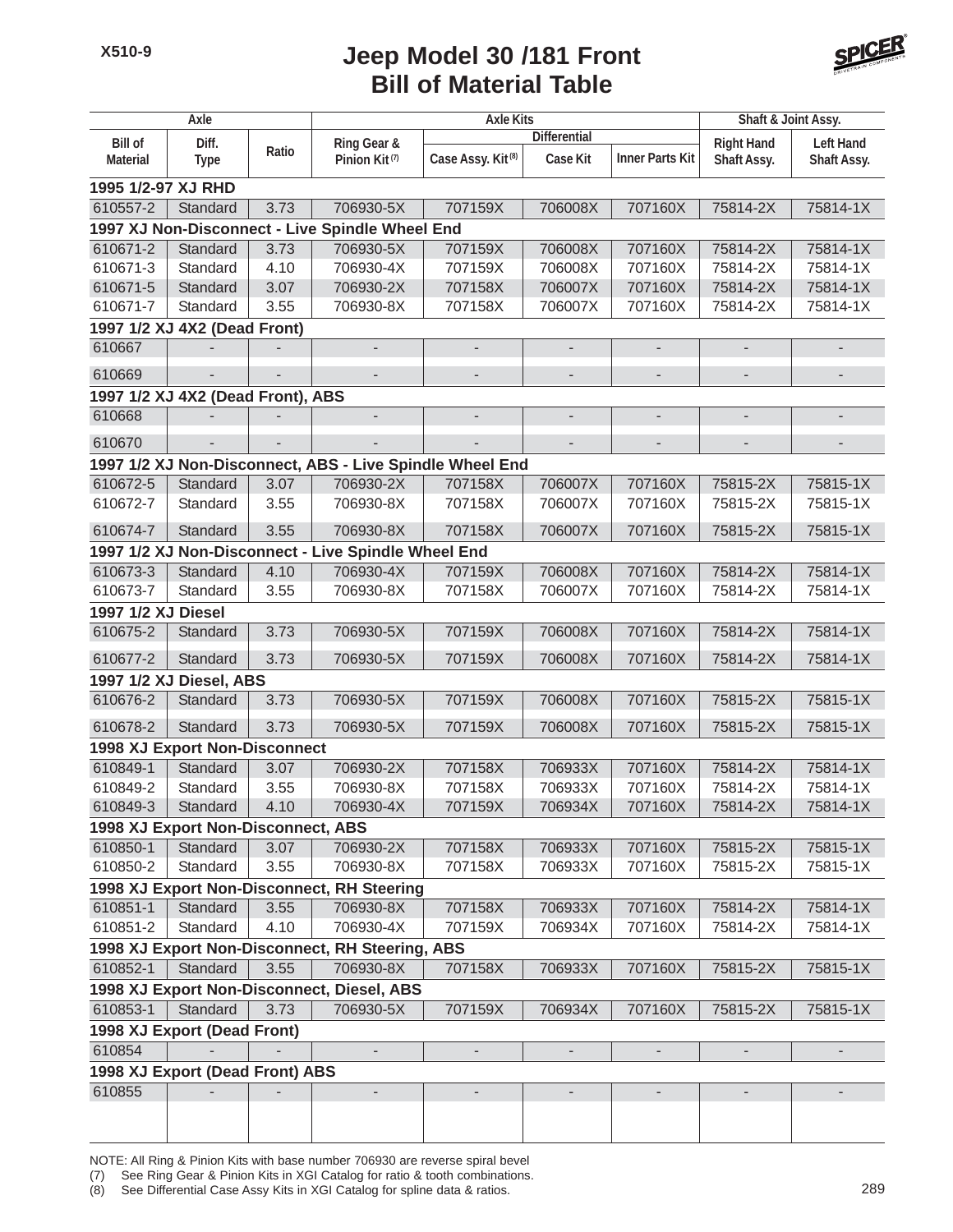

| Axle            |                                      |       | <b>Axle Kits</b>                                               |                               |                          |                          | Shaft & Joint Assy.      |                              |
|-----------------|--------------------------------------|-------|----------------------------------------------------------------|-------------------------------|--------------------------|--------------------------|--------------------------|------------------------------|
| <b>Bill of</b>  | Diff.                                | Ratio | Ring Gear &                                                    |                               | <b>Differential</b>      |                          | <b>Right Hand</b>        | <b>Left Hand</b>             |
| <b>Material</b> | <b>Type</b>                          |       | Pinion Kit <sup>(7)</sup>                                      | Case Assy. Kit <sup>(8)</sup> | <b>Case Kit</b>          | <b>Inner Parts Kit</b>   | Shaft Assy.              | Shaft Assy.                  |
|                 |                                      |       | 1998-98 1/2 XJ Non-Disconnect, Cardan - Live Spindle Wheel End |                               |                          |                          |                          |                              |
| 610758-1        | Standard                             | 3.07  | 706930-2X                                                      | 707158X                       | 706007X                  | 707160X                  | 75814-2X                 | 75814-1X                     |
| 610758-2        | Standard                             | 3.55  | 706930-8X                                                      | 707158X                       | 706007X                  | 707160X                  | 75814-2X                 | 75814-1X                     |
| 610758-3        | Standard                             | 4.10  | 706930-4X                                                      | 707159X                       | 706008X                  | 707160X                  | 75814-2X                 | 75814-1X                     |
|                 |                                      |       | 1998-98 1/2 XJ Non-Disconnect, ABS - Live Spindle              |                               |                          |                          |                          |                              |
| 610759-1        | Standard                             | 3.07  | 706930-2X                                                      | 707158X                       | 706007X                  | 707160X                  | 75815-2X                 | 75815-1X                     |
| 610759-2        | Standard                             | 3.55  | 706930-8X                                                      | 707158X                       | 706007X                  | 707160X                  | 75815-2X                 | 75815-1X                     |
| 610761-1        | Standard                             | 3.55  | 706930-8X                                                      | 707158X                       | 706007X                  | 707160X                  | 75815-2X                 | 75815-1X                     |
|                 |                                      |       | 1998-98 1/2 XJ Non-Disconnect - Live Spindle Wheel End         |                               |                          |                          |                          |                              |
| 610760-1        | Standard                             | 3.55  | 706930-8X                                                      | 707158X                       | 706007X                  | 707160X                  | 75814-2X                 | 75814-1X                     |
| 610760-2        | Standard                             | 4.10  | 706930-4X                                                      | 707159X                       | 706008X                  | 707160X                  | 75814-2X                 | 75814-1X                     |
|                 | 1998-98 1/2 XJ Diesel                |       |                                                                |                               |                          |                          |                          |                              |
| 610762-1        | Standard                             | 3.73  | 706930-5X                                                      | 707159X                       | 706008X                  | 707160X                  | 75814-2X                 | 75814-1X                     |
| 610764-1        | Standard                             | 3.73  | 706930-5X                                                      | 707159X                       | 706008X                  | 707160X                  | 75814-2X                 | 75814-1X                     |
|                 | 1998-98 1/2 XJ Diesel, ABS           |       |                                                                |                               |                          |                          |                          |                              |
| 610763-1        | Standard                             | 3.73  | 706930-5X                                                      | 707159X                       | 706008X                  | 707160X                  | 75815-2X                 | 75815-1X                     |
| 610765-1        | Standard                             | 3.73  | 706930-5X                                                      | 707159X                       | 706008X                  | 707160X                  | 75815-2X                 | 75815-1X                     |
|                 | 1998-98 1/2 XJ 4X2 (Dead Front)      |       |                                                                |                               |                          |                          |                          |                              |
| 610766          |                                      |       |                                                                |                               | $\overline{\phantom{a}}$ |                          |                          |                              |
| 610768          | $\frac{1}{2}$                        |       |                                                                | $\overline{\phantom{a}}$      | $\overline{\phantom{0}}$ | $\overline{\phantom{a}}$ | $\overline{\phantom{a}}$ | $\qquad \qquad \blacksquare$ |
|                 | 1998-98 1/2 XJ 4X2 (Dead Front), ABS |       |                                                                |                               |                          |                          |                          |                              |
| 610767          |                                      |       |                                                                | $\qquad \qquad \blacksquare$  | $\overline{\phantom{0}}$ | $\overline{\phantom{0}}$ | $\overline{\phantom{a}}$ |                              |
| 610769          | $\overline{\phantom{a}}$             |       | $\overline{\phantom{a}}$                                       | $\overline{\phantom{a}}$      | $\overline{\phantom{0}}$ | $\overline{\phantom{a}}$ | $\overline{\phantom{a}}$ |                              |
|                 |                                      |       |                                                                |                               |                          |                          |                          |                              |
|                 |                                      |       |                                                                |                               |                          |                          |                          |                              |
|                 |                                      |       |                                                                |                               |                          |                          |                          |                              |
|                 |                                      |       |                                                                |                               |                          |                          |                          |                              |
|                 |                                      |       |                                                                |                               |                          |                          |                          |                              |
|                 |                                      |       |                                                                |                               |                          |                          |                          |                              |
|                 |                                      |       |                                                                |                               |                          |                          |                          |                              |
|                 |                                      |       |                                                                |                               |                          |                          |                          |                              |
|                 |                                      |       |                                                                |                               |                          |                          |                          |                              |
|                 |                                      |       |                                                                |                               |                          |                          |                          |                              |
|                 |                                      |       |                                                                |                               |                          |                          |                          |                              |
|                 |                                      |       |                                                                |                               |                          |                          |                          |                              |
|                 |                                      |       |                                                                |                               |                          |                          |                          |                              |
|                 |                                      |       |                                                                |                               |                          |                          |                          |                              |
|                 |                                      |       |                                                                |                               |                          |                          |                          |                              |
|                 |                                      |       |                                                                |                               |                          |                          |                          |                              |
|                 |                                      |       |                                                                |                               |                          |                          |                          |                              |
|                 |                                      |       |                                                                |                               |                          |                          |                          |                              |
|                 |                                      |       |                                                                |                               |                          |                          |                          |                              |
|                 |                                      |       |                                                                |                               |                          |                          |                          |                              |
|                 |                                      |       |                                                                |                               |                          |                          |                          |                              |
|                 |                                      |       |                                                                |                               |                          |                          |                          |                              |

NOTE: All Ring & Pinion Kits with base number 706930 are reverse spiral bevel (7) See Ring Gear & Pinion Kits in XGI Catalog for ratio & tooth combinations. (7) See Ring Gear & Pinion Kits in XGI Catalog for ratio & tooth combinations.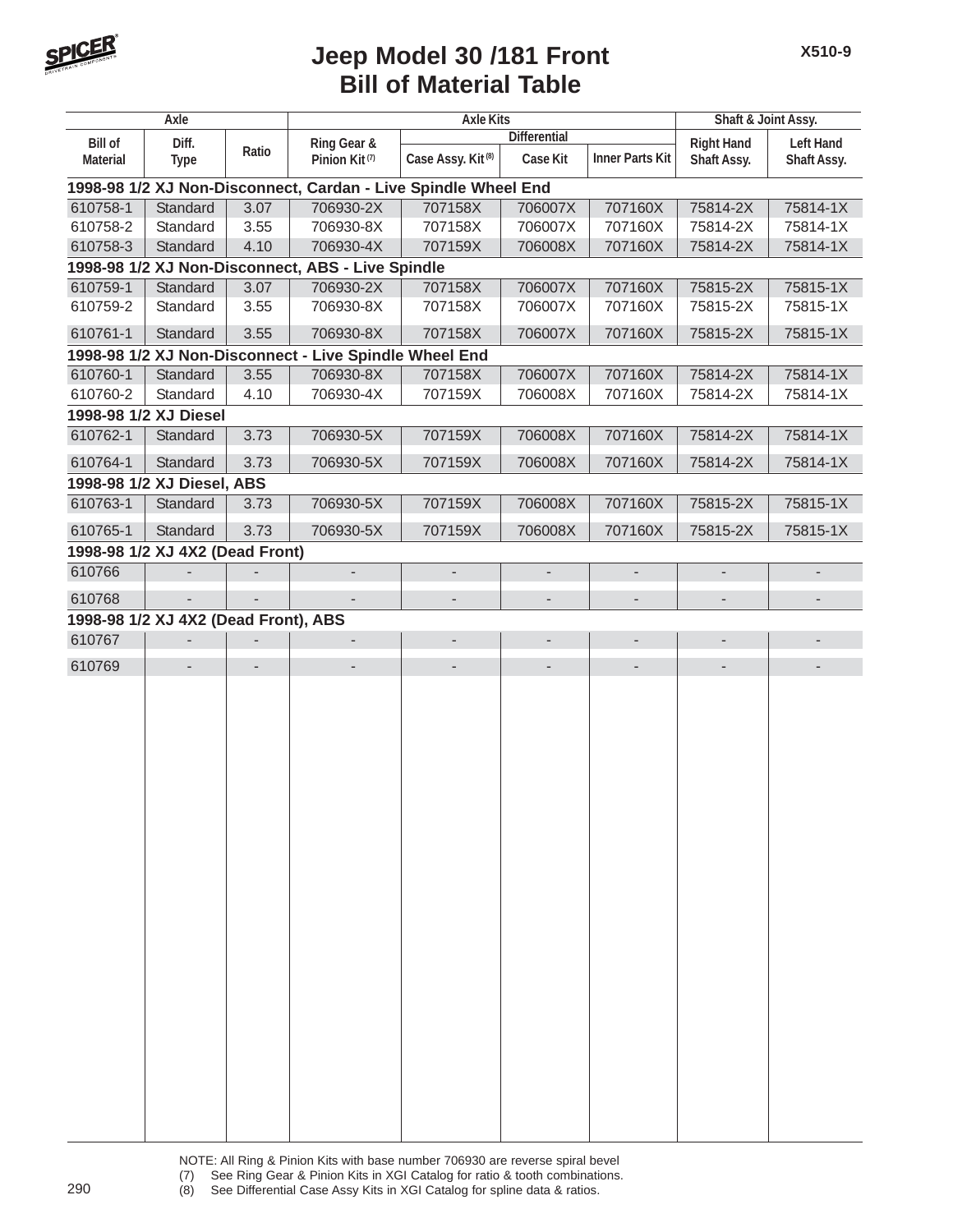

**Kits & Parts - Use With All Applications Bills of Material Description & Item Number (Refer to "Exploded View" at the front of this section) 603732 610053 610183 610206 610222 610086 610221 610136 610154 610156 610164** 1 Seal – Pinion Oil 10 39118 39118 39118 39118 39118 2 End Yoke or Assembly (inc 12) 11 2-4-8091-1X 2-4-8091-1X 2-4-6771-1X 2-4-8091-1X 2-4-6771-1X 3 Slinger – End Yoke 12 41498 41498 41498 41498 41498 41498 4 KIT – Carrier Cover - 706348X 706348X 706943X 706943X 706943X 5 Carrier Cover 15 36538 36538 40869 40869 40869 6 Gasket/RTV Silicone Sealant 16 34684 34684 38615 38615 38615 7 Plug – Carrier Cover 17 | 36472 | 36472 | 36924 | 36924 | 36924 8 Gear – Differential (std) 26 33213 33213 620486 620486 620486 9 Thrustwasher – Differential Gear (std) 28 34095 34095 40027 40027 40027 10 KIT – Right Knuckle Assembly | - | 706535X | 700074 11 | KIT – Left Knuckle Assembly | - | 706536X | 700075 12 KIT – Socket Assembly  $\vert$  - 706116X 706116X 706944X 706944X 706944X 13 Nut – Slotted 32 35416 35416 43682 43682 44101 14 Adjusting Split Ring 19 | 34 | 35417 | 35417 | 40586 | 40586 | 40586 15 Socket Assembly 135 40112 40112 40583 40583 40583 16 Nut – Hex Jam / Slotted 36 35566 35566 40584 40584 40584 17 Socket Assembly 10 | 37 | 40113 | 40113 | 40916 | 40916 | 40916 18 Snap Ring | 38 | 35928 | 35928 | — | — | — | — 19 Bolt – Knuckle 20 39 36326-3 36326-1 41027 41027 41027 41027 20 Right Knuckle 1 40 40 40 406 407639 41535 40707 40707 40707 40707 21 Left Knuckle | 41 | 37640 | 41536 | 40579 | 40579 | 40579 22 Slinger – Spindle Yoke (Inner) 46 35168 35168 46849 46849 46849 23 Slinger – Spindle Yoke (Outer) 47 36364 36364 40589 40589 40589 24 KIT – Spindle Seal & Bearing - 706527X 706527X 25 KIT – Spindle **25 KIT – Spindle** 25 KIT – Spindle 26 | Oil Seal | 48 | 36361 | 36361 | — | — | — 27 Oil Seal (block vee) 49 38128 38128 28 Spacer – Wheel Bearing Spindle  $\begin{array}{|c|c|c|c|c|c|c|c|} \hline 28 & 38106 & 38106 \ \hline \end{array}$ 29 Needle Bearing Assembly 151 550759 550759 30 Spindle – Wheel Bearing 1982 52 38148 38148 31 KIT – Inner Wheel Bearing 55 706578X 706578X — — — 32 KIT – Outer Wheel Bearing 57 706111X 706111X — — —  $33$  Lockwasher – Wheel Bearing  $\overline{58}$  17015  $\overline{17015}$  17015 34 Nut – Wheel Bearing 59 17016 17016 — — — 35 Lockwasher – Wheel Bearing Nut 60 17017 17017 — — — 36 Gasket – Drive Flange 181 61 18188 18188 37 Flange – Axle Drive (1988) 62 36436 18270 36436<br>38 Snap Ring (1988) 63 18270 18270 38 Snap Ring 63 18270 18270 — — — 39 Hub Cap 64 32001 32001 — — — 40 Lockwasher | 66 | 501209-3 | 501209-3 | — | — | — 41 Hub Assembly | 67 | — | — | 40592 | 40592 | 40592 42 Tone Ring (ABS)/Slinger 72  $|43|$  Spring – Wave Washer  $|73|$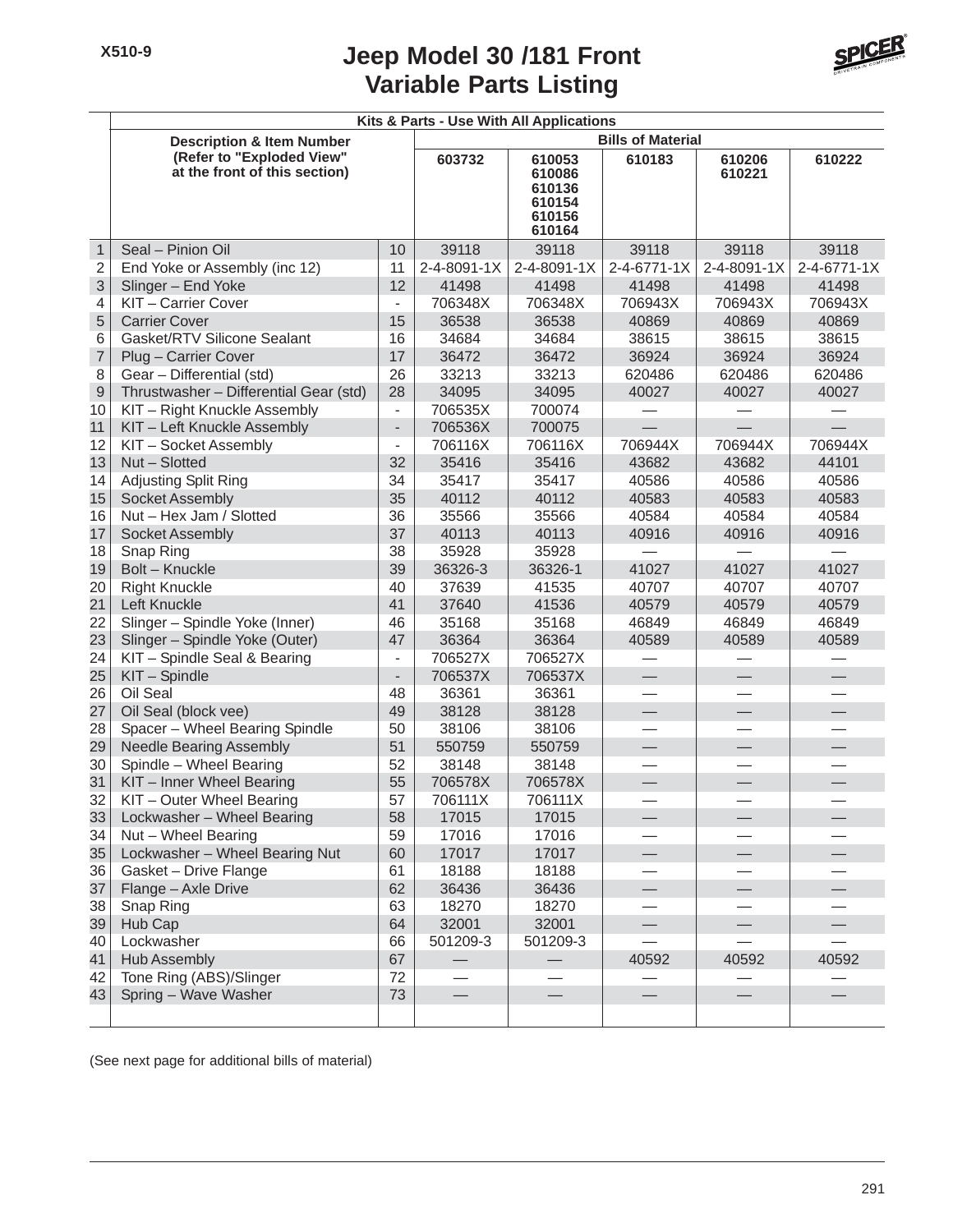

| (Refer to "Exploded View"<br>at the front of this section) |                                                                                                                                                                                                                                                                                                                                                                                                                                                                                                                                                                | 610234<br>610237                                                                             | 610244                                                         | 610256                                                                                                 | 610269                                                               | 610280                                                                    |
|------------------------------------------------------------|----------------------------------------------------------------------------------------------------------------------------------------------------------------------------------------------------------------------------------------------------------------------------------------------------------------------------------------------------------------------------------------------------------------------------------------------------------------------------------------------------------------------------------------------------------------|----------------------------------------------------------------------------------------------|----------------------------------------------------------------|--------------------------------------------------------------------------------------------------------|----------------------------------------------------------------------|---------------------------------------------------------------------------|
| Seal - Pinion Oil                                          | 10                                                                                                                                                                                                                                                                                                                                                                                                                                                                                                                                                             | 39118                                                                                        | 39118                                                          | 39118                                                                                                  | 39118                                                                | 39118                                                                     |
|                                                            | 11                                                                                                                                                                                                                                                                                                                                                                                                                                                                                                                                                             |                                                                                              | 2-4-8091-1X                                                    |                                                                                                        | 2-4-8091-1X                                                          | 2-4-6561-1                                                                |
|                                                            | 12                                                                                                                                                                                                                                                                                                                                                                                                                                                                                                                                                             | $\overline{\phantom{0}}$                                                                     | 41498                                                          |                                                                                                        | 41498                                                                |                                                                           |
| KIT-Carrier Cover                                          | $\overline{\phantom{0}}$                                                                                                                                                                                                                                                                                                                                                                                                                                                                                                                                       |                                                                                              | 707049X                                                        |                                                                                                        | 706943X                                                              | 706943X                                                                   |
| <b>Carrier Cover</b>                                       | 15                                                                                                                                                                                                                                                                                                                                                                                                                                                                                                                                                             | $\qquad \qquad$                                                                              | 36538                                                          |                                                                                                        | 40869                                                                | 40869                                                                     |
| <b>Gasket/RTV Silicone Sealant</b>                         | 16                                                                                                                                                                                                                                                                                                                                                                                                                                                                                                                                                             |                                                                                              | 38615                                                          |                                                                                                        | 38615                                                                | 39615                                                                     |
| Plug - Carrier Cover                                       | 17                                                                                                                                                                                                                                                                                                                                                                                                                                                                                                                                                             | $\overline{\phantom{0}}$                                                                     | 36918                                                          | $\overline{\phantom{0}}$                                                                               | 36924                                                                | 36924                                                                     |
| Gear - Differential (std)                                  | 26                                                                                                                                                                                                                                                                                                                                                                                                                                                                                                                                                             |                                                                                              | 33213                                                          |                                                                                                        | 620486                                                               | 620486                                                                    |
| Thrustwasher - Diff Gear (std)                             | 28                                                                                                                                                                                                                                                                                                                                                                                                                                                                                                                                                             | $\overline{\phantom{0}}$                                                                     | 34095                                                          | $\overline{\phantom{0}}$                                                                               | 40027                                                                | 40027                                                                     |
| KIT - Right Knuckle Assembly                               | $\overline{\phantom{a}}$                                                                                                                                                                                                                                                                                                                                                                                                                                                                                                                                       |                                                                                              | 700074                                                         |                                                                                                        |                                                                      |                                                                           |
| KIT - Left Knuckle Assembly                                | $\overline{\phantom{a}}$                                                                                                                                                                                                                                                                                                                                                                                                                                                                                                                                       |                                                                                              | 700075                                                         |                                                                                                        |                                                                      |                                                                           |
| KIT - Socket Assembly                                      | $\blacksquare$                                                                                                                                                                                                                                                                                                                                                                                                                                                                                                                                                 | 706944X                                                                                      | 706116X                                                        | 706944X                                                                                                | 706944X                                                              | 706944X                                                                   |
| Nut - Slotted                                              | 32                                                                                                                                                                                                                                                                                                                                                                                                                                                                                                                                                             | 43682                                                                                        | 35416                                                          | 43682                                                                                                  | 43682                                                                | 43682                                                                     |
| <b>Adjusting Split Ring</b>                                | 34                                                                                                                                                                                                                                                                                                                                                                                                                                                                                                                                                             | 40586                                                                                        | 35417                                                          | 40586                                                                                                  | 40586                                                                | 40586                                                                     |
| Socket Assembly                                            | 35                                                                                                                                                                                                                                                                                                                                                                                                                                                                                                                                                             | 40583                                                                                        | 40112                                                          | 40583                                                                                                  | 40583                                                                | 40583                                                                     |
| Nut - Hex Jam / Slotted                                    | 36                                                                                                                                                                                                                                                                                                                                                                                                                                                                                                                                                             | 40584                                                                                        | 35566                                                          | 40584                                                                                                  | 40584                                                                | 40584                                                                     |
| Socket Assembly                                            | 37                                                                                                                                                                                                                                                                                                                                                                                                                                                                                                                                                             | 40916                                                                                        | 40113                                                          | 40916                                                                                                  | 40916                                                                | 40916                                                                     |
| Snap Ring                                                  | 38                                                                                                                                                                                                                                                                                                                                                                                                                                                                                                                                                             |                                                                                              | 35928                                                          |                                                                                                        |                                                                      |                                                                           |
| Bolt - Knuckle                                             | 39                                                                                                                                                                                                                                                                                                                                                                                                                                                                                                                                                             | 41027                                                                                        | 36326-1                                                        | —                                                                                                      | 41027                                                                | 41027                                                                     |
| <b>Right Knuckle</b>                                       | 40                                                                                                                                                                                                                                                                                                                                                                                                                                                                                                                                                             | 40707                                                                                        | 41535                                                          |                                                                                                        | 40707                                                                | 40707                                                                     |
| Left Knuckle                                               | 41                                                                                                                                                                                                                                                                                                                                                                                                                                                                                                                                                             | 40579                                                                                        | 41536                                                          |                                                                                                        | 40579                                                                | 40579                                                                     |
| Slinger - Spindle Yoke (Inner)                             | 46                                                                                                                                                                                                                                                                                                                                                                                                                                                                                                                                                             |                                                                                              | 35168                                                          |                                                                                                        | 46849                                                                | 46849                                                                     |
|                                                            | 47                                                                                                                                                                                                                                                                                                                                                                                                                                                                                                                                                             | $\overline{\phantom{0}}$                                                                     | 36364                                                          |                                                                                                        | 40589                                                                | 40589                                                                     |
| KIT - Spindle Seal & Bearing                               | $\blacksquare$                                                                                                                                                                                                                                                                                                                                                                                                                                                                                                                                                 | $\equiv$                                                                                     | 706527X                                                        | $\overline{\phantom{0}}$                                                                               |                                                                      |                                                                           |
| KIT - Spindle                                              | $\qquad \qquad \blacksquare$                                                                                                                                                                                                                                                                                                                                                                                                                                                                                                                                   | $\qquad \qquad \qquad$                                                                       | 706537X                                                        |                                                                                                        |                                                                      |                                                                           |
| Oil Seal                                                   | 48                                                                                                                                                                                                                                                                                                                                                                                                                                                                                                                                                             |                                                                                              | 36361                                                          |                                                                                                        |                                                                      |                                                                           |
|                                                            |                                                                                                                                                                                                                                                                                                                                                                                                                                                                                                                                                                | $\qquad \qquad$                                                                              |                                                                |                                                                                                        |                                                                      | $\overline{\phantom{0}}$                                                  |
|                                                            | 50                                                                                                                                                                                                                                                                                                                                                                                                                                                                                                                                                             |                                                                                              |                                                                |                                                                                                        |                                                                      |                                                                           |
|                                                            |                                                                                                                                                                                                                                                                                                                                                                                                                                                                                                                                                                | $\overline{\phantom{0}}$                                                                     | 550759                                                         | —<br>—                                                                                                 |                                                                      |                                                                           |
|                                                            |                                                                                                                                                                                                                                                                                                                                                                                                                                                                                                                                                                |                                                                                              | 38148                                                          |                                                                                                        |                                                                      |                                                                           |
|                                                            |                                                                                                                                                                                                                                                                                                                                                                                                                                                                                                                                                                |                                                                                              |                                                                |                                                                                                        |                                                                      |                                                                           |
|                                                            |                                                                                                                                                                                                                                                                                                                                                                                                                                                                                                                                                                |                                                                                              |                                                                |                                                                                                        |                                                                      |                                                                           |
|                                                            |                                                                                                                                                                                                                                                                                                                                                                                                                                                                                                                                                                |                                                                                              |                                                                |                                                                                                        |                                                                      |                                                                           |
|                                                            |                                                                                                                                                                                                                                                                                                                                                                                                                                                                                                                                                                | $\overline{\phantom{0}}$                                                                     | 17016                                                          |                                                                                                        |                                                                      |                                                                           |
|                                                            |                                                                                                                                                                                                                                                                                                                                                                                                                                                                                                                                                                |                                                                                              |                                                                |                                                                                                        |                                                                      |                                                                           |
|                                                            |                                                                                                                                                                                                                                                                                                                                                                                                                                                                                                                                                                |                                                                                              |                                                                |                                                                                                        |                                                                      |                                                                           |
|                                                            |                                                                                                                                                                                                                                                                                                                                                                                                                                                                                                                                                                | $\overline{\phantom{0}}$                                                                     |                                                                |                                                                                                        |                                                                      |                                                                           |
|                                                            |                                                                                                                                                                                                                                                                                                                                                                                                                                                                                                                                                                |                                                                                              |                                                                |                                                                                                        |                                                                      |                                                                           |
|                                                            |                                                                                                                                                                                                                                                                                                                                                                                                                                                                                                                                                                | $\overline{\phantom{0}}$                                                                     |                                                                |                                                                                                        |                                                                      |                                                                           |
|                                                            |                                                                                                                                                                                                                                                                                                                                                                                                                                                                                                                                                                |                                                                                              |                                                                |                                                                                                        |                                                                      |                                                                           |
|                                                            |                                                                                                                                                                                                                                                                                                                                                                                                                                                                                                                                                                |                                                                                              |                                                                |                                                                                                        |                                                                      | 40592                                                                     |
|                                                            |                                                                                                                                                                                                                                                                                                                                                                                                                                                                                                                                                                |                                                                                              |                                                                |                                                                                                        |                                                                      |                                                                           |
|                                                            |                                                                                                                                                                                                                                                                                                                                                                                                                                                                                                                                                                |                                                                                              |                                                                | $\overline{\phantom{0}}$                                                                               | $\overline{\phantom{0}}$                                             |                                                                           |
|                                                            |                                                                                                                                                                                                                                                                                                                                                                                                                                                                                                                                                                |                                                                                              |                                                                |                                                                                                        |                                                                      |                                                                           |
|                                                            | <b>Description &amp; Item Number</b><br>End Yoke or Assembly (inc 12)<br>Slinger - End Yoke<br>Slinger - Spindle Yoke (Outer)<br>Oil Seal (block vee)<br>Spacer - Wheel Bearing Spindle<br><b>Needle Bearing Assembly</b><br>Spindle - Wheel Bearing<br>KIT - Inner Wheel Bearing<br>KIT - Outer Wheel Bearing<br>Lockwasher - Wheel Bearing<br>Nut - Wheel Bearing<br>Lockwasher - Wheel Bearing Nut<br>Gasket - Drive Flange<br>Flange - Axle Drive<br>Snap Ring<br>Hub Cap<br>Lockwasher<br>Hub Assembly<br>Tone Ring (ABS)/Slinger<br>Spring - Wave Washer | 49<br>51<br>52<br>55<br>57<br>58<br>59<br>60<br>61<br>62<br>63<br>64<br>66<br>67<br>72<br>73 | $\equiv$<br>$\qquad \qquad -$<br>$\equiv$<br>40592<br>$\equiv$ | 38128<br>38106<br>706578X<br>706111X<br>17015<br>17017<br>18188<br>36436<br>18270<br>32001<br>501209-3 | Kits & Parts - Use With All Applications<br>$\overline{\phantom{0}}$ | <b>Bills of Material</b><br>$\overline{\phantom{0}}$<br>$\equiv$<br>40592 |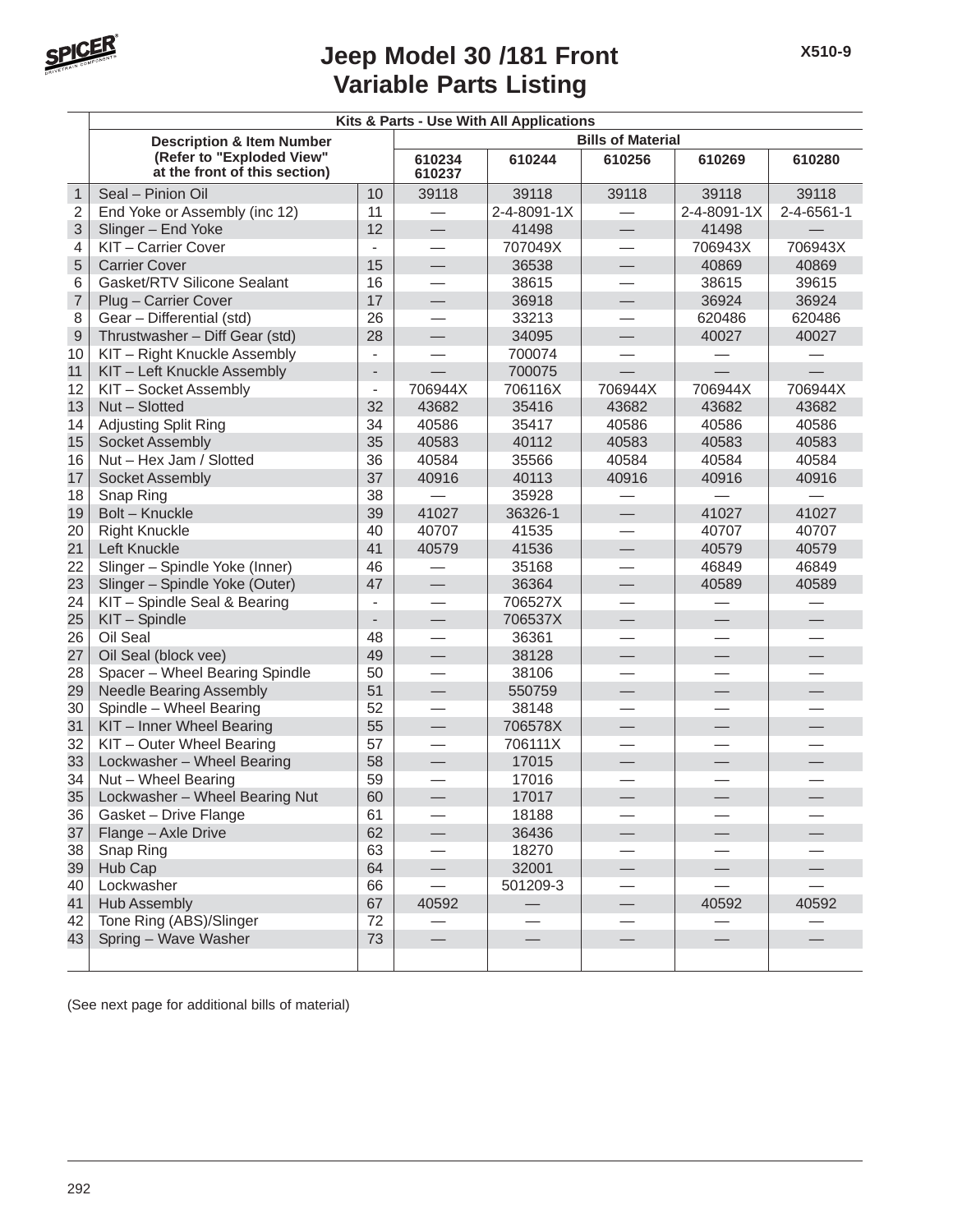

|                | Kits & Parts - Use With All Applications                   |                          |                          |                          |                          |                          |                  |  |  |  |
|----------------|------------------------------------------------------------|--------------------------|--------------------------|--------------------------|--------------------------|--------------------------|------------------|--|--|--|
|                | <b>Description &amp; Item Number</b>                       |                          |                          |                          | <b>Bills of Material</b> |                          |                  |  |  |  |
|                | (Refer to "Exploded View"<br>at the front of this section) |                          | 610282                   | 610294                   | 610316                   | 610318<br>610320         | 610322<br>610324 |  |  |  |
| $\mathbf{1}$   | Seal - Pinion Oil                                          | 10                       | 39118                    | 39118                    | 39118                    | 39118                    | 39118            |  |  |  |
| $\overline{2}$ | End Yoke or Assembly (inc 12)                              | 11                       | 2-4-8091-1X              | 2-4-6561-1               |                          | 2-4-6561-1               | 2-4-6561-1       |  |  |  |
| 3              | Slinger - End Yoke                                         | 12                       | 41498                    |                          |                          |                          |                  |  |  |  |
| 4              | KIT - Carrier Cover                                        | $\overline{\phantom{a}}$ | 706943X                  | 706943X                  |                          | 707180X                  | 707180X          |  |  |  |
| 5              | <b>Carrier Cover</b>                                       | 15                       | 40869                    | 40869                    |                          | 40869                    | 40869            |  |  |  |
| 6              | Gasket/RTV Silicone Sealant                                | 16                       | 38615                    | 38615                    |                          | 38615                    | 38615            |  |  |  |
| $\overline{7}$ | Plug - Carrier Cover                                       | 17                       | 36924                    | 36924                    |                          | 43180                    | 43180            |  |  |  |
| 8              | Gear - Differential (std)                                  | 26                       | 620486                   | 620486                   |                          | 33213                    | 620486           |  |  |  |
| $\overline{9}$ | Thrustwasher - Diff Gear (std)                             | 28                       | 40027                    | 40027                    |                          | 40027                    | 40027            |  |  |  |
| 10             | KIT - Right Knuckle Assembly                               |                          |                          |                          | 74507X                   | 74231X                   |                  |  |  |  |
| 11             | KIT - Left Knuckle Assembly                                | $\overline{\phantom{a}}$ |                          |                          | 74508X                   | 74232X                   |                  |  |  |  |
| 12             | KIT - Socket Assembly                                      | $\overline{\phantom{a}}$ | 706944X                  | 706944X                  | 706944X                  | 706944X                  | 706944X          |  |  |  |
| 13             | Nut - Slotted                                              | 32                       | 43682                    | 43682                    | 43682                    | 43682                    | 43682            |  |  |  |
| 14             | Adjusting Split Ring                                       | 34                       | 40586                    | 40586                    | 40586                    | 40586                    | 40586            |  |  |  |
| 15             | Socket Assembly                                            | 35                       | 40583                    | 40583                    | 40583                    | 40583                    | 40583            |  |  |  |
| 16             | Nut - Hex Jam / Slotted                                    | 36                       | 40584                    | 40584                    | 40584                    | 40584                    | 40584            |  |  |  |
| 17             | Socket Assembly                                            | 37                       | 40916                    | 40916                    | 40916                    | 40916                    | 40916            |  |  |  |
| 18             | Snap Ring                                                  | 38                       |                          |                          |                          |                          |                  |  |  |  |
| 19             | <b>Bolt - Knuckle</b>                                      | 39                       | 41027                    | 41027                    | 41027                    | 41027                    | 41027            |  |  |  |
| 20             | <b>Right Knuckle</b>                                       | 40                       | 40707                    | 42800                    | 44322                    | 43351                    | 40707            |  |  |  |
| 21             | Left Knuckle                                               | 41                       | 40579                    | 42801                    | 44323                    | 43352                    | 40579            |  |  |  |
| 22             | Slinger - Spindle Yoke (Inner)                             | 46                       | 46849                    | 701113X                  |                          | 46849                    | 46849            |  |  |  |
| 23             | Slinger - Spindle Yoke (Outer)                             | 47                       | 40589                    |                          | 40589                    | 40589                    | 40589            |  |  |  |
| 24             | KIT - Spindle Seal & Bearing                               | $\overline{\phantom{a}}$ |                          |                          |                          |                          |                  |  |  |  |
| 25             | KIT - Spindle                                              |                          | $\qquad \qquad$          |                          |                          | $\qquad \qquad -$        |                  |  |  |  |
| 26             | Oil Seal                                                   | 48                       |                          |                          |                          |                          |                  |  |  |  |
| 27             | Oil Seal (block vee)                                       | 49                       | $\overline{\phantom{0}}$ | $\overline{\phantom{0}}$ |                          | $\overline{\phantom{0}}$ |                  |  |  |  |
| 28             | Spacer - Wheel Bearing Spindle                             | 50                       | $\overline{\phantom{0}}$ | $\equiv$                 |                          | $\equiv$                 |                  |  |  |  |
| 29             | <b>Needle Bearing Assembly</b>                             | 51                       |                          |                          |                          |                          |                  |  |  |  |
| 30             | Spindle - Wheel Bearing                                    | 52                       |                          |                          |                          |                          |                  |  |  |  |
| 31             | KIT - Inner Wheel Bearing                                  | 55                       | $\overline{\phantom{0}}$ |                          |                          | $\overline{\phantom{0}}$ |                  |  |  |  |
| 32             | KIT - Outer Wheel Bearing                                  | 57                       | $\overline{\phantom{0}}$ | $\overline{\phantom{0}}$ |                          |                          |                  |  |  |  |
| 33             | Lockwasher - Wheel Bearing                                 | 58                       | $\qquad \qquad$          | $\qquad \qquad$          |                          |                          |                  |  |  |  |
| 34             | Nut - Wheel Bearing                                        | 59                       |                          |                          |                          |                          |                  |  |  |  |
| 35             | Lockwasher - Wheel Bearing Nut                             | 60                       |                          | $\overline{\phantom{0}}$ | $\overline{\phantom{0}}$ | 二                        |                  |  |  |  |
| 36             | Gasket – Drive Flange                                      | 61                       |                          |                          |                          |                          |                  |  |  |  |
| 37             | Flange - Axle Drive                                        | 62                       |                          |                          |                          |                          |                  |  |  |  |
| 38             | Snap Ring                                                  | 63                       |                          |                          |                          |                          |                  |  |  |  |
| 39             | Hub Cap                                                    | 64                       |                          |                          |                          |                          |                  |  |  |  |
| 40             | Lockwasher                                                 | 66                       |                          |                          |                          |                          |                  |  |  |  |
| 41             | <b>Hub Assembly</b>                                        | 67                       | 40592                    | 40592                    | 43355                    | 43355                    | 40592            |  |  |  |
| 42             | Tone Ring (ABS)/Slinger                                    | 72                       |                          | 42805                    |                          |                          |                  |  |  |  |
| 43             | Spring - Wave Washer                                       | 73                       | $\qquad \qquad -$        | $\overline{\phantom{0}}$ | 45749                    | $\overline{\phantom{0}}$ |                  |  |  |  |
|                |                                                            |                          |                          |                          |                          |                          |                  |  |  |  |
|                |                                                            |                          |                          |                          |                          |                          |                  |  |  |  |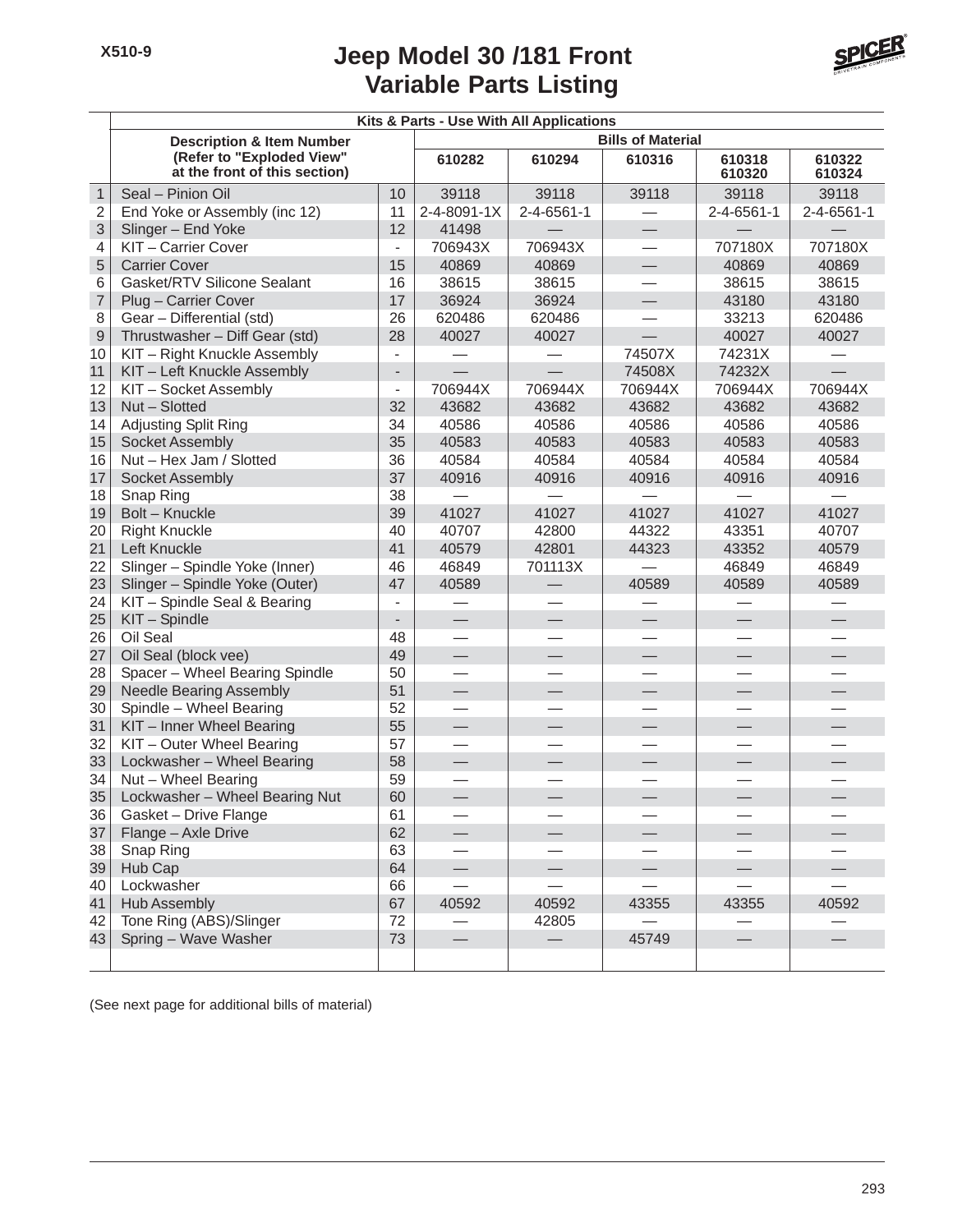

|                | Kits & Parts - Use With All Applications      |                          |                          |            |                          |                          |            |  |  |
|----------------|-----------------------------------------------|--------------------------|--------------------------|------------|--------------------------|--------------------------|------------|--|--|
|                | Description & Item Number (Refer to           |                          |                          |            | <b>Bills of Material</b> |                          |            |  |  |
|                | "Exploded View" at the front of this section) |                          | 610327                   | 610334     | 610336                   | 610337                   | 610340     |  |  |
| $\mathbf{1}$   | Seal - Pinion Oil                             | 10                       | 39118                    | 39118      | 39118                    | 39118                    | 39118      |  |  |
| $\overline{2}$ | End Yoke or Assembly (inc 12)                 | 11                       | 2-4-6561-1               | 2-4-6561-1 | 2-4-6561-1               | 2-4-6561-1               | 2-4-6561-1 |  |  |
| 3              | Slinger - End Yoke                            | 12                       |                          |            |                          |                          |            |  |  |
| 4              | KIT - Carrier Cover                           | $\overline{\phantom{a}}$ | 707180X                  | 706943X    | 707180X                  | 707180X                  | 707180X    |  |  |
| 5              | <b>Carrier Cover</b>                          | 15                       | 40869                    | 40869      | 40869                    | 40869                    | 40869      |  |  |
| 6              | Gasket/RTV Silicone Sealant                   | 16                       | 38615                    | 38615      | 38615                    | 38615                    | 38615      |  |  |
| $\overline{7}$ | Plug - Carrier Cover                          | 17                       | 43180                    | 43180      | 43180                    | 43180                    | 43180      |  |  |
| 8              | Gear - Differential (std)                     | 26                       | 620486                   | 620486     | 33213                    | 620486                   | 33213      |  |  |
| 9              | Thrustwasher - Diff Gear (std)                | 28                       | 40027                    | 40027      | 40027                    | 40027                    | 40027      |  |  |
| 10             | KIT - Right Knuckle Assembly                  | $\blacksquare$           |                          |            | 74233X                   |                          |            |  |  |
| 11             | KIT - Left Knuckle Assembly                   | $\overline{\phantom{a}}$ |                          |            | 74234X                   |                          |            |  |  |
| 12             | KIT - Socket Assembly                         | $\overline{\phantom{a}}$ | 706944X                  | 706944X    | 706944X                  | 706944X                  | 706944X    |  |  |
| 13             | Nut - Slotted                                 | 32                       | 43682                    | 43682      | 43682                    | 43682                    | 43682      |  |  |
| 14             | Adjusting Split Ring                          | 34                       | 40586                    | 40586      | 40586                    | 40586                    | 40586      |  |  |
| 15             | Socket Assembly                               | 35                       | 40583                    | 40583      | 40583                    | 40583                    | 40583      |  |  |
| 16             | Nut - Hex Jam / Slotted                       | 36                       | 40584                    | 40584      | 40584                    | 40584                    | 40584      |  |  |
| 17             | Socket Assembly                               | 37                       | 40916                    | 40916      | 40916                    | 40916                    | 40916      |  |  |
| 18             | Snap Ring                                     | 38                       |                          |            |                          |                          |            |  |  |
| 19             | Bolt - Knuckle                                | 39                       | 41027                    | 41027      | 41027                    | 41027                    | 41027      |  |  |
| 20             | <b>Right Knuckle</b>                          | 40                       | 42800                    | 40707      | 43391                    | 40707                    | 43351      |  |  |
| 21             | Left Knuckle                                  | 41                       | 42801                    | 40579      | 43392                    | 40579                    | 43352      |  |  |
| 22             | Slinger - Spindle Yoke (Inner)                | 46                       | 701113X                  | 46849      | 701113X                  | 46849                    | 46849      |  |  |
| 23             | Slinger - Spindle Yoke (Outer)                | 47                       |                          | 40589      |                          | 40589                    | 40589      |  |  |
| 24             | KIT - Spindle Seal & Bearing                  | $\overline{\phantom{a}}$ |                          |            |                          |                          |            |  |  |
| 25             | KIT - Spindle                                 | $\overline{\phantom{a}}$ |                          |            |                          |                          |            |  |  |
| 26             | Oil Seal                                      | 48                       |                          |            |                          |                          |            |  |  |
| 27             | Oil Seal (block vee)                          | 49                       | $\overline{\phantom{0}}$ |            | $\overline{\phantom{0}}$ | $\overline{\phantom{0}}$ |            |  |  |
| 28             | Spacer - Wheel Bearing Spindle                | 50                       |                          |            |                          |                          |            |  |  |
| 29             | <b>Needle Bearing Assembly</b>                | 51                       |                          |            |                          |                          |            |  |  |
| 30             | Spindle - Wheel Bearing                       | 52                       |                          |            |                          |                          |            |  |  |
| 31             | KIT - Inner Wheel Bearing                     | 55                       | $\qquad \qquad$          |            |                          |                          |            |  |  |
| 32             | KIT - Outer Wheel Bearing                     | 57                       |                          |            |                          |                          |            |  |  |
| 33             | Lockwasher - Wheel Bearing                    | 58                       |                          |            |                          |                          |            |  |  |
| 34             | Nut - Wheel Bearing                           | 59                       |                          |            |                          |                          |            |  |  |
| 35             | Lockwasher - Wheel Bearing Nut                | 60                       |                          |            |                          |                          |            |  |  |
| 36             | Gasket - Drive Flange                         | 61                       |                          |            |                          |                          |            |  |  |
| 37             | Flange - Axle Drive                           | 62                       |                          |            |                          |                          |            |  |  |
| 38             | Snap Ring                                     | 63                       |                          |            |                          |                          |            |  |  |
| 39             | Hub Cap                                       | 64                       |                          |            |                          |                          |            |  |  |
| 40             | Lockwasher                                    | 66                       |                          |            |                          |                          |            |  |  |
| 41             | Hub Assembly                                  | 67                       | 40592                    | 40592      | 43355                    | 40592                    | 43355      |  |  |
| 42             | Tone Ring (ABS)/Slinger                       | 72                       | 42805                    |            | 42805                    |                          |            |  |  |
| 43             | Spring - Wave Washer                          | 73                       |                          |            |                          |                          |            |  |  |
|                |                                               |                          |                          |            |                          |                          |            |  |  |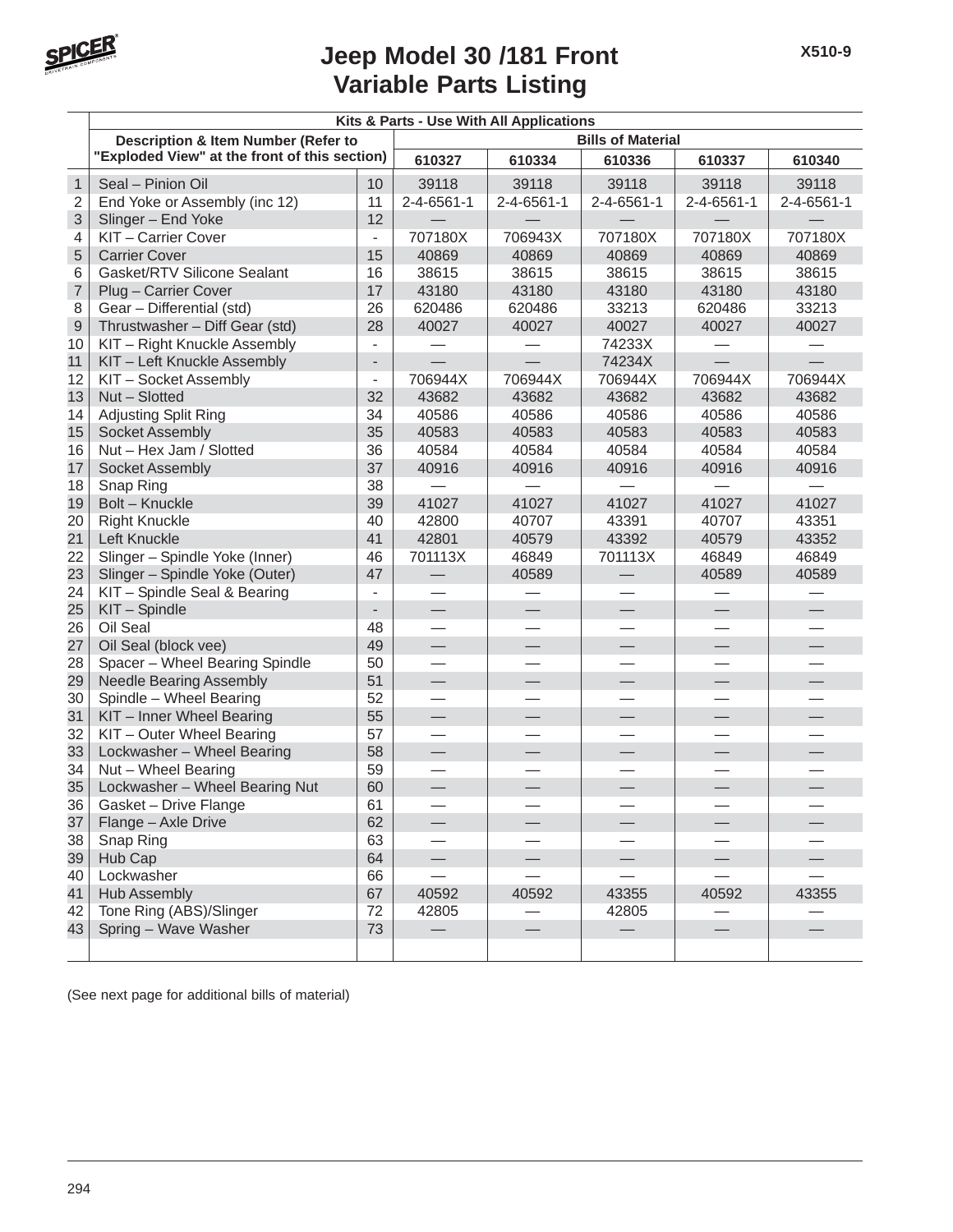Τ

# **Variable Parts Listing Jeep Model 30 /181 Front**



#### **Kits & Parts - Use With All Applications**

|                | <b>Description &amp; Item Number (Refer to</b> |                          |                          |                          | <b>Bills of Material</b> |                          |                          |
|----------------|------------------------------------------------|--------------------------|--------------------------|--------------------------|--------------------------|--------------------------|--------------------------|
|                | "Exploded View" at the front of this section)  |                          | 610348                   | 610351                   | 610367                   | 610373                   | 610375                   |
| $\mathbf{1}$   | Seal - Pinion Oil                              | 10                       | 39118                    | 39118                    | 39118                    | 39118                    | 39118                    |
| $\overline{2}$ | End Yoke or Assembly (inc 12)                  | 11                       |                          |                          | 2-4-6561-1               | $2 - 4 - 6561 - 1$       |                          |
| 3              | Slinger - End Yoke                             | 12                       | $\overline{\phantom{0}}$ |                          |                          |                          |                          |
| 4              | KIT - Carrier Cover                            |                          | $\overline{\phantom{0}}$ | $\overline{\phantom{0}}$ | 707180X                  | 707180X                  |                          |
| 5              | <b>Carrier Cover</b>                           | 15                       |                          |                          | 40869                    | 40869                    |                          |
| 6              | Gasket/RTV Silicone Sealant                    | 16                       |                          |                          | 38615                    | 38615                    |                          |
| $\overline{7}$ | Plug - Carrier Cover                           | 17                       |                          |                          | 43180                    | 43180                    | $\qquad \qquad -$        |
| 8              | Gear - Differential (std)                      | 26                       | $\overline{\phantom{0}}$ |                          | 33213                    | 33213                    |                          |
| 9              | Thrustwasher - Diff Gear (std)                 | 28                       |                          |                          | 40027                    | 40027                    | $\overline{\phantom{0}}$ |
| 10             | KIT - Right Knuckle Assembly                   | $\overline{\phantom{a}}$ |                          |                          | 74507X                   | 74231X                   |                          |
| 11             | KIT - Left Knuckle Assembly                    |                          |                          |                          | 74508X                   | 74232X                   |                          |
| 12             | KIT - Socket Assembly                          | $\overline{\phantom{a}}$ | 706944X                  | 706944X                  | 706944X                  | 706944X                  | 706944X                  |
| 13             | Nut - Slotted                                  | 32                       | 43682                    | 43682                    | 43682                    | 43682                    | 43682                    |
| 14             | Adjusting Split Ring                           | 34                       | 40586                    | 40586                    | 40586                    | 40586                    | 40586                    |
| 15             | Socket Assembly                                | 35                       | 40583                    | 40583                    | 40583                    | 40583                    | 40583                    |
| 16             | Nut - Hex Jam / Slotted                        | 36                       | 40584                    | 40584                    | 40584                    | 40584                    | 40584                    |
| 17             | Socket Assembly                                | 37                       | 40916                    | 40916                    | 40916                    | 40916                    | 40916                    |
| 18             | Snap Ring                                      | 38                       |                          |                          |                          |                          |                          |
| 19             | Bolt - Knuckle                                 | 39                       | 41027                    | ⇔                        | 41027                    | 41027                    |                          |
| 20             | <b>Right Knuckle</b>                           | 40                       | 44181                    |                          | 44322                    | 43351                    |                          |
| 21             | Left Knuckle                                   | 41                       | 44182                    |                          | 44323                    | 43352                    |                          |
| 22             | Slinger - Spindle Yoke (Inner)                 | 46                       |                          |                          | 46849                    | 46849                    |                          |
| 23             | Slinger - Spindle Yoke (Outer)                 | 47                       |                          | $\overline{\phantom{0}}$ | 40589                    | 40589                    |                          |
| 24             | KIT - Spindle Seal & Bearing                   | $\overline{\phantom{a}}$ |                          | $\overline{\phantom{0}}$ |                          |                          |                          |
| 25             | KIT - Spindle                                  | ÷,                       |                          |                          |                          |                          |                          |
| 26             | Oil Seal                                       | 48                       |                          |                          |                          |                          |                          |
| 27             | Oil Seal (block vee)                           | 49                       |                          | $\overline{\phantom{0}}$ |                          | $\overline{\phantom{0}}$ |                          |
| 28             | Spacer - Wheel Bearing Spindle                 | 50                       |                          |                          |                          |                          |                          |
| 29             | <b>Needle Bearing Assembly</b>                 | 51                       | $\qquad \qquad -$        |                          | $\overline{\phantom{0}}$ | $\qquad \qquad -$        | $\overline{\phantom{0}}$ |
| 30             | Spindle - Wheel Bearing                        | 52                       |                          |                          |                          |                          |                          |
| 31             | KIT - Inner Wheel Bearing                      | 55                       | $\qquad \qquad -$        |                          |                          |                          |                          |
| 32             | KIT - Outer Wheel Bearing                      | 57                       |                          |                          |                          |                          |                          |
| 33             | Lockwasher - Wheel Bearing                     | 58                       | $\overline{\phantom{0}}$ | $\overline{\phantom{0}}$ |                          | $\equiv$                 |                          |
| 34             | Nut - Wheel Bearing                            | 59                       | $\overline{\phantom{0}}$ |                          |                          | $\overline{\phantom{0}}$ |                          |
| 35             | Lockwasher - Wheel Bearing Nut                 | 60                       |                          |                          |                          |                          |                          |
| 36             | Gasket - Drive Flange                          | 61                       |                          |                          |                          |                          |                          |
|                | 37   Flange - Axle Drive                       | 62                       |                          |                          |                          |                          |                          |
| 38             | Snap Ring                                      | 63                       |                          |                          |                          |                          |                          |
| 39             | Hub Cap                                        | 64                       | $\overline{\phantom{0}}$ |                          |                          | $\overline{\phantom{0}}$ |                          |
| 40             | Lockwasher                                     | 66                       |                          |                          |                          |                          |                          |
| 41             | <b>Hub Assembly</b>                            | 67                       | 43355                    |                          | 43355                    | 43355                    |                          |
| 42             | Tone Ring (ABS)/Slinger                        | 72                       | 44646                    |                          |                          |                          |                          |
| 43             | Spring - Wave Washer                           | 73                       | 45749                    |                          | 45749                    | $\overline{\phantom{0}}$ | 45749                    |
|                |                                                |                          |                          |                          |                          |                          |                          |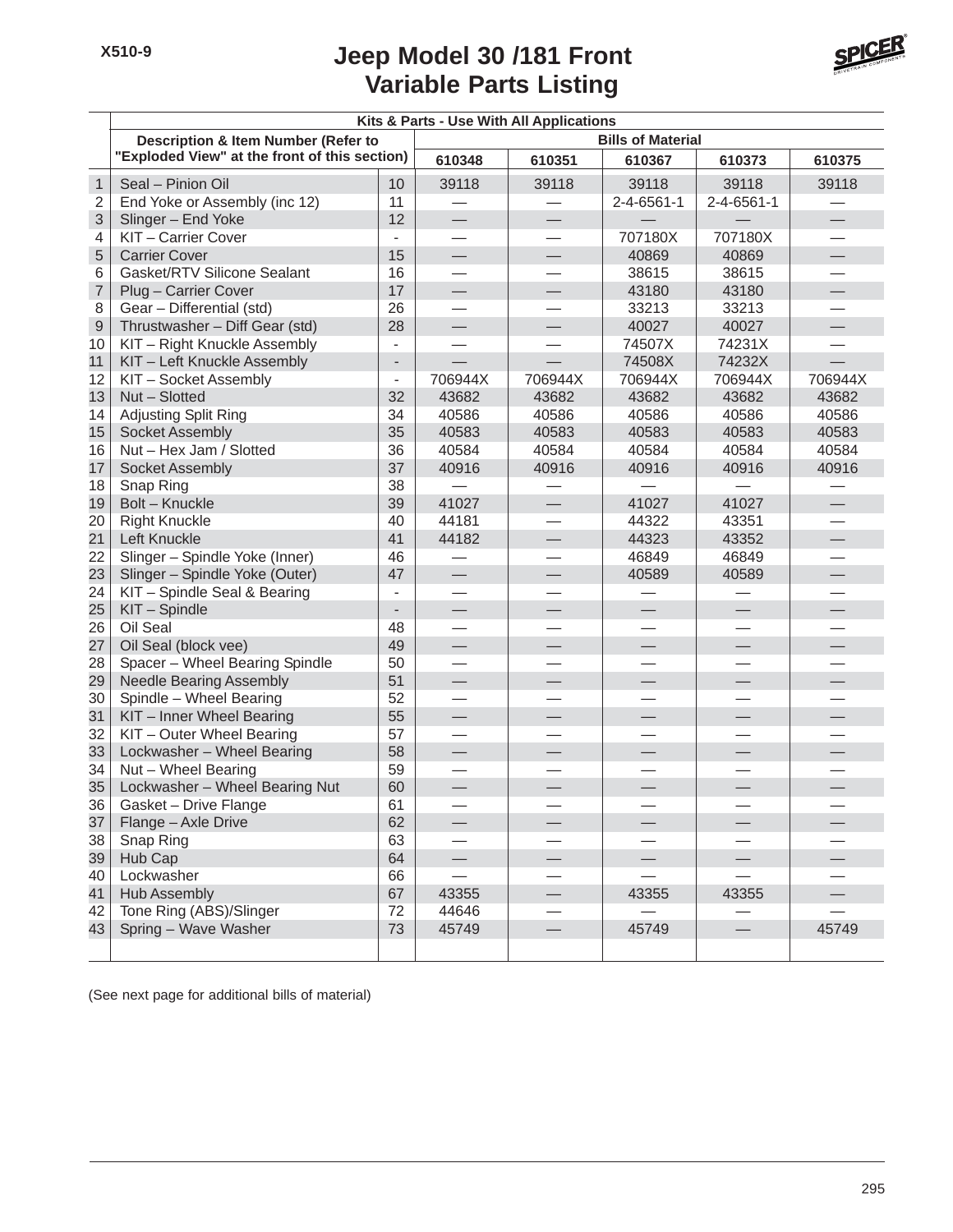

|                 | Kits & Parts - Use With All Applications                                             |                          |                          |                    |                          |            |            |  |  |
|-----------------|--------------------------------------------------------------------------------------|--------------------------|--------------------------|--------------------|--------------------------|------------|------------|--|--|
|                 | Description & Item Number (Refer to<br>"Exploded View" at the front of this section) |                          |                          |                    | <b>Bills of Material</b> |            |            |  |  |
|                 |                                                                                      |                          | 610379                   | 610383             | 610391                   | 610392     | 610402     |  |  |
| $\mathbf{1}$    | Seal - Pinion Oil                                                                    | 10                       | 39118                    | 44895              | 39118                    | 39118      | 39118      |  |  |
| $\overline{2}$  | End Yoke or Assembly (inc 12)                                                        | 11                       | 2-4-6561-1               | $2 - 4 - 6561 - 1$ | 2-4-6561-1               | 2-4-6561-1 | 2-4-6561-1 |  |  |
| 3               | Slinger - End Yoke                                                                   | 12                       |                          |                    |                          |            |            |  |  |
| 4               | KIT - Carrier Cover                                                                  | $\overline{\phantom{a}}$ | 707180X                  | 707180X            | 707180X                  | 707180X    | 707180X    |  |  |
| 5               | <b>Carrier Cover</b>                                                                 | 15                       | 40869                    | 40869              | 40869                    | 40869      | 40869      |  |  |
| 6               | Gasket/RTV Silicone Sealant                                                          | 16                       | 38615                    | 38615              | 38615                    | 38615      | 38615      |  |  |
| $\overline{7}$  | Plug - Carrier Cover                                                                 | 17                       | 43180                    | 43180              | 43180                    | 43180      | 43180      |  |  |
| 8               | Gear - Differential (std)                                                            | 26                       | 33213                    | 33213              | 33213                    | 33213      | 33213      |  |  |
| 9               | Thrustwasher - Diff Gear (std)                                                       | 28                       | 40027                    | 40027              | 40027                    | 40027      | 40027      |  |  |
| 10              | KIT - Right Knuckle Assembly                                                         | $\overline{\phantom{a}}$ | 74386X                   | 74507X             | 74507X                   | 74507X     | 74507X     |  |  |
| 11              | KIT - Left Knuckle Assembly                                                          | $\overline{\phantom{a}}$ | 74387X                   | 74508X             | 74508X                   | 74508X     | 74508X     |  |  |
| 12              | KIT - Socket Assembly                                                                | $\overline{\phantom{a}}$ | 706944X                  | 706944X            | 706944X                  | 706944X    | 706944X    |  |  |
| 13              | Nut - Slotted                                                                        | 32                       | 43682                    | 43682              | 43682                    | 43682      | 43682      |  |  |
| 14              | Adjusting Split Ring                                                                 | 34                       | 40586                    | 40586              | 40586                    | 40586      | 40586      |  |  |
| 15              | Socket Assembly                                                                      | 35                       | 40583                    | 40583              | 40583                    | 40583      | 40583      |  |  |
| 16              | Nut - Hex Jam / Slotted                                                              | 36                       | 40584                    | 40584              | 40584                    | 40584      | 40584      |  |  |
| 17              | Socket Assembly                                                                      | 37                       | 40916                    | 40916              | 40916                    | 40916      | 40916      |  |  |
| 18              | Snap Ring                                                                            | 38                       |                          |                    |                          |            |            |  |  |
| 19              | Bolt - Knuckle                                                                       | 39                       | 41027                    | 41027              | 41027                    | 41027      | 41027      |  |  |
| 20              | <b>Right Knuckle</b>                                                                 | 40                       | 44181                    | 44322              | 44322                    | 44322      | 44322      |  |  |
| 21              | Left Knuckle                                                                         | 41                       | 44182                    | 44323              | 44323                    | 44323      | 44323      |  |  |
| 22              | Slinger - Spindle Yoke (Inner)                                                       | 46                       | 46849                    | 46849              | 46849                    | 46849      | 46849      |  |  |
| 23              | Slinger - Spindle Yoke (Outer)                                                       | 47                       | $\overline{\phantom{0}}$ | 46988              | 40589                    | 40589      | 40589      |  |  |
| $\overline{24}$ | KIT - Spindle Seal & Bearing                                                         | $\overline{\phantom{a}}$ |                          |                    |                          |            |            |  |  |
| 25              | KIT - Spindle                                                                        | $\overline{\phantom{a}}$ |                          |                    |                          |            |            |  |  |
| 26              | Oil Seal                                                                             | 48                       |                          |                    |                          |            |            |  |  |
| 27              | Oil Seal (block vee)                                                                 | 49                       | $\qquad \qquad$          |                    | $\overline{\phantom{0}}$ |            |            |  |  |
| 28              | Spacer - Wheel Bearing Spindle                                                       | 50                       |                          |                    |                          |            |            |  |  |
| 29              | <b>Needle Bearing Assembly</b>                                                       | 51                       |                          |                    |                          |            |            |  |  |
| 30              | Spindle - Wheel Bearing                                                              | 52                       |                          |                    |                          |            |            |  |  |
| 31              | KIT - Inner Wheel Bearing                                                            | 55                       | $\qquad \qquad$          |                    |                          |            |            |  |  |
| 32              | KIT - Outer Wheel Bearing                                                            | 57                       |                          |                    |                          |            |            |  |  |
| 33              | Lockwasher - Wheel Bearing                                                           | 58                       |                          |                    |                          |            |            |  |  |
| 34              | Nut - Wheel Bearing                                                                  | 59                       | $\overline{\phantom{0}}$ |                    |                          |            |            |  |  |
| 35              | Lockwasher - Wheel Bearing Nut                                                       | 60                       |                          |                    |                          |            |            |  |  |
| 36              | Gasket – Drive Flange                                                                | 61                       |                          |                    |                          |            |            |  |  |
| 37              | Flange - Axle Drive                                                                  | 62                       |                          |                    |                          |            |            |  |  |
| 38              | Snap Ring                                                                            | 63                       |                          |                    |                          |            |            |  |  |
| 39              | Hub Cap                                                                              | 64                       |                          |                    |                          |            |            |  |  |
| 40              | Lockwasher                                                                           | 66                       |                          |                    |                          |            |            |  |  |
| 41              | Hub Assembly                                                                         | 67                       | 43355                    | 43355              | 43355                    | 43355      | 43355      |  |  |
| 42              | Tone Ring (ABS)/Slinger                                                              | 72                       | 44646                    |                    |                          |            |            |  |  |
| 43              | Spring - Wave Washer                                                                 | 73                       |                          | 45749              |                          | 45749      |            |  |  |
|                 |                                                                                      |                          |                          |                    |                          |            |            |  |  |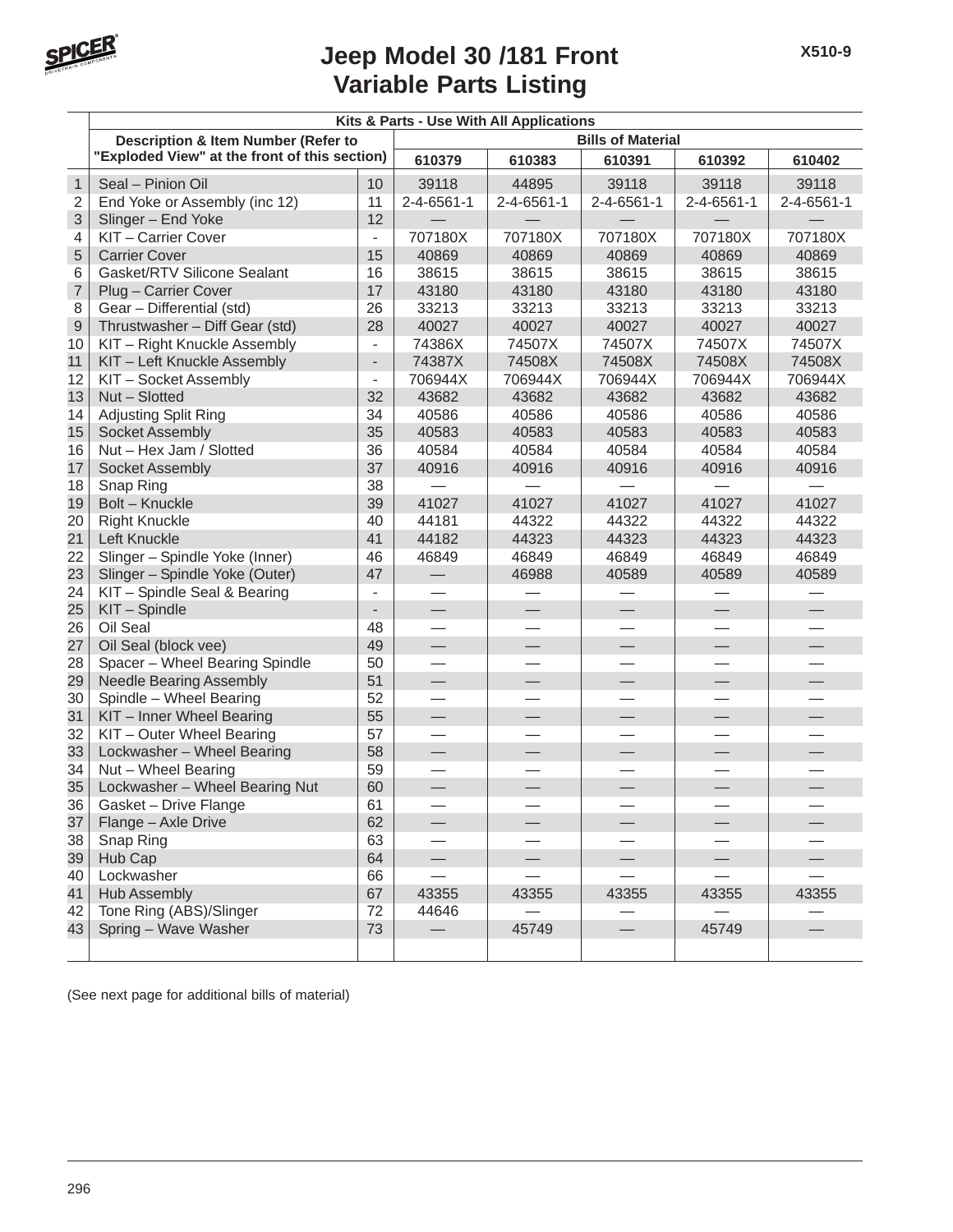

|                          | Kits & Parts - Use With All Applications      |                          |                          |                          |                          |                               |                          |  |  |  |
|--------------------------|-----------------------------------------------|--------------------------|--------------------------|--------------------------|--------------------------|-------------------------------|--------------------------|--|--|--|
|                          | Description & Item Number (Refer to           |                          |                          |                          | <b>Bills of Material</b> |                               |                          |  |  |  |
|                          | "Exploded View" at the front of this section) |                          | 610403                   | 610404                   | 610413                   | 610416                        | 610417                   |  |  |  |
| $\mathbf{1}$             | Seal - Pinion Oil                             | 10                       | 39118                    | 39118                    | 44895                    | 39118                         | 39118                    |  |  |  |
| 2                        | End Yoke or Assembly (inc 12)                 | 11                       | 2-4-6561-1               |                          | $2 - 4 - 6561 - 1$       |                               | 2-4-6561-1               |  |  |  |
| 3                        | Slinger - End Yoke                            | 12                       |                          |                          |                          |                               |                          |  |  |  |
| 4                        | KIT-Carrier Cover                             | $\overline{\phantom{a}}$ | 707180X                  |                          | 707180X                  |                               | 707180X                  |  |  |  |
| 5                        | <b>Carrier Cover</b>                          | 15                       | 40869                    |                          | 40869                    | $\overbrace{\phantom{12333}}$ | 40869                    |  |  |  |
| 6                        | Gasket/RTV Silicone Sealant                   | 16                       | 38615                    |                          | 38615                    |                               | 38615                    |  |  |  |
| $\overline{\mathcal{I}}$ | Plug - Carrier Cover                          | 17                       | 43180                    | $\frac{1}{2}$            | 43180                    |                               | 43180                    |  |  |  |
| 8                        | Gear - Differential (std)                     | 26                       | 33213                    |                          | 33213                    |                               | 33213                    |  |  |  |
| $\boldsymbol{9}$         | Thrustwasher - Diff Gear (std)                | 28                       | 40027                    |                          | 40027                    |                               | 40027                    |  |  |  |
| 10                       | KIT - Right Knuckle Assembly                  |                          | 74233X                   |                          | 74386X                   | 74386X                        | 74386X                   |  |  |  |
| 11                       | KIT - Left Knuckle Assembly                   |                          | 74234X                   | $\equiv$                 | 74387X                   | 74387X                        | 74387X                   |  |  |  |
| 12                       | KIT - Socket Assembly                         | $\overline{\phantom{a}}$ | 706944X                  | 706944X                  | 706944X                  | 706944X                       | 706944X                  |  |  |  |
| 13                       | Nut - Slotted                                 | 32                       | 43682                    | 43682                    | 43682                    | 43682                         | 43682                    |  |  |  |
| 14                       | Adjusting Split Ring                          | 34                       | 40586                    | 40586                    | 40586                    | 40586                         | 40586                    |  |  |  |
| 15                       | Socket Assembly                               | 35                       | 40583                    | 40583                    | 40583                    | 40583                         | 40583                    |  |  |  |
| 16                       | Nut - Hex Jam / Slotted                       | 36                       | 40584                    | 40584                    | 40584                    | 40584                         | 40584                    |  |  |  |
| 17                       | <b>Socket Assembly</b>                        | 37                       | 40916                    | 40916                    | 40916                    | 40916                         | 40916                    |  |  |  |
| 18                       | Snap Ring                                     | 38                       |                          |                          |                          |                               |                          |  |  |  |
| 19                       | <b>Bolt - Knuckle</b>                         | 39                       | 41027                    |                          | 41027                    | 41027                         | 41027                    |  |  |  |
| 20                       | <b>Right Knuckle</b>                          | 40                       | 43391                    |                          | 44181                    | 44181                         | 44181                    |  |  |  |
| 21                       | Left Knuckle                                  | 41                       | 43392                    | $\overline{\phantom{0}}$ | 44182                    | 44182                         | 44182                    |  |  |  |
| 22                       | Slinger - Spindle Yoke (Inner)                | 46                       | 701113X                  |                          | 46849                    |                               | 46849                    |  |  |  |
| 23                       | Slinger - Spindle Yoke (Outer)                | 47                       |                          |                          |                          |                               |                          |  |  |  |
| 24                       | KIT - Spindle Seal & Bearing                  |                          |                          |                          |                          |                               |                          |  |  |  |
| 25                       | KIT - Spindle                                 |                          | $\overline{\phantom{0}}$ |                          | $\overline{\phantom{0}}$ |                               |                          |  |  |  |
| 26                       | Oil Seal                                      | 48                       | $\overline{\phantom{0}}$ |                          |                          |                               |                          |  |  |  |
| 27                       | Oil Seal (block vee)                          | 49                       |                          |                          |                          | $\overline{\phantom{0}}$      |                          |  |  |  |
| 28                       | Spacer - Wheel Bearing Spindle                | 50                       |                          |                          |                          |                               |                          |  |  |  |
| 29                       | <b>Needle Bearing Assembly</b>                | 51                       |                          | ⋟                        | $\overline{\phantom{0}}$ |                               |                          |  |  |  |
| 30                       | Spindle - Wheel Bearing                       | 52                       |                          |                          |                          |                               |                          |  |  |  |
| 31                       | KIT - Inner Wheel Bearing                     | 55                       | $\qquad \qquad$          | $\overline{\phantom{0}}$ |                          |                               | $\overline{\phantom{0}}$ |  |  |  |
| 32                       | KIT - Outer Wheel Bearing                     | 57                       | $\overline{\phantom{0}}$ |                          | $\overline{\phantom{0}}$ | $\overline{\phantom{0}}$      |                          |  |  |  |
| 33                       | Lockwasher - Wheel Bearing                    | 58                       |                          |                          |                          |                               |                          |  |  |  |
| 34                       | Nut - Wheel Bearing                           | 59                       |                          |                          |                          |                               |                          |  |  |  |
| 35                       | Lockwasher - Wheel Bearing Nut                | 60                       | $\overline{\phantom{0}}$ | —                        |                          | —                             |                          |  |  |  |
| 36                       | Gasket - Drive Flange                         | 61                       |                          |                          |                          |                               |                          |  |  |  |
| 37                       | Flange - Axle Drive                           | 62                       |                          |                          |                          |                               |                          |  |  |  |
| 38                       | Snap Ring                                     | 63                       |                          |                          |                          |                               |                          |  |  |  |
| 39                       | Hub Cap                                       | 64                       |                          |                          |                          |                               |                          |  |  |  |
| 40                       | Lockwasher                                    | 66                       |                          |                          |                          |                               |                          |  |  |  |
| 41                       | <b>Hub Assembly</b>                           | 67                       |                          |                          | 43355                    | 43355                         | 43355                    |  |  |  |
| 42                       | Tone Ring (ABS)/Slinger                       | 72                       | 42805                    |                          | 44646                    | 44646                         | 44646                    |  |  |  |
| 43                       | Spring - Wave Washer                          | 73                       |                          |                          | 45749                    | 45749                         | 45749                    |  |  |  |
|                          |                                               |                          |                          |                          |                          |                               |                          |  |  |  |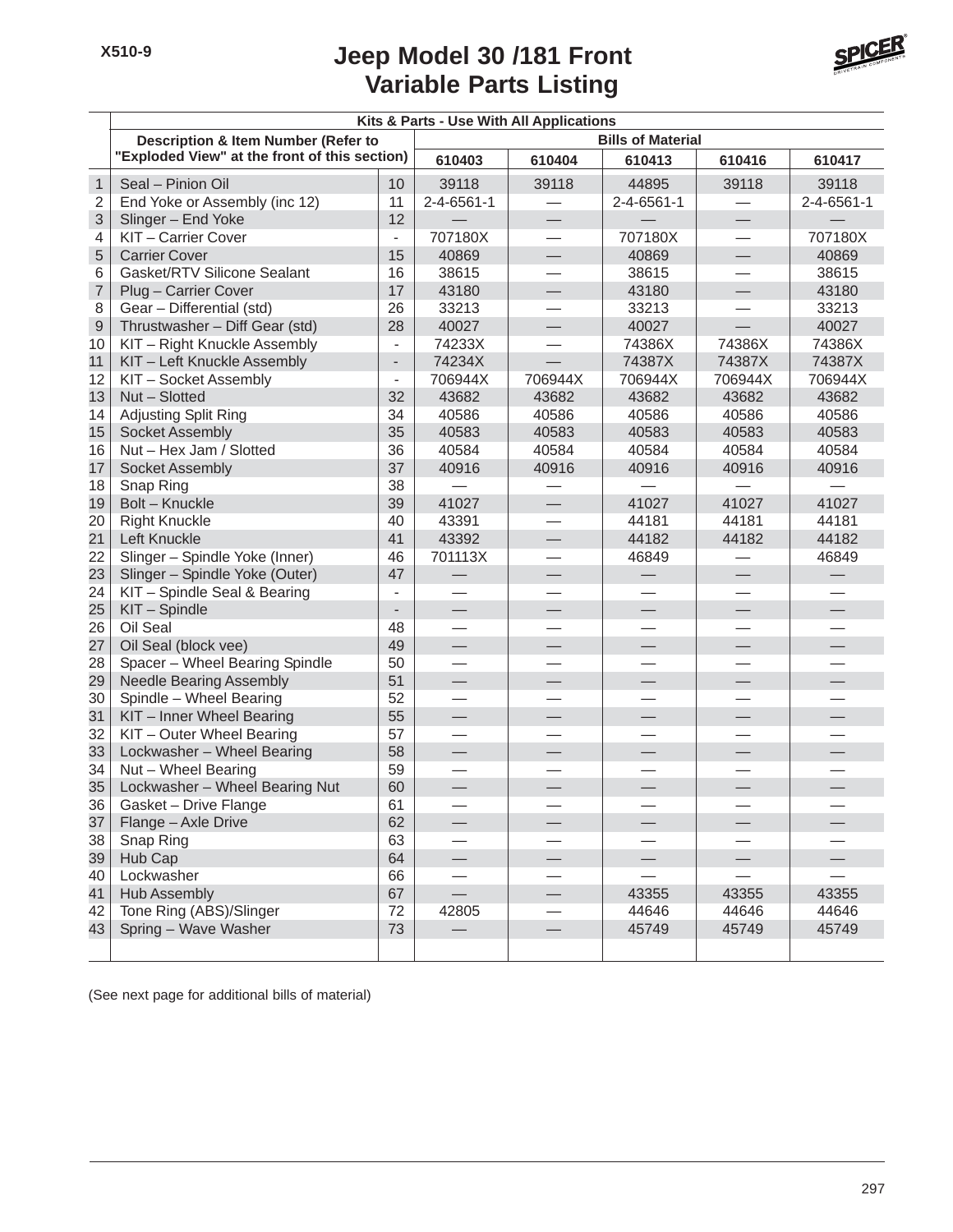

|                | Kits & Parts - Use With All Applications      |                          |                          |            |                          |                          |            |  |  |
|----------------|-----------------------------------------------|--------------------------|--------------------------|------------|--------------------------|--------------------------|------------|--|--|
|                | Description & Item Number (Refer to           |                          | <b>Bills of Material</b> |            |                          |                          |            |  |  |
|                | "Exploded View" at the front of this section) |                          | 610453                   | 610463     | 610464                   | 610466                   | 610467     |  |  |
| $\mathbf{1}$   | Seal - Pinion Oil                             | 10                       | $\qquad \qquad$          | 39118      | 39118                    | 39118                    | 39118      |  |  |
| $\overline{2}$ | End Yoke or Assembly (inc 12)                 | 11                       |                          | 2-4-6561-1 |                          | 2-4-6561-1               | 2-4-6561-1 |  |  |
| 3              | Slinger - End Yoke                            | 12                       | $\overline{\phantom{0}}$ |            |                          |                          |            |  |  |
| 4              | KIT-Carrier Cover                             | ÷.                       |                          | 707180X    | $\overline{\phantom{0}}$ | 707180X                  | 707180X    |  |  |
| 5              | <b>Carrier Cover</b>                          | 15                       |                          | 40869      |                          | 40869                    | 40869      |  |  |
| 6              | Gasket/RTV Silicone Sealant                   | 16                       |                          | 38615      |                          | 38615                    | 38615      |  |  |
| $\overline{7}$ | Plug - Carrier Cover                          | 17                       |                          | 43180      | $\overline{\phantom{0}}$ | 43180                    | 43180      |  |  |
| 8              | Gear - Differential (std)                     | 26                       | $\overline{\phantom{0}}$ | 33213      |                          | 33213                    | 33213      |  |  |
| $\mathsf 9$    | Thrustwasher - Diff Gear (std)                | 28                       |                          | 40027      |                          | 40027                    | 40027      |  |  |
| 10             | KIT - Right Knuckle Assembly                  | $\frac{1}{2}$            | 74507X                   | 74507X     | 74507X                   | 74507X                   | 74386X     |  |  |
| 11             | KIT - Left Knuckle Assembly                   | $\overline{\phantom{a}}$ | 74508X                   | 74508X     | 74508X                   | 74508X                   | 74387X     |  |  |
| 12             | KIT - Socket Assembly                         | $\blacksquare$           | 706944X                  | 706944X    | 706944X                  | 706944X                  | 706944X    |  |  |
| 13             | Nut - Slotted                                 | 32                       | 43682                    | 43682      | 43682                    | 43682                    | 43682      |  |  |
| 14             | <b>Adjusting Split Ring</b>                   | 34                       | 40586                    | 40586      | 40586                    | 40586                    | 40586      |  |  |
| 15             | Socket Assembly                               | 35                       | 40583                    | 40583      | 40583                    | 40583                    | 40583      |  |  |
| 16             | Nut - Hex Jam / Slotted                       | 36                       | 40584                    | 40584      | 40584                    | 40584                    | 40584      |  |  |
| 17             | Socket Assembly                               | 37                       | 40916                    | 40916      | 40916                    | 40916                    | 40916      |  |  |
| 18             | Snap Ring                                     | 38                       |                          |            |                          |                          |            |  |  |
| 19             | Bolt - Knuckle                                | 39                       | 41027                    | 41027      | 41027                    | 41027                    | 41027      |  |  |
| 20             | <b>Right Knuckle</b>                          | 40                       | 44322                    | 44322      | 44322                    | 44322                    | 44181      |  |  |
| 21             | Left Knuckle                                  | 41                       | 44323                    | 44323      | 44323                    | 44323                    | 44182      |  |  |
| 22             | Slinger - Spindle Yoke (Inner)                | 46                       |                          | 46849      |                          | 46849                    | 46849      |  |  |
| 23             | Slinger - Spindle Yoke (Outer)                | 47                       | 40589                    | 40589      | 40589                    | 40589                    |            |  |  |
| 24             | KIT - Spindle Seal & Bearing                  | $\overline{a}$           |                          |            |                          |                          |            |  |  |
| 25             | KIT - Spindle                                 | $\overline{\phantom{0}}$ |                          |            |                          |                          |            |  |  |
| 26             | Oil Seal                                      | 48                       |                          |            |                          |                          |            |  |  |
| 27             | Oil Seal (block vee)                          | 49                       | $\qquad \qquad$          |            | $\equiv$                 | $\overline{\phantom{0}}$ |            |  |  |
| 28             | Spacer - Wheel Bearing Spindle                | 50                       |                          |            |                          |                          |            |  |  |
| 29             | <b>Needle Bearing Assembly</b>                | 51                       |                          |            |                          |                          |            |  |  |
| 30             | Spindle - Wheel Bearing                       | 52                       |                          |            |                          |                          |            |  |  |
| 31             | KIT - Inner Wheel Bearing                     | 55                       | $\qquad \qquad$          |            |                          |                          |            |  |  |
| 32             | KIT - Outer Wheel Bearing                     | 57                       |                          |            |                          |                          |            |  |  |
| 33             | Lockwasher - Wheel Bearing                    | 58                       | $\overline{\phantom{0}}$ |            |                          |                          |            |  |  |
| 34             | Nut - Wheel Bearing                           | 59                       |                          |            |                          |                          |            |  |  |
| 35             | Lockwasher - Wheel Bearing Nut                | 60                       |                          |            |                          |                          |            |  |  |
| 36             | Gasket - Drive Flange                         | 61                       |                          |            |                          |                          |            |  |  |
| 37             | Flange - Axle Drive                           | 62                       |                          |            |                          |                          |            |  |  |
| 38             | Snap Ring                                     | 63                       |                          |            |                          |                          |            |  |  |
| 39             | Hub Cap                                       | 64                       |                          |            |                          |                          |            |  |  |
| 40             | Lockwasher                                    | 66                       |                          |            |                          |                          |            |  |  |
| 41             | <b>Hub Assembly</b>                           | 67                       | 43355                    | 43355      | 43355                    | 43355                    | 43355      |  |  |
| 42             | Tone Ring (ABS)/Slinger                       | 72                       |                          |            |                          |                          |            |  |  |
| 43             | Spring - Wave Washer                          | 73                       | 45749                    | 45749      | 45749                    | 45749                    | 45749      |  |  |
|                |                                               |                          |                          |            |                          |                          |            |  |  |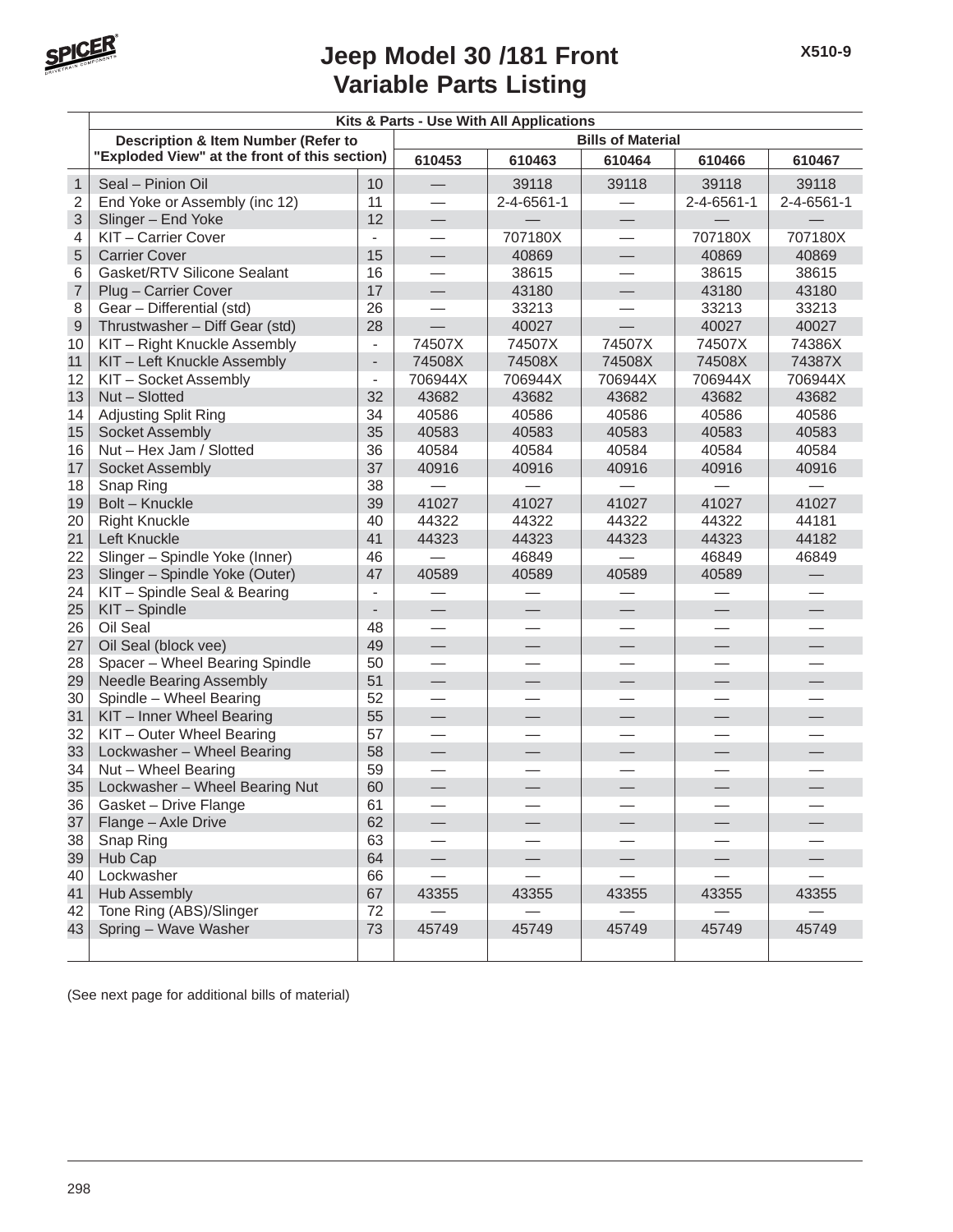

|                | Kits & Parts - Use With All Applications      |                          |                          |                          |                          |                          |         |  |  |  |
|----------------|-----------------------------------------------|--------------------------|--------------------------|--------------------------|--------------------------|--------------------------|---------|--|--|--|
|                | Description & Item Number (Refer to           |                          |                          |                          | <b>Bills of Material</b> |                          |         |  |  |  |
|                | "Exploded View" at the front of this section) |                          | 610468                   | 610469                   | 610472                   | 610500                   | 610501  |  |  |  |
| $\mathbf{1}$   | Seal - Pinion Oil                             | 10 <sup>1</sup>          | 44895                    | 44895                    |                          | 39118                    | 39118   |  |  |  |
| 2              | End Yoke or Assembly (inc 12)                 | 11                       | 2-4-6561-1               | 2-4-6561-1               |                          |                          |         |  |  |  |
| 3              | Slinger - End Yoke                            | 12                       |                          |                          | $\overline{\phantom{0}}$ | $\qquad \qquad -$        |         |  |  |  |
| 4              | KIT - Carrier Cover                           | $\overline{\phantom{0}}$ | 707180X                  | 707180X                  |                          |                          |         |  |  |  |
| 5              | <b>Carrier Cover</b>                          | 15                       | 40869                    | 40869                    | $\qquad \qquad -$        |                          |         |  |  |  |
| 6              | Gasket/RTV Silicone Sealant                   | 16                       | 38615                    | 38615                    |                          |                          |         |  |  |  |
| $\overline{7}$ | Plug - Carrier Cover                          | 17                       | 43180                    | 43180                    |                          | $\overline{\phantom{0}}$ |         |  |  |  |
| 8              | Gear - Differential (std)                     | 26                       | 33213                    | 33213                    |                          | $\overline{\phantom{0}}$ |         |  |  |  |
| $\hbox{9}$     | Thrustwasher - Diff Gear (std)                | 28                       | 40027                    | 40027                    |                          |                          |         |  |  |  |
| 10             | KIT - Right Knuckle Assembly                  |                          | 74507X                   | 74386X                   | 74386X                   | 74507X                   | 74386X  |  |  |  |
| 11             | KIT - Left Knuckle Assembly                   | $\overline{\phantom{a}}$ | 74508X                   | 74387X                   | 74387X                   | 74508X                   | 74387X  |  |  |  |
| 12             | KIT - Socket Assembly                         | $\overline{\phantom{a}}$ | 706944X                  | 706944X                  | 706944X                  | 706944X                  | 706944X |  |  |  |
| 13             | Nut - Slotted                                 | 32                       | 43682                    | 43682                    | 43682                    | 43682                    | 43682   |  |  |  |
| 14             | Adjusting Split Ring                          | 34                       | 40586                    | 40586                    | 40586                    | 40586                    | 40586   |  |  |  |
| 15             | Socket Assembly                               | 35                       | 40583                    | 40583                    | 40583                    | 40583                    | 40583   |  |  |  |
| 16             | Nut - Hex Jam / Slotted                       | 36                       | 40584                    | 40584                    | 40584                    | 40584                    | 40584   |  |  |  |
| 17             | Socket Assembly                               | 37                       | 40916                    | 40916                    | 40916                    | 40916                    | 40916   |  |  |  |
| 18             | Snap Ring                                     | 38                       |                          |                          |                          |                          |         |  |  |  |
| 19             | <b>Bolt - Knuckle</b>                         | 39                       | 41027                    | 41027                    | 41027                    | 41027                    | 41027   |  |  |  |
| 20             | <b>Right Knuckle</b>                          | 40                       | 44322                    | 44181                    | 44181                    | 44322                    | 44181   |  |  |  |
| 21             | Left Knuckle                                  | 41                       | 44323                    | 44182                    | 44182                    | 44323                    | 44182   |  |  |  |
| 22             | Slinger - Spindle Yoke (Inner)                | 46                       | 46849                    | 46849                    |                          |                          |         |  |  |  |
| 23             | Slinger - Spindle Yoke (Outer)                | 47                       | 46988                    | $\overline{\phantom{0}}$ |                          | 40589                    |         |  |  |  |
| 24             | KIT - Spindle Seal & Bearing                  | $\overline{\phantom{0}}$ |                          |                          |                          |                          |         |  |  |  |
| 25             | KIT - Spindle                                 |                          |                          | $\qquad \qquad \qquad$   | $\overline{\phantom{0}}$ |                          |         |  |  |  |
| 26             | Oil Seal                                      | 48                       |                          |                          |                          |                          |         |  |  |  |
| 27             | Oil Seal (block vee)                          | 49                       | —<br>—                   | $\overline{\phantom{0}}$ |                          |                          |         |  |  |  |
| 28             | Spacer - Wheel Bearing Spindle                | 50                       | $\overline{\phantom{0}}$ |                          |                          | $\overline{\phantom{0}}$ |         |  |  |  |
| 29             | <b>Needle Bearing Assembly</b>                | 51                       |                          |                          |                          |                          |         |  |  |  |
| 30             | Spindle - Wheel Bearing                       | 52                       |                          |                          |                          |                          |         |  |  |  |
| 31             | KIT - Inner Wheel Bearing                     | 55                       |                          |                          | $\overline{\phantom{0}}$ | $\overline{\phantom{0}}$ |         |  |  |  |
| 32             | KIT - Outer Wheel Bearing                     | 57                       |                          |                          |                          |                          |         |  |  |  |
| 33             | Lockwasher - Wheel Bearing                    | 58                       | $\overline{\phantom{0}}$ |                          |                          | $\qquad \qquad -$        |         |  |  |  |
| 34             | Nut - Wheel Bearing                           | 59                       |                          |                          |                          |                          |         |  |  |  |
| 35             | Lockwasher - Wheel Bearing Nut                | 60                       |                          |                          |                          |                          |         |  |  |  |
| 36             | Gasket - Drive Flange                         | 61                       |                          |                          |                          |                          |         |  |  |  |
| 37             | Flange - Axle Drive                           | 62                       |                          |                          |                          |                          |         |  |  |  |
| 38             | Snap Ring                                     | 63                       |                          |                          |                          |                          |         |  |  |  |
| 39             | Hub Cap                                       | 64                       |                          |                          |                          |                          |         |  |  |  |
| 40             | Lockwasher                                    | 66                       |                          |                          |                          |                          |         |  |  |  |
| 41             | <b>Hub Assembly</b>                           | 67                       | 43355                    | 43355                    | 43355                    | 43355                    | 43355   |  |  |  |
| 42             | Tone Ring (ABS)/Slinger                       | 72                       |                          | 44646                    | 44646                    |                          | 44646   |  |  |  |
| 43             | Spring - Wave Washer                          | 73                       | 45749                    | 45749                    | 45749                    | 45749                    | 45749   |  |  |  |
|                |                                               |                          |                          |                          |                          |                          |         |  |  |  |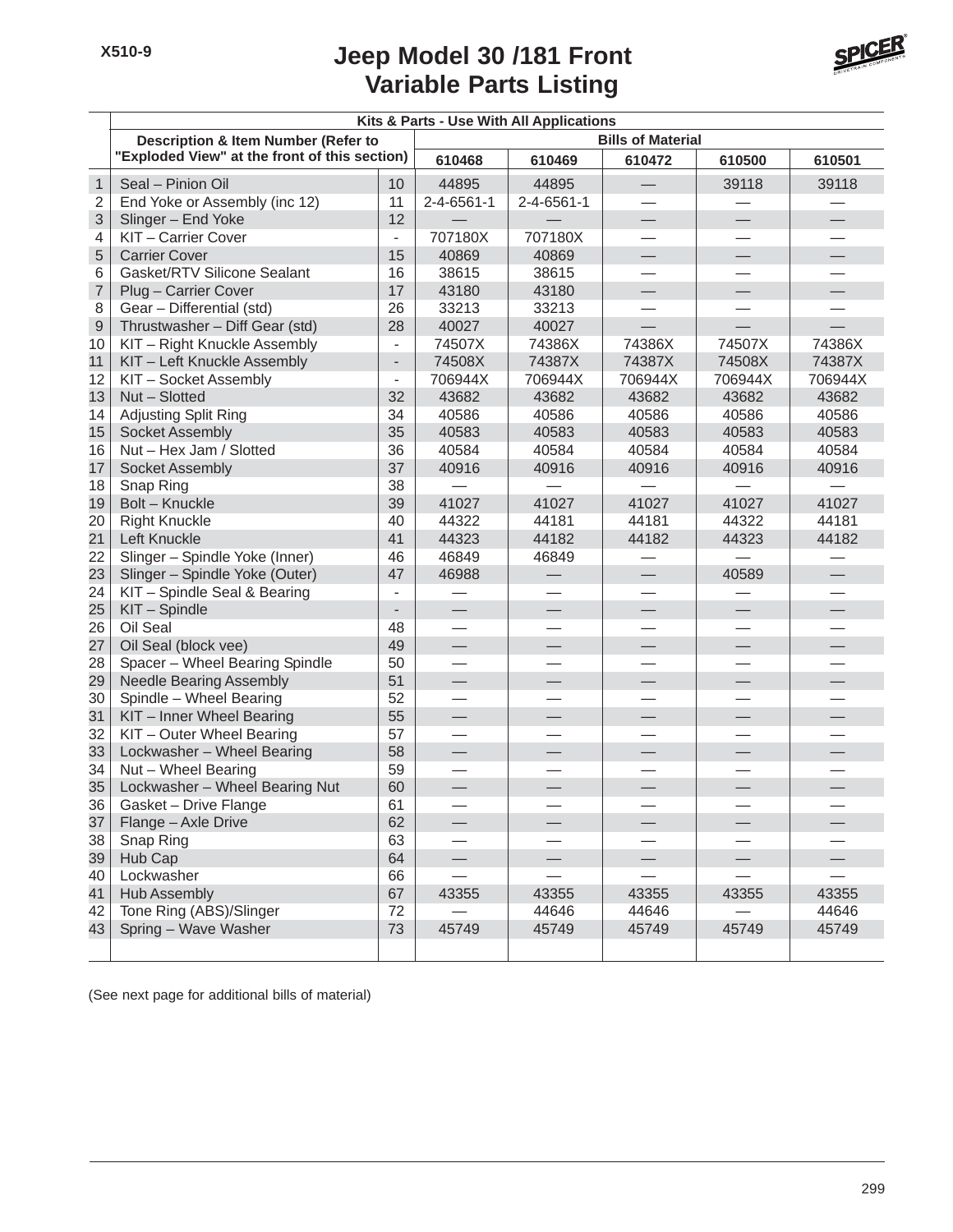

|                | Kits & Parts - Use With All Applications       |                          |                          |                          |                          |                          |                          |  |  |  |  |
|----------------|------------------------------------------------|--------------------------|--------------------------|--------------------------|--------------------------|--------------------------|--------------------------|--|--|--|--|
|                | <b>Description &amp; Item Number (Refer to</b> |                          | <b>Bills of Material</b> |                          |                          |                          |                          |  |  |  |  |
|                | "Exploded View" at the front of this section)  |                          | 610502                   | 610503                   | 610504                   | 610505                   | 610506                   |  |  |  |  |
| $\mathbf{1}$   | Seal - Pinion Oil                              | 10                       | 39118                    | 39118                    | 39118                    | 39118                    | 39118                    |  |  |  |  |
| $\overline{2}$ | End Yoke or Assembly (inc 12)                  | 11                       | 2-4-6561-1               | 2-4-6561-1               | 2-4-6561-1               | 2-4-6561-1               |                          |  |  |  |  |
| 3              | Slinger - End Yoke                             | 12                       |                          |                          |                          |                          |                          |  |  |  |  |
| 4              | KIT-Carrier Cover                              | $\overline{\phantom{0}}$ | 707180X                  | 707180X                  | 707180X                  | 707180X                  |                          |  |  |  |  |
| 5              | <b>Carrier Cover</b>                           | 15                       | 40869                    | 40869                    | 40689                    | 40869                    | $\overline{\phantom{0}}$ |  |  |  |  |
| 6              | Gasket/RTV Silicone Sealant                    | 16                       | 38615                    | 38615                    | 38615                    | 38615                    |                          |  |  |  |  |
| $\overline{7}$ | Plug - Carrier Cover                           | 17                       | 43180                    | 43180                    | 43180                    | 43180                    |                          |  |  |  |  |
| 8              | Gear - Differential (std)                      | 26                       | 33213                    | 33213                    | 33213                    | 33213                    |                          |  |  |  |  |
| 9              | Thrustwasher - Diff Gear (std)                 | 28                       | 40027                    | 40027                    | 40027                    | 40027                    |                          |  |  |  |  |
| 10             | KIT - Right Knuckle Assembly                   | $\blacksquare$           | 74507X                   | 74386X                   | 74507X                   | 74386X                   | 74507X                   |  |  |  |  |
| 11             | KIT - Left Knuckle Assembly                    | $\overline{\phantom{0}}$ | 74508X                   | 74387X                   | 74508X                   | 74387X                   | 74508X                   |  |  |  |  |
| 12             | KIT - Socket Assembly                          | $\overline{\phantom{0}}$ | 706944X                  | 706944X                  | 706944X                  | 706944X                  | 706944X                  |  |  |  |  |
| 13             | Nut - Slotted                                  | 32                       | 43682                    | 43682                    | 43682                    | 43682                    | 43682                    |  |  |  |  |
| 14             | Adjusting Split Ring                           | 34                       | 40586                    | 40586                    | 40586                    | 40586                    | 40586                    |  |  |  |  |
| 15             | Socket Assembly                                | 35                       | 40583                    | 40583                    | 40583                    | 40583                    | 40583                    |  |  |  |  |
| 16             | Nut - Hex Jam / Slotted                        | 36                       | 40584                    | 40584                    | 40584                    | 40584                    | 40584                    |  |  |  |  |
| 17             | Socket Assembly                                | 37                       | 40916                    | 40916                    | 40916                    | 40916                    | 40916                    |  |  |  |  |
| 18             | Snap Ring                                      | 38                       |                          |                          |                          |                          |                          |  |  |  |  |
| 19             | Bolt - Knuckle                                 | 39                       | 40127                    | 41027                    | 41027                    | 41027                    | 41027                    |  |  |  |  |
| 20             | <b>Right Knuckle</b>                           | 40                       | 44322                    | 44181                    | 44322                    | 44181                    | 44322                    |  |  |  |  |
| 21             | Left Knuckle                                   | 41                       | 44323                    | 44182                    | 44323                    | 44182                    | 44323                    |  |  |  |  |
| 22             | Slinger - Spindle Yoke (Inner)                 | 46                       | 46849                    | 46849                    | 46849                    | 46849                    |                          |  |  |  |  |
| 23             | Slinger - Spindle Yoke (Outer)                 | 47                       | 40589                    |                          | 40589                    |                          |                          |  |  |  |  |
| 24             | KIT - Spindle Seal & Bearing                   | $\overline{\phantom{a}}$ |                          |                          |                          |                          |                          |  |  |  |  |
| 25             | KIT - Spindle                                  | $\overline{\phantom{a}}$ | $\qquad \qquad -$        | $\overline{\phantom{0}}$ | $\qquad \qquad$          | $\overline{\phantom{0}}$ |                          |  |  |  |  |
| 26             | Oil Seal                                       | 48                       |                          |                          |                          |                          |                          |  |  |  |  |
| 27             | Oil Seal (block vee)                           | 49                       |                          |                          |                          |                          |                          |  |  |  |  |
| 28             | Spacer - Wheel Bearing Spindle                 | 50                       |                          |                          |                          |                          |                          |  |  |  |  |
| 29             | <b>Needle Bearing Assembly</b>                 | 51                       | $\frac{1}{2}$            |                          | $\overline{\phantom{0}}$ | $\equiv$                 |                          |  |  |  |  |
| 30             | Spindle - Wheel Bearing                        | 52                       | $\overline{\phantom{0}}$ |                          |                          |                          |                          |  |  |  |  |
| 31             | KIT - Inner Wheel Bearing                      | 55                       |                          |                          |                          |                          |                          |  |  |  |  |
| 32             | KIT - Outer Wheel Bearing                      | 57                       |                          |                          |                          |                          |                          |  |  |  |  |
| 33             | Lockwasher - Wheel Bearing                     | 58                       | $\qquad \qquad$          |                          | $\qquad \qquad$          |                          |                          |  |  |  |  |
| 34             | Nut - Wheel Bearing                            | 59                       | $\overline{\phantom{0}}$ |                          |                          |                          |                          |  |  |  |  |
| 35             | Lockwasher - Wheel Bearing Nut                 | 60                       | $\overline{\phantom{0}}$ |                          |                          |                          |                          |  |  |  |  |
| 36             | Gasket - Drive Flange                          | 61                       |                          |                          |                          |                          |                          |  |  |  |  |
| 37             | Flange - Axle Drive                            | 62                       |                          |                          |                          |                          |                          |  |  |  |  |
| 38             | Snap Ring                                      | 63                       |                          |                          |                          |                          |                          |  |  |  |  |
| 39             | Hub Cap                                        | 64                       |                          |                          |                          |                          |                          |  |  |  |  |
| 40             | Lockwasher                                     | 66                       |                          |                          |                          |                          |                          |  |  |  |  |
| 41             | <b>Hub Assembly</b>                            | 67                       | 43355                    | 43355                    | 43355                    | 43355                    | 43355                    |  |  |  |  |
| 42             | Tone Ring (ABS)/Slinger                        | 72                       |                          | 44646                    |                          | 44646                    |                          |  |  |  |  |
| 43             | Spring - Wave Washer                           | 73                       | 45749                    | 45749                    | 45749                    | 45749                    | 45749                    |  |  |  |  |
|                |                                                |                          |                          |                          |                          |                          |                          |  |  |  |  |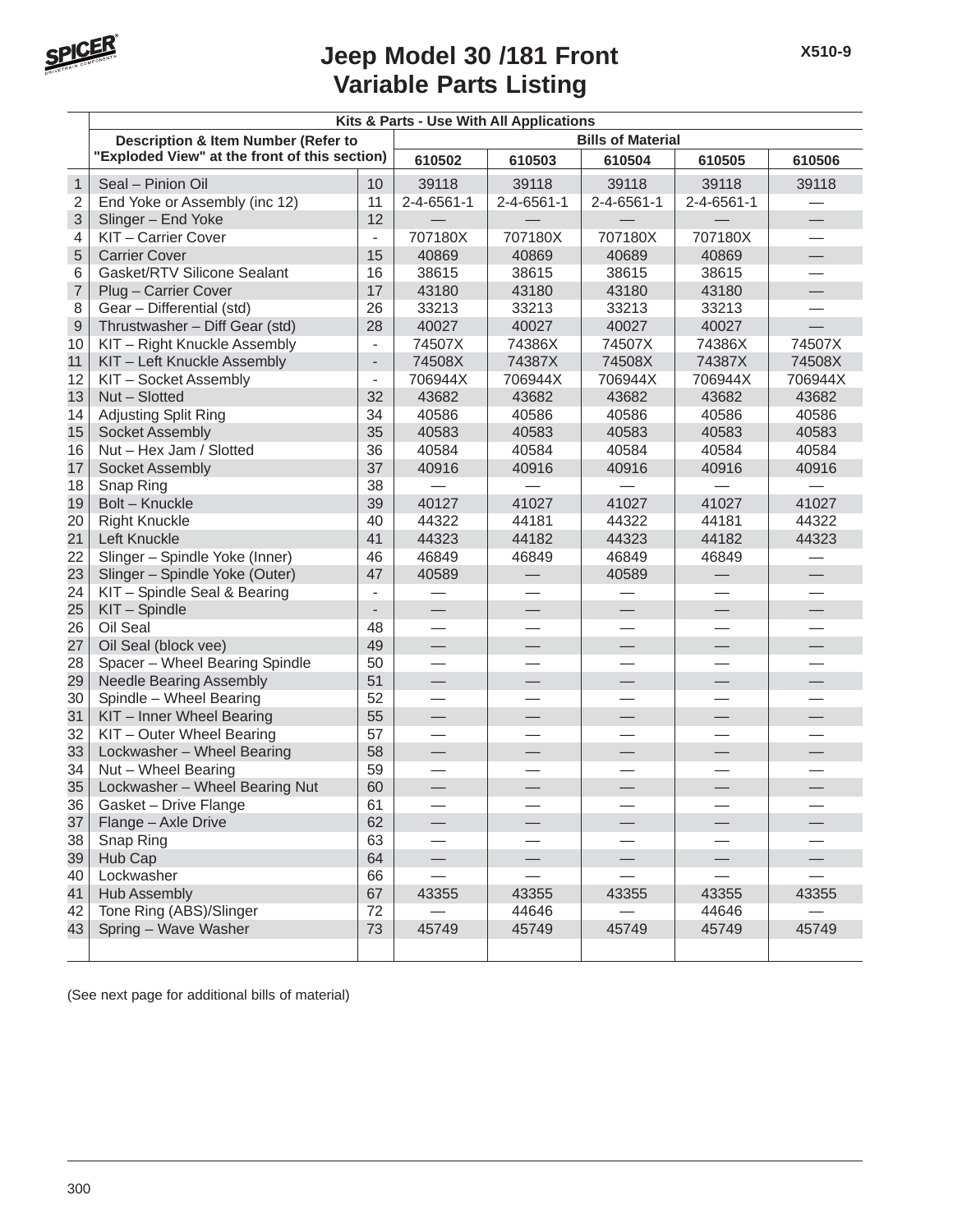

|                | Kits & Parts - Use With All Applications       |                          |                          |                          |            |                          |                          |  |  |  |  |
|----------------|------------------------------------------------|--------------------------|--------------------------|--------------------------|------------|--------------------------|--------------------------|--|--|--|--|
|                | <b>Description &amp; Item Number (Refer to</b> |                          | <b>Bills of Material</b> |                          |            |                          |                          |  |  |  |  |
|                | "Exploded View" at the front of this section)  |                          | 610507                   | 610528                   | 610557     | 610558                   | 610667                   |  |  |  |  |
| $\mathbf{1}$   | Seal - Pinion Oil                              | 10 <sup>°</sup>          | 39118                    | 39118                    | 39118      | 39118                    |                          |  |  |  |  |
| $\overline{2}$ | End Yoke or Assembly (inc 12)                  | 11                       |                          | 2-4-6561-1               | 2-4-6561-1 | 2-4-6561-1               |                          |  |  |  |  |
| 3              | Slinger - End Yoke                             | 12                       |                          |                          |            |                          |                          |  |  |  |  |
| 4              | KIT - Carrier Cover                            |                          |                          | 707180X                  | 707180X    | 707180X                  |                          |  |  |  |  |
| 5              | <b>Carrier Cover</b>                           | 15                       | $\qquad \qquad$          | 40869                    | 40869      | 40869                    | $\overline{\phantom{0}}$ |  |  |  |  |
| 6              | Gasket/RTV Silicone Sealant                    | 16                       |                          | 38615                    | 38615      | 38615                    |                          |  |  |  |  |
| $\overline{7}$ | Plug - Carrier Cover                           | 17                       |                          | 43180                    | 43180      | 43180                    |                          |  |  |  |  |
| 8              | Gear - Differential (std)                      | 26                       |                          | 33213                    | 33213      | 33213                    |                          |  |  |  |  |
| $\mathsf 9$    | Thrustwasher - Diff Gear (std)                 | 28                       |                          | 40027                    | 40027      | 40027                    |                          |  |  |  |  |
| 10             | KIT - Right Knuckle Assembly                   |                          | 74386X                   | 74386X                   | 74507X     | 74386X                   | 74507X                   |  |  |  |  |
| 11             | KIT - Left Knuckle Assembly                    | $\overline{\phantom{a}}$ | 74387X                   | 74387X                   | 74508X     | 74387X                   | 74508X                   |  |  |  |  |
| 12             | KIT - Socket Assembly                          | $\overline{\phantom{a}}$ | 706944X                  | 706944X                  | 706944X    | 706944X                  | 706944X                  |  |  |  |  |
| 13             | Nut - Slotted                                  | 32                       | 43682                    | 43682                    | 43682      | 43682                    | 43682                    |  |  |  |  |
| 14             | Adjusting Split Ring                           | 34                       | 40586                    | 40586                    | 40586      | 40586                    | 40586                    |  |  |  |  |
| 15             | Socket Assembly                                | 35                       | 40583                    | 40583                    | 40583      | 40583                    | 40583                    |  |  |  |  |
| 16             | Nut - Hex Jam / Slotted                        | 36                       | 40584                    | 40584                    | 40584      | 40584                    | 40584                    |  |  |  |  |
| 17             | Socket Assembly                                | 37                       | 40916                    | 40916                    | 40916      | 40916                    | 40916                    |  |  |  |  |
| 18             | Snap Ring                                      | 38                       |                          |                          |            |                          |                          |  |  |  |  |
| 19             | Bolt - Knuckle                                 | 39                       | 41027                    | 41027                    | 41027      | 41027                    | 41027                    |  |  |  |  |
| 20             | <b>Right Knuckle</b>                           | 40                       | 44181                    | 44181                    | 44322      | 44181                    | 44322                    |  |  |  |  |
| 21             | Left Knuckle                                   | 41                       | 44182                    | 44182                    | 44323      | 44182                    | 44323                    |  |  |  |  |
| 22             | Slinger - Spindle Yoke (Inner)                 | 46                       |                          | 46849                    | 46849      | 46849                    |                          |  |  |  |  |
| 23             | Slinger - Spindle Yoke (Outer)                 | 47                       |                          |                          | 40589      |                          | 46988                    |  |  |  |  |
| 24             | KIT - Spindle Seal & Bearing                   | $\overline{\phantom{a}}$ |                          |                          |            |                          |                          |  |  |  |  |
| 25             | KIT - Spindle                                  |                          | $\overline{\phantom{0}}$ |                          |            | $\overline{\phantom{0}}$ |                          |  |  |  |  |
| 26             | Oil Seal                                       | 48                       | $\overline{\phantom{0}}$ | $\overline{\phantom{0}}$ |            | $\overline{\phantom{0}}$ |                          |  |  |  |  |
| 27             | Oil Seal (block vee)                           | 49                       |                          |                          |            |                          |                          |  |  |  |  |
| 28             | Spacer - Wheel Bearing Spindle                 | 50                       |                          |                          |            |                          |                          |  |  |  |  |
| 29             | <b>Needle Bearing Assembly</b>                 | 51                       |                          |                          |            |                          |                          |  |  |  |  |
| 30             | Spindle - Wheel Bearing                        | 52                       |                          |                          |            |                          |                          |  |  |  |  |
| 31             | KIT - Inner Wheel Bearing                      | 55                       |                          |                          |            |                          |                          |  |  |  |  |
| 32             | KIT - Outer Wheel Bearing                      | 57                       |                          |                          |            |                          |                          |  |  |  |  |
| 33             | Lockwasher - Wheel Bearing                     | 58                       |                          |                          |            |                          |                          |  |  |  |  |
| 34             | Nut - Wheel Bearing                            | 59                       |                          |                          |            |                          |                          |  |  |  |  |
| 35             | Lockwasher - Wheel Bearing Nut                 | 60                       |                          |                          |            | $\overline{\phantom{0}}$ |                          |  |  |  |  |
| 36             | Gasket - Drive Flange                          | 61                       |                          |                          |            |                          |                          |  |  |  |  |
| 37             | Flange - Axle Drive                            | 62                       |                          |                          |            |                          |                          |  |  |  |  |
| 38             | Snap Ring                                      | 63                       |                          |                          |            |                          |                          |  |  |  |  |
| 39             | Hub Cap                                        | 64                       |                          | $\overline{\phantom{0}}$ |            |                          |                          |  |  |  |  |
| 40             | Lockwasher                                     | 66                       |                          |                          |            |                          |                          |  |  |  |  |
| 41             | <b>Hub Assembly</b>                            | 67                       | 43355                    | 43355                    | 43355      | 43355                    | 43355                    |  |  |  |  |
| 42             | Tone Ring (ABS)/Slinger                        | 72                       |                          | 44646                    |            | 44646                    |                          |  |  |  |  |
| 43             | Spring - Wave Washer                           | 73                       | 45749                    | 45749                    | 45749      | 45749                    | 45749                    |  |  |  |  |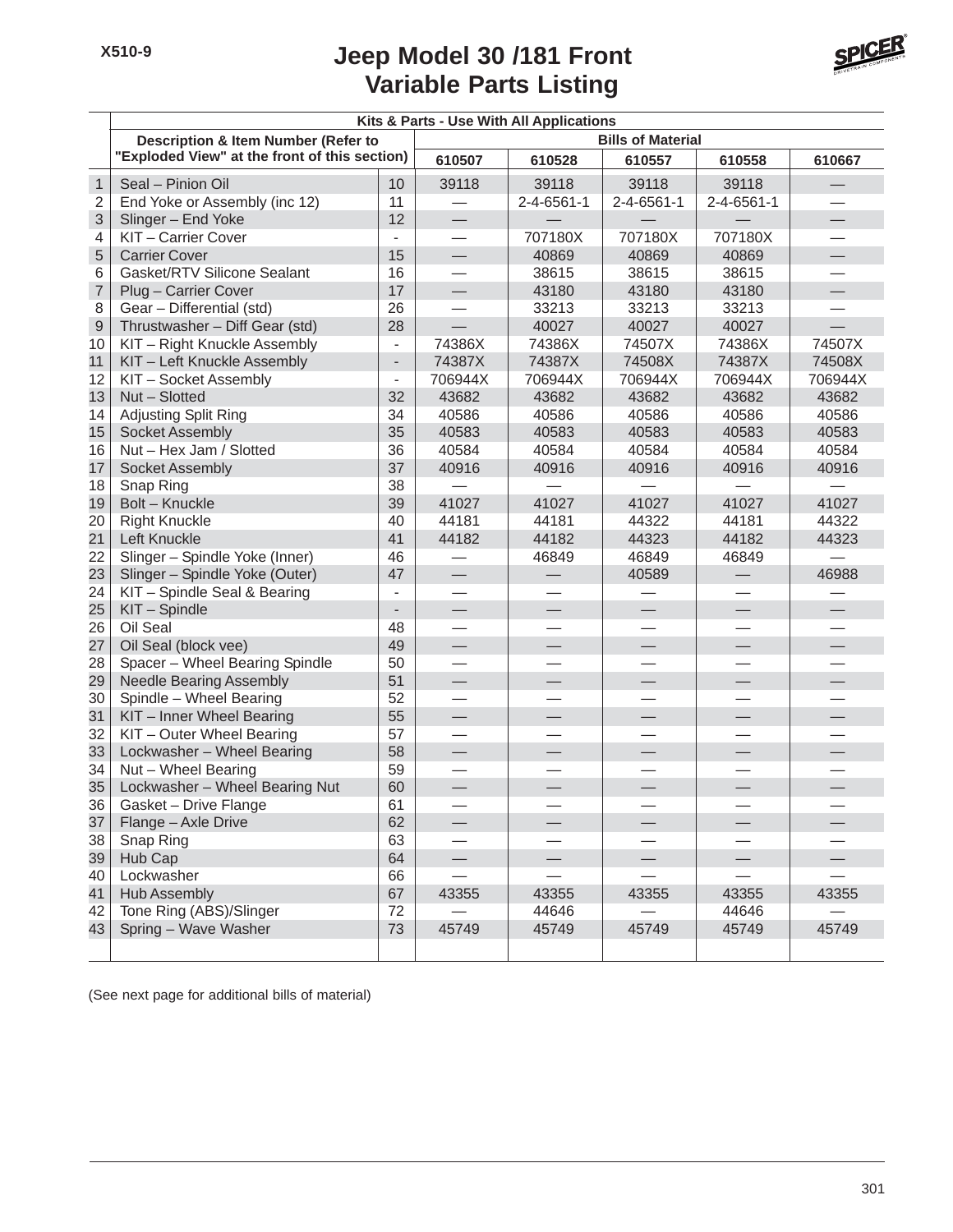

|                | Kits & Parts - Use With All Applications      |                          |                          |                 |                          |                          |                          |  |  |
|----------------|-----------------------------------------------|--------------------------|--------------------------|-----------------|--------------------------|--------------------------|--------------------------|--|--|
|                | Description & Item Number (Refer to           |                          | <b>Bills of Material</b> |                 |                          |                          |                          |  |  |
|                | "Exploded View" at the front of this section) |                          | 610668                   | 610669          | 610670                   | 610671                   | 610672                   |  |  |
| $\mathbf{1}$   | Seal - Pinion Oil                             | 10                       | $\overline{\phantom{0}}$ |                 |                          | 44895                    | 44895                    |  |  |
| $\overline{2}$ | End Yoke or Assembly (inc 12)                 | 11                       |                          |                 |                          | 2-4-6561-1               | $2 - 4 - 6561 - 1$       |  |  |
| 3              | Slinger - End Yoke                            | 12                       | $\qquad \qquad$          | $\qquad \qquad$ | $\qquad \qquad$          |                          |                          |  |  |
| 4              | KIT - Carrier Cover                           | $\overline{\phantom{0}}$ |                          |                 |                          | 707180X                  | 707180X                  |  |  |
| 5              | <b>Carrier Cover</b>                          | 15                       | $\qquad \qquad -$        |                 |                          | 40869                    | 40869                    |  |  |
| 6              | Gasket/RTV Silicone Sealant                   | 16                       |                          |                 |                          | 38615                    | 38615                    |  |  |
| $\overline{7}$ | Plug - Carrier Cover                          | 17                       | $\qquad \qquad$          |                 |                          | 43180                    | 43180                    |  |  |
| 8              | Gear - Differential (std)                     | 26                       | $\equiv$                 |                 | $\overline{\phantom{0}}$ | 33213                    | 33213                    |  |  |
| $\mathsf 9$    | Thrustwasher - Diff Gear (std)                | 28                       |                          |                 |                          | 40027                    | 40027                    |  |  |
| 10             | KIT - Right Knuckle Assembly                  | $\overline{\phantom{a}}$ | 74386X                   | 74507X          | 74386X                   | 74507X                   | 74386X                   |  |  |
| 11             | KIT - Left Knuckle Assembly                   | $\overline{\phantom{a}}$ | 74387X                   | 74508X          | 74387X                   | 74508X                   | 74387X                   |  |  |
| 12             | KIT - Socket Assembly                         | $\overline{\phantom{a}}$ | 706944X                  | 706944X         | 706944X                  | 706944X                  | 706944X                  |  |  |
| 13             | Nut - Slotted                                 | 32                       | 43682                    | 43682           | 43682                    | 43682                    | 43682                    |  |  |
| 14             | <b>Adjusting Split Ring</b>                   | 34                       | 40586                    | 40586           | 40586                    | 40586                    | 40586                    |  |  |
| 15             | Socket Assembly                               | 35                       | 40583                    | 40583           | 40583                    | 40583                    | 40583                    |  |  |
| 16             | Nut - Hex Jam / Slotted                       | 36                       | 40584                    | 40584           | 40584                    | 40584                    | 40584                    |  |  |
| 17             | Socket Assembly                               | 37                       | 40916                    | 40916           | 40916                    | 40916                    | 40916                    |  |  |
| 18             | Snap Ring                                     | 38                       |                          |                 |                          |                          |                          |  |  |
| 19             | Bolt - Knuckle                                | 39                       | 41027                    | 41027           | 41027                    | 41027                    | 41027                    |  |  |
| 20             | <b>Right Knuckle</b>                          | 40                       | 44181                    | 44322           | 44181                    | 44322                    | 44181                    |  |  |
| 21             | Left Knuckle                                  | 41                       | 44182                    | 44323           | 44182                    | 44323                    | 44182                    |  |  |
| 22             | Slinger - Spindle Yoke (Inner)                | 46                       |                          |                 |                          | 46849                    | 46849                    |  |  |
| 23             | Slinger - Spindle Yoke (Outer)                | 47                       | $\qquad \qquad -$        | 46988           |                          | 46988                    | $\overline{\phantom{0}}$ |  |  |
| 24             | KIT - Spindle Seal & Bearing                  | $\blacksquare$           |                          |                 |                          |                          |                          |  |  |
| 25             | KIT - Spindle                                 | $\overline{\phantom{a}}$ | $\overline{\phantom{0}}$ |                 |                          | $\overline{\phantom{0}}$ |                          |  |  |
| 26             | Oil Seal                                      | 48                       |                          |                 |                          |                          |                          |  |  |
| 27             | Oil Seal (block vee)                          | 49                       | $\overline{\phantom{0}}$ |                 |                          | $\overline{\phantom{0}}$ |                          |  |  |
| 28             | Spacer - Wheel Bearing Spindle                | 50                       | $\overline{\phantom{0}}$ |                 | $\overline{\phantom{0}}$ |                          |                          |  |  |
| 29             | <b>Needle Bearing Assembly</b>                | 51                       |                          |                 |                          |                          |                          |  |  |
| 30             | Spindle - Wheel Bearing                       | 52                       |                          |                 |                          |                          |                          |  |  |
| 31             | KIT - Inner Wheel Bearing                     | 55                       |                          |                 |                          |                          | $\overline{\phantom{0}}$ |  |  |
| 32             | KIT - Outer Wheel Bearing                     | 57                       | $\overline{\phantom{0}}$ |                 | $\equiv$                 | $\overline{\phantom{0}}$ | $\overline{\phantom{0}}$ |  |  |
| 33             | Lockwasher - Wheel Bearing                    | 58                       | $\qquad \qquad$          |                 | $\qquad \qquad$          | ═                        |                          |  |  |
| 34             | Nut - Wheel Bearing                           | 59                       |                          |                 |                          |                          |                          |  |  |
| 35             | Lockwasher - Wheel Bearing Nut                | 60                       |                          |                 |                          |                          |                          |  |  |
| 36             | Gasket - Drive Flange                         | 61                       |                          |                 |                          |                          |                          |  |  |
| 37             | Flange - Axle Drive                           | 62                       |                          |                 |                          |                          |                          |  |  |
| 38             | Snap Ring                                     | 63                       |                          |                 |                          |                          |                          |  |  |
| 39             | Hub Cap                                       | 64                       |                          |                 |                          |                          |                          |  |  |
| 40             | Lockwasher                                    | 66                       |                          |                 |                          |                          |                          |  |  |
| 41             | <b>Hub Assembly</b>                           | 67                       | 43355                    | 43355           | 43355                    | 43355                    | 43355                    |  |  |
| 42             | Tone Ring (ABS)/Slinger                       | 72                       | 44646                    |                 | 44646                    |                          | 44646                    |  |  |
| 43             | Spring - Wave Washer                          | 73                       | 45749                    | 45749           | 45749                    | 45749                    | 45749                    |  |  |
|                |                                               |                          |                          |                 |                          |                          |                          |  |  |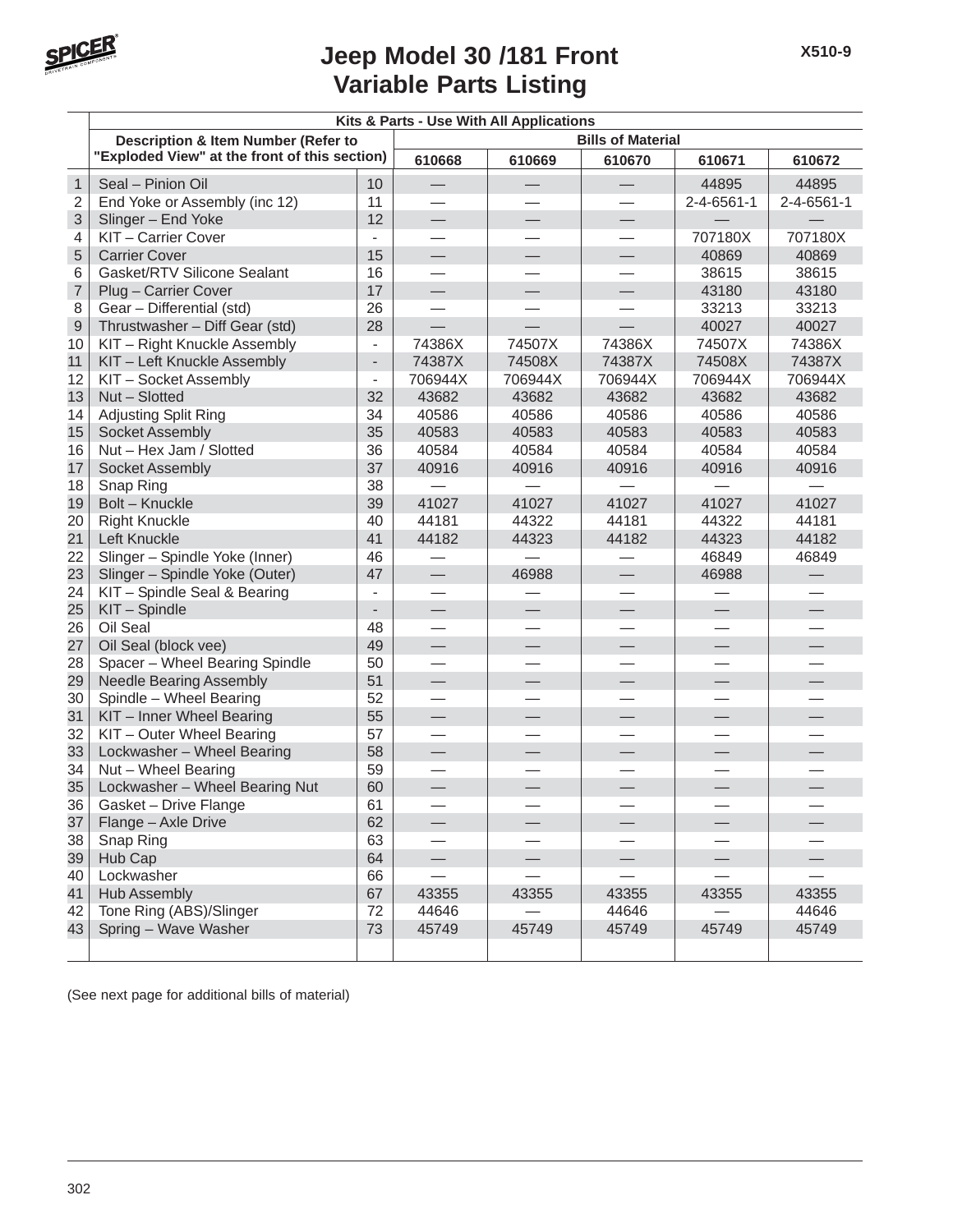

|                  | Kits & Parts - Use With All Applications       |                          |                          |                          |                          |                          |            |  |  |  |
|------------------|------------------------------------------------|--------------------------|--------------------------|--------------------------|--------------------------|--------------------------|------------|--|--|--|
|                  | <b>Description &amp; Item Number (Refer to</b> |                          |                          |                          | <b>Bills of Material</b> |                          |            |  |  |  |
|                  | "Exploded View" at the front of this section)  |                          | 610673                   | 610674                   | 610675                   | 610676                   | 610677     |  |  |  |
| $\mathbf{1}$     | Seal - Pinion Oil                              | 10                       | 44895                    | 44895                    | 44895                    | 44895                    | 44895      |  |  |  |
| $\sqrt{2}$       | End Yoke or Assembly (inc 12)                  | 11                       | 2-4-6561-1               | 2-4-6561-1               | 2-4-6561-1               | 2-4-6561-1               | 2-4-6561-1 |  |  |  |
| 3                | Slinger - End Yoke                             | 12                       |                          |                          |                          |                          |            |  |  |  |
| 4                | KIT-Carrier Cover                              | $\overline{\phantom{a}}$ | 707180X                  | 707180X                  | 707180X                  | 707180X                  | 707180X    |  |  |  |
| 5                | <b>Carrier Cover</b>                           | 15                       | 40869                    | 40869                    | 40869                    | 40869                    | 40869      |  |  |  |
| 6                | Gasket/RTV Silicone Sealant                    | 16                       | 38615                    | 38615                    | 38615                    | 38615                    | 38615      |  |  |  |
| $\overline{7}$   | Plug - Carrier Cover                           | 17                       | 43180                    | 43180                    | 43180                    | 43180                    | 43180      |  |  |  |
| 8                | Gear - Differential (std)                      | 26                       | 33213                    | 33213                    | 33213                    | 33213                    | 33213      |  |  |  |
| $\boldsymbol{9}$ | Thrustwasher - Diff Gear (std)                 | 28                       | 40027                    | 40027                    | 40027                    | 40027                    | 40027      |  |  |  |
| 10               | KIT - Right Knuckle Assembly                   |                          | 74507X                   | 74386X                   | 74507X                   | 74386X                   | 74507X     |  |  |  |
| 11               | KIT - Left Knuckle Assembly                    | $\overline{\phantom{a}}$ | 74508X                   | 74387X                   | 74508X                   | 74387X                   | 74508X     |  |  |  |
| 12               | KIT - Socket Assembly                          | $\overline{\phantom{a}}$ | 706944X                  | 706944X                  | 706944X                  | 706944X                  | 706944X    |  |  |  |
| 13               | Nut - Slotted                                  | 32                       | 43682                    | 43682                    | 43682                    | 43682                    | 43682      |  |  |  |
| 14               | Adjusting Split Ring                           | 34                       | 40586                    | 40586                    | 40586                    | 40586                    | 40586      |  |  |  |
| 15               | <b>Socket Assembly</b>                         | 35                       | 40583                    | 40583                    | 40583                    | 40583                    | 40583      |  |  |  |
| 16               | Nut - Hex Jam / Slotted                        | 36                       | 40584                    | 40584                    | 40584                    | 40584                    | 40584      |  |  |  |
| 17               | Socket Assembly                                | 37                       | 40916                    | 40916                    | 40916                    | 40916                    | 40916      |  |  |  |
| 18               | Snap Ring                                      | 38                       |                          |                          |                          |                          |            |  |  |  |
| 19               | Bolt - Knuckle                                 | 39                       | 41027                    | 41027                    | 41027                    | 41027                    | 41027      |  |  |  |
| 20               | <b>Right Knuckle</b>                           | 40                       | 44322                    | 44181                    | 44322                    | 44181                    | 44322      |  |  |  |
| 21               | Left Knuckle                                   | 41                       | 44323                    | 44182                    | 44323                    | 44182                    | 44323      |  |  |  |
| 22               | Slinger - Spindle Yoke (Inner)                 | 46                       | 46849                    |                          | 46849                    | 46849                    | 46849      |  |  |  |
| 23               | Slinger - Spindle Yoke (Outer)                 | 47                       | 46988                    | 46849                    | 46988                    |                          | 46988      |  |  |  |
| 24               | KIT - Spindle Seal & Bearing                   | $\overline{\phantom{a}}$ |                          |                          |                          |                          |            |  |  |  |
| 25               | KIT - Spindle                                  |                          | $\overline{\phantom{0}}$ |                          |                          | $\qquad \qquad -$        |            |  |  |  |
| 26               | Oil Seal                                       | 48                       |                          |                          |                          |                          |            |  |  |  |
| 27               | Oil Seal (block vee)                           | 49                       | —                        | $\overline{\phantom{0}}$ |                          | $\overline{\phantom{0}}$ |            |  |  |  |
| 28               | Spacer - Wheel Bearing Spindle                 | 50                       | $\overline{\phantom{0}}$ | $\overline{\phantom{0}}$ |                          | $\equiv$                 |            |  |  |  |
| 29               | <b>Needle Bearing Assembly</b>                 | 51                       |                          |                          |                          |                          |            |  |  |  |
| 30               | Spindle - Wheel Bearing                        | 52                       |                          |                          |                          |                          |            |  |  |  |
| 31               | KIT - Inner Wheel Bearing                      | 55                       |                          |                          | $\overline{\phantom{0}}$ |                          |            |  |  |  |
| 32               | KIT - Outer Wheel Bearing                      | 57                       | $\overline{\phantom{0}}$ | $\overline{\phantom{0}}$ |                          | $\equiv$                 |            |  |  |  |
| 33               | Lockwasher - Wheel Bearing                     | 58                       | $\qquad \qquad$          |                          |                          |                          | ♦          |  |  |  |
| 34               | Nut - Wheel Bearing                            | 59                       |                          |                          |                          |                          |            |  |  |  |
| 35               | Lockwasher - Wheel Bearing Nut                 | 60                       |                          |                          |                          |                          |            |  |  |  |
| 36               | Gasket - Drive Flange                          | 61                       |                          |                          |                          |                          |            |  |  |  |
| 37               | Flange - Axle Drive                            | 62                       |                          |                          |                          |                          |            |  |  |  |
| 38               | Snap Ring                                      | 63                       |                          |                          |                          |                          |            |  |  |  |
| 39               | Hub Cap                                        | 64                       |                          |                          |                          |                          |            |  |  |  |
| 40               | Lockwasher                                     | 66                       |                          |                          |                          |                          |            |  |  |  |
| 41               | <b>Hub Assembly</b>                            | 67                       | 43355                    | 43355                    | 43355                    | 43355                    | 43355      |  |  |  |
| 42               | Tone Ring/Slinger                              | 72                       |                          | 44646                    |                          | 44646                    |            |  |  |  |
| 43               | Spring - Wave Washer                           | 73                       | 45749                    | 45749                    | 45749                    | 45749                    | 45749      |  |  |  |
|                  |                                                |                          |                          |                          |                          |                          |            |  |  |  |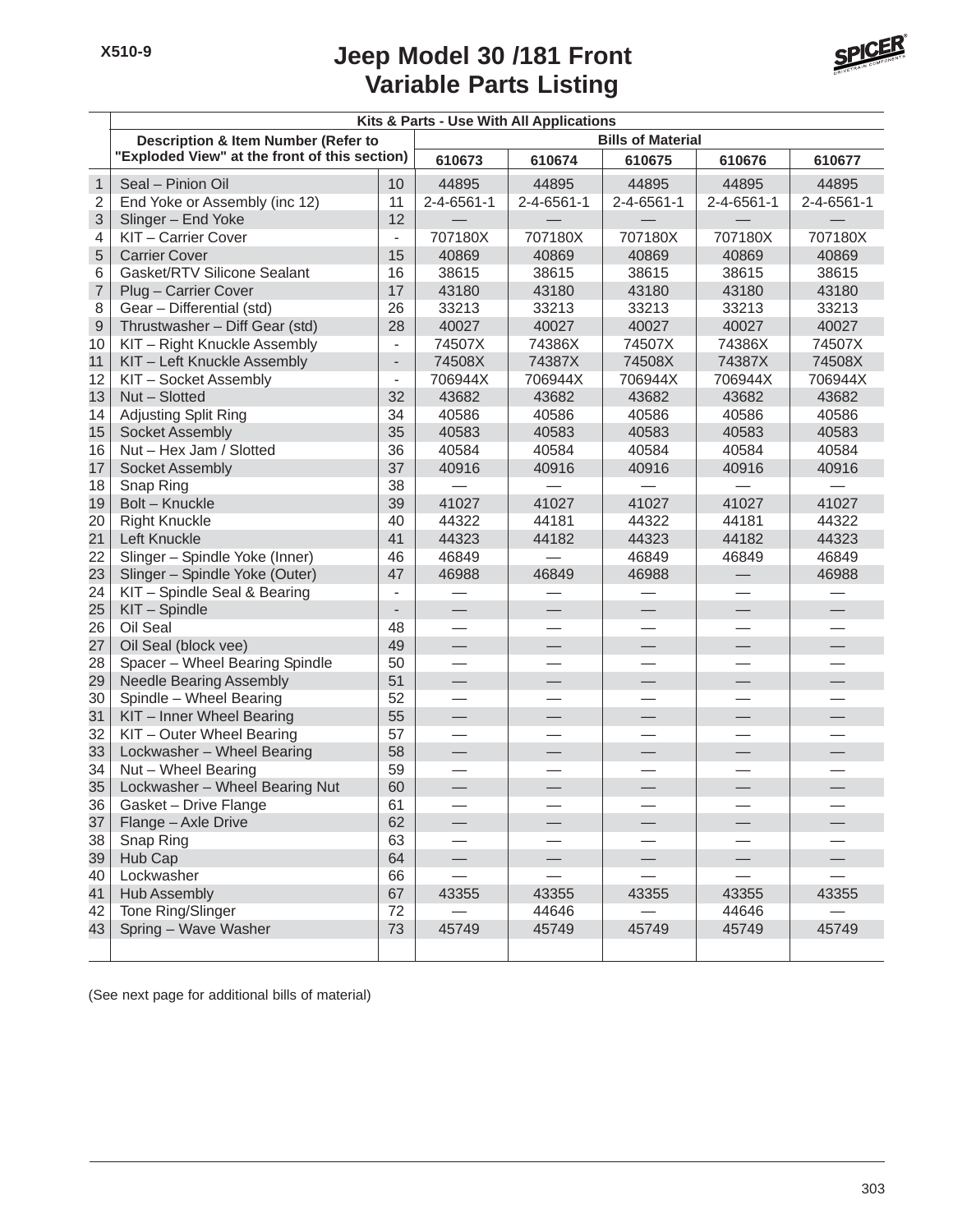

|                | Kits & Parts - Use With All Applications      |                          |                          |                          |                          |                |                |  |  |  |
|----------------|-----------------------------------------------|--------------------------|--------------------------|--------------------------|--------------------------|----------------|----------------|--|--|--|
|                | Description & Item Number (Refer to           |                          | <b>Bills of Material</b> |                          |                          |                |                |  |  |  |
|                | "Exploded View" at the front of this section) |                          | 610678                   | 610758                   | 610759                   | 610760         | 610761         |  |  |  |
| $\mathbf{1}$   | Seal - Pinion Oil                             | 10                       | 44895                    | 44895                    | 44895                    | 44895          | 44895          |  |  |  |
| $\overline{2}$ | End Yoke or Assembly (inc 12)                 | 11                       | $2 - 4 - 6561 - 1$       | $2 - 4 - 6561 - 1$       | 2-4-6561-1               | 2-4-6561-1     | 2-4-6561-1     |  |  |  |
| 3              | Slinger - End Yoke                            | 12                       |                          |                          |                          |                |                |  |  |  |
| 4              | KIT - Carrier Cover                           | $\overline{\phantom{a}}$ | 707180X                  | 707180X                  | 707180X                  | 707180X        | 707180X        |  |  |  |
| 5              | <b>Carrier Cover</b>                          | 15                       | 40869                    | 40869                    | 40869                    | 40869          | 40869          |  |  |  |
| 6              | Gasket/RTV Silicone Sealant                   | 16                       | 38615                    | 38615                    | 38615                    | 38615          | 38615          |  |  |  |
| $\overline{7}$ | Plug - Carrier Cover                          | 17                       | 43180                    | 43180                    | 43180                    | 43180          | 43180          |  |  |  |
| 8              | Gear - Differential (std)                     | 26                       | 33213                    | 33213                    | 33213                    | 33213          | 33213          |  |  |  |
| 9              | Thrustwasher - Diff Gear (std)                | 28                       | 40027                    | 40027                    | 40027                    | 40027          | 40027          |  |  |  |
| 10             | KIT - Right Knuckle Assembly                  | $\blacksquare$           | 74386X                   | 74507X                   | 74386X                   | 74507X         | 74386X         |  |  |  |
| 11             | KIT - Left Knuckle Assembly                   | $\overline{\phantom{a}}$ | 74387X                   | 74508X                   | 74387X                   | 74508X         | 74387X         |  |  |  |
| 12             | KIT - Socket Assembly                         | $\blacksquare$           | 706944X                  | 706944X                  | 706944X                  | 706944X        | 706944X        |  |  |  |
| 13<br>14       | Nut - Slotted                                 | 32<br>34                 | 43682<br>40586           | 43682<br>40586           | 43682<br>40586           | 43682<br>40586 | 43682<br>40586 |  |  |  |
| 15             | Adjusting Split Ring<br>Socket Assembly       | 35                       | 40583                    | 40583                    | 40583                    | 40583          | 40583          |  |  |  |
| 16             | Nut - Hex Jam / Slotted                       | 36                       | 40584                    | 40584                    | 40584                    | 40584          | 40584          |  |  |  |
| 17             | Socket Assembly                               | 37                       | 40916                    | 40916                    | 40916                    | 40916          | 40916          |  |  |  |
| 18             | Snap Ring                                     | 38                       |                          |                          |                          |                |                |  |  |  |
| 19             | Bolt - Knuckle                                | 39                       | 41027                    | 41027                    | 41027                    | 41027          | 41027          |  |  |  |
| 20             | <b>Right Knuckle</b>                          | 40                       | 44181                    | 44322                    | 44181                    | 44322          | 44181          |  |  |  |
| 21             | Left Knuckle                                  | 41                       | 44182                    | 44323                    | 44182                    | 44323          | 44182          |  |  |  |
| 22             | Slinger - Spindle Yoke (Inner)                | 46                       | 46849                    | 46849                    | 46849                    | 46849          | 46849          |  |  |  |
| 23             | Slinger - Spindle Yoke (Outer)                | 47                       |                          | 46988                    | $\overline{\phantom{0}}$ | 46988          |                |  |  |  |
| 24             | KIT - Spindle Seal & Bearing                  | $\overline{\phantom{a}}$ |                          |                          |                          |                |                |  |  |  |
| 25             | KIT - Spindle                                 |                          | $\qquad \qquad -$        |                          |                          |                |                |  |  |  |
| 26             | Oil Seal                                      | 48                       |                          |                          |                          |                |                |  |  |  |
| 27             | Oil Seal (block vee)                          | 49                       | $\overline{\phantom{0}}$ |                          | $\overline{\phantom{0}}$ | $\Rightarrow$  |                |  |  |  |
| 28             | Spacer - Wheel Bearing Spindle                | 50                       | $\overline{\phantom{0}}$ |                          | $\overline{\phantom{a}}$ |                |                |  |  |  |
| 29             | Bearing Assembly - Needle                     | 51                       | $\overline{\phantom{0}}$ |                          | ⊖                        |                |                |  |  |  |
| 30             | Spindle - Wheel Bearing                       | 52                       |                          |                          |                          |                |                |  |  |  |
| 31             | KIT - Inner Wheel Bearing                     | 55                       |                          |                          |                          |                |                |  |  |  |
| 32             | KIT - Outer Wheel Bearing                     | 57                       |                          |                          |                          |                |                |  |  |  |
| 33             | Lockwasher - Wheel Bearing                    | 58                       | $\overline{\phantom{0}}$ | $\overline{\phantom{0}}$ | $\frac{1}{2}$            |                |                |  |  |  |
| 34             | Nut - Wheel Bearing                           | 59                       | $\overline{\phantom{0}}$ |                          |                          | —              |                |  |  |  |
| 35             | Lockwasher - Wheel Bearing Nut                | 60                       |                          |                          |                          |                |                |  |  |  |
| 36             | Gasket - Drive Flange                         | 61<br>62                 |                          |                          |                          |                |                |  |  |  |
| 37<br>38       | Flange - Axle Drive<br>Snap Ring              | 63                       |                          |                          |                          |                |                |  |  |  |
| 39             | Hub Cap                                       | 64                       | $\overline{\phantom{0}}$ |                          |                          |                |                |  |  |  |
| 40             | Lockwasher                                    | 66                       |                          |                          |                          |                |                |  |  |  |
| 41             | <b>Hub Assembly</b>                           | 67                       | 43355                    | 49773                    | 49773                    | 49773          | 49773          |  |  |  |
| 42             | Tone Ring/Slinger                             | 72                       | 44646                    |                          | 44646                    |                | 44646          |  |  |  |
| 43             | Spring - Wave Washer                          | 73                       | 45749                    | 45749                    | 45749                    | 45749          | 45749          |  |  |  |
|                |                                               |                          |                          |                          |                          |                |                |  |  |  |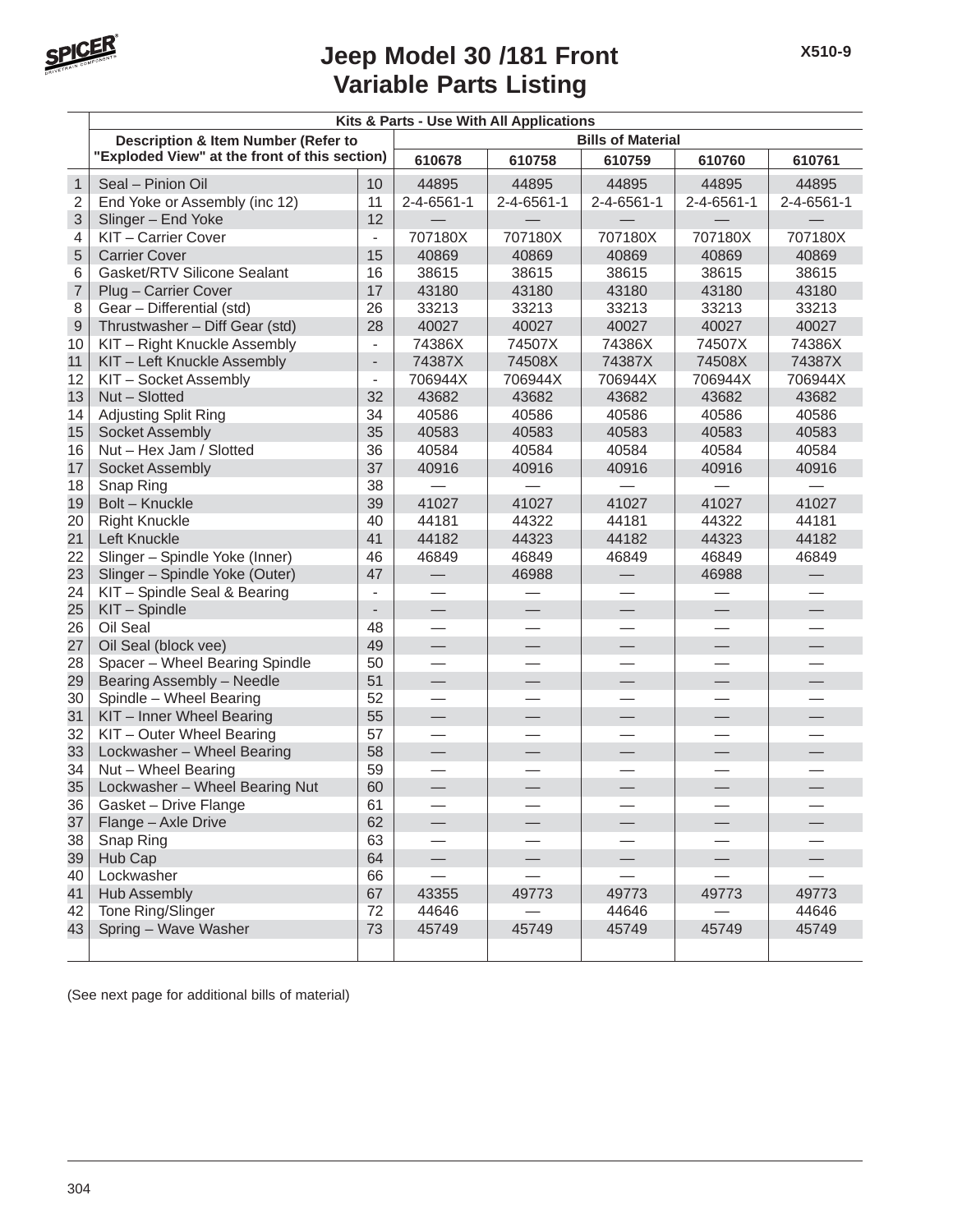

|                | Kits & Parts - Use With All Applications       |                          |                          |                          |                    |                          |                          |  |  |  |  |
|----------------|------------------------------------------------|--------------------------|--------------------------|--------------------------|--------------------|--------------------------|--------------------------|--|--|--|--|
|                | <b>Description &amp; Item Number (Refer to</b> |                          | <b>Bills of Material</b> |                          |                    |                          |                          |  |  |  |  |
|                | "Exploded View" at the front of this section)  |                          | 610762                   | 610763                   | 610764             | 610765                   | 610766                   |  |  |  |  |
| $\mathbf{1}$   | Seal - Pinion Oil                              | 10 <sup>1</sup>          | 44895                    | 44895                    | 44895              | 44895                    |                          |  |  |  |  |
| $\sqrt{2}$     | End Yoke or Assembly (inc 12)                  | 11                       | 2-4-6561-1               | 2-4-6561-1               | $2 - 4 - 6561 - 1$ | 2-4-6561-1               |                          |  |  |  |  |
| 3              | Slinger - End Yoke                             | 12                       |                          |                          |                    |                          | $\qquad \qquad$          |  |  |  |  |
| 4              | KIT-Carrier Cover                              | $\overline{\phantom{0}}$ | 707180X                  | 707180X                  | 707180X            | 707180X                  |                          |  |  |  |  |
| 5              | <b>Carrier Cover</b>                           | 15                       | 40869                    | 40869                    | 40869              | 40869                    | $\bigoplus$              |  |  |  |  |
| 6              | Gasket/RTV Silicone Sealant                    | 16                       | 38615                    | 38615                    | 38615              | 38615                    |                          |  |  |  |  |
| $\overline{7}$ | Plug - Carrier Cover                           | 17                       | 43180                    | 43180                    | 43180              | 43180                    |                          |  |  |  |  |
| 8              | Gear - Differential (std)                      | 26                       | 33213                    | 33213                    | 33213              | 33213                    |                          |  |  |  |  |
| 9              | Thrustwasher - Diff Gear (std)                 | 28                       | 40027                    | 40027                    | 40027              | 40027                    |                          |  |  |  |  |
| 10             | KIT - Right Knuckle Assembly                   | $\overline{\phantom{0}}$ | 74507X                   | 74386X                   | 74507X             | 74386X                   | 74507X                   |  |  |  |  |
| 11             | KIT - Left Knuckle Assembly                    |                          | 74508X                   | 74387X                   | 74508X             | 74387X                   | 74508X                   |  |  |  |  |
| 12             | KIT - Socket Assembly                          | $\overline{\phantom{0}}$ | 706944X                  | 706944X                  | 706944X            | 706944X                  | 706944X                  |  |  |  |  |
| 13             | Nut - Slotted                                  | 32                       | 43682                    | 43682                    | 43682              | 43682                    | 43682                    |  |  |  |  |
| 14             | Adjusting Split Ring                           | 34                       | 40586                    | 40586                    | 40586              | 40586                    | 40586                    |  |  |  |  |
| 15             | Socket Assembly                                | 35                       | 40583                    | 40583                    | 40583              | 40583                    | 40583                    |  |  |  |  |
| 16             | Nut - Hex Jam / Slotted                        | 36                       | 40584                    | 40584                    | 40584              | 40584                    | 40584                    |  |  |  |  |
| 17             | <b>Socket Assembly</b>                         | 37                       | 40916                    | 40916                    | 40916              | 40916                    | 40916                    |  |  |  |  |
| 18             | Snap Ring                                      | 38                       |                          |                          |                    |                          |                          |  |  |  |  |
| 19             | Bolt - Knuckle                                 | 39                       | 41027                    | 41027                    | 41027              | 41027                    | 41027                    |  |  |  |  |
| 20             | <b>Right Knuckle</b>                           | 40                       | 44322                    | 44181                    | 44322              | 44181                    | 44322                    |  |  |  |  |
| 21             | Left Knuckle                                   | 41                       | 44323                    | 44182                    | 44323              | 44182                    | 44323                    |  |  |  |  |
| 22             | Slinger - Spindle Yoke (Inner)                 | 46                       | 46849                    | 46849                    | 46849              | 46849                    |                          |  |  |  |  |
| 23             | Slinger - Spindle Yoke (Outer)                 | 47                       | 46988                    | $\overline{\phantom{0}}$ | 46988              | $\qquad \qquad -$        | 46988                    |  |  |  |  |
| 24             | KIT - Spindle Seal & Bearing                   |                          |                          | $\overline{\phantom{0}}$ |                    |                          |                          |  |  |  |  |
| 25             | KIT - Spindle                                  |                          |                          | $\overline{\phantom{0}}$ |                    |                          |                          |  |  |  |  |
| 26             | Oil Seal                                       | 48                       |                          |                          |                    |                          |                          |  |  |  |  |
| 27             | Oil Seal (block vee)                           | 49                       | $\overline{\phantom{0}}$ |                          |                    | $\qquad \qquad -$        | $\overline{\phantom{0}}$ |  |  |  |  |
| 28             | Spacer - Wheel Bearing Spindle                 | 50                       |                          |                          |                    |                          |                          |  |  |  |  |
| 29             | Bearing Assembly - Needle                      | 51                       |                          | $\overline{\phantom{0}}$ |                    | $\overline{\phantom{0}}$ |                          |  |  |  |  |
| 30             | Spindle - Wheel Bearing                        | 52                       |                          |                          |                    |                          |                          |  |  |  |  |
| 31             | KIT - Inner Wheel Bearing                      | 55                       |                          |                          |                    |                          |                          |  |  |  |  |
| 32             | KIT - Outer Wheel Bearing                      | 57                       |                          |                          |                    |                          |                          |  |  |  |  |
| 33             | Lockwasher - Wheel Bearing                     | 58                       |                          |                          |                    |                          | $\overline{\phantom{0}}$ |  |  |  |  |
| 34             | Nut - Wheel Bearing                            | 59                       |                          |                          |                    |                          |                          |  |  |  |  |
| 35             | Lockwasher - Wheel Bearing Nut                 | 60                       |                          |                          |                    |                          |                          |  |  |  |  |
| 36             | Gasket - Drive Flange                          | 61                       |                          |                          |                    |                          |                          |  |  |  |  |
| 37             | Flange - Axle Drive                            | 62                       |                          |                          |                    |                          |                          |  |  |  |  |
| 38             | Snap Ring                                      | 63                       |                          |                          |                    |                          |                          |  |  |  |  |
| 39             | Hub Cap                                        | 64                       |                          |                          |                    | $\overline{\phantom{0}}$ |                          |  |  |  |  |
| 40             | Lockwasher                                     | 66                       |                          |                          |                    |                          |                          |  |  |  |  |
| 41             | <b>Hub Assembly</b>                            | 67                       | 49773                    | 49773                    | 49773              | 49773                    | 49773                    |  |  |  |  |
| 42             | Tone Ring/Slinger                              | 72                       |                          | 44646                    |                    | 44646                    |                          |  |  |  |  |
| 43             | Spring - Wave Washer                           | 73                       | 45749                    | 45749                    | 45749              | 45749                    | 45749                    |  |  |  |  |
|                |                                                |                          |                          |                          |                    |                          |                          |  |  |  |  |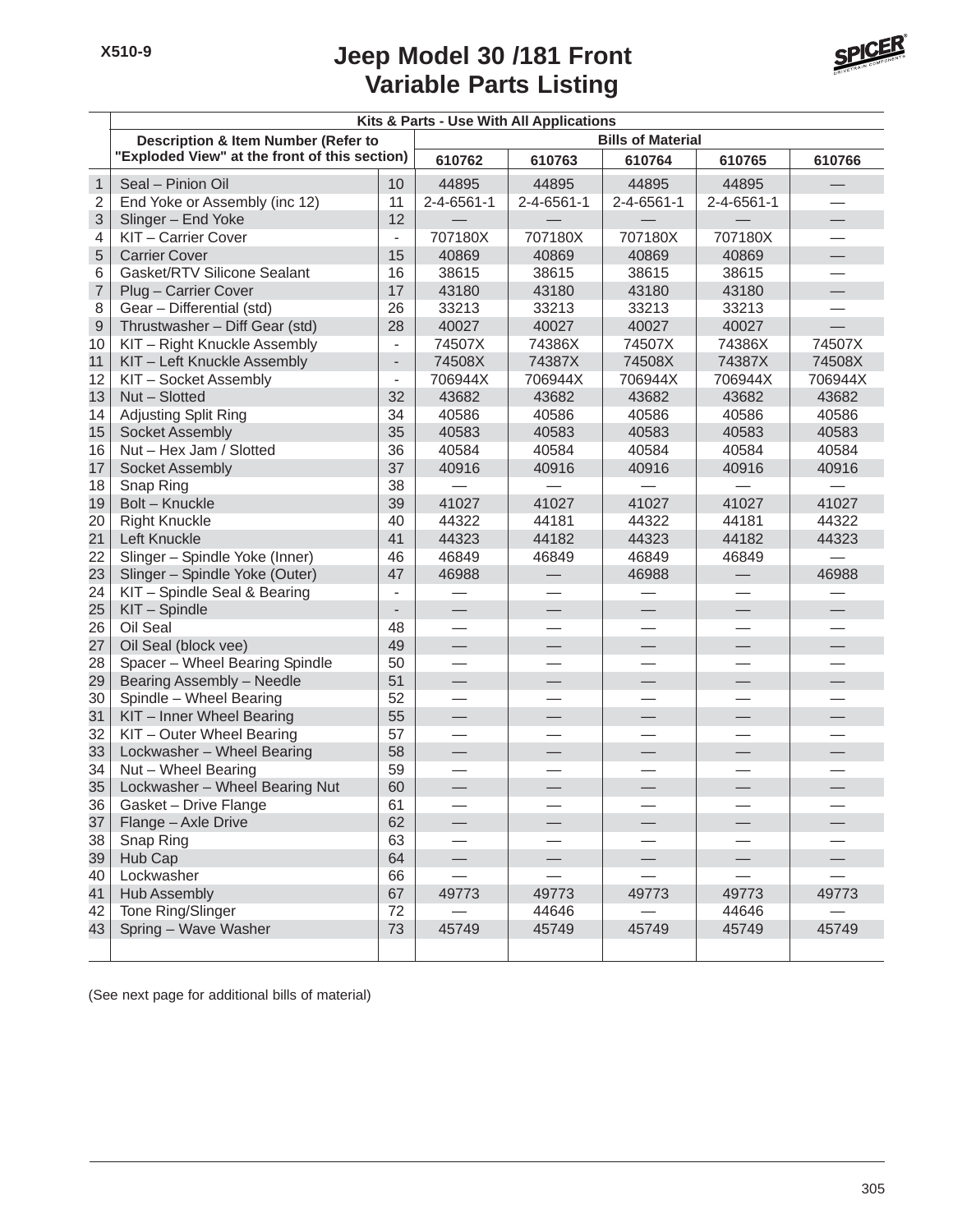

|                 | Kits & Parts - Use With All Applications      |                          |                          |          |                          |                          |                          |  |  |
|-----------------|-----------------------------------------------|--------------------------|--------------------------|----------|--------------------------|--------------------------|--------------------------|--|--|
|                 | Description & Item Number (Refer to           |                          | <b>Bills of Material</b> |          |                          |                          |                          |  |  |
|                 | "Exploded View" at the front of this section) |                          | 610767                   | 610768   | 610769                   | 610849                   | 610850                   |  |  |
| $\mathbf{1}$    | Seal - Pinion Oil                             | 10                       | $\overline{\phantom{0}}$ |          |                          | 44895                    | 44895                    |  |  |
| $\overline{2}$  | End Yoke or Assembly (inc 12)                 | 11                       |                          |          |                          | 2-4-6561-1               | $2 - 4 - 6561 - 1$       |  |  |
| 3               | Slinger - End Yoke                            | 12                       | $\qquad \qquad$          | $\equiv$ |                          |                          |                          |  |  |
| 4               | KIT - Carrier Cover                           | $\overline{\phantom{a}}$ |                          |          |                          | 707180X                  | 707180X                  |  |  |
| 5               | <b>Carrier Cover</b>                          | 15                       | $\overline{\phantom{0}}$ |          |                          | 40869                    | 40869                    |  |  |
| 6               | Gasket/RTV Silicone Sealant                   | 16                       |                          |          |                          | 38615                    | 38615                    |  |  |
| $\overline{7}$  | Plug - Carrier Cover                          | 17                       | $\overline{\phantom{0}}$ |          |                          | 43180                    | 43180                    |  |  |
| 8               | Gear - Differential (std)                     | 26                       | $\overline{\phantom{0}}$ |          | $\overline{\phantom{0}}$ | 33213                    | 33213                    |  |  |
| $\mathsf 9$     | Thrustwasher - Diff Gear (std)                | 28                       |                          |          |                          | 40027                    | 40027                    |  |  |
| 10              | KIT - Right Knuckle Assembly                  | $\blacksquare$           | 74386X                   | 74507X   | 74386X                   | 74507X                   | 74386X                   |  |  |
| 11              | KIT - Left Knuckle Assembly                   | $\overline{\phantom{a}}$ | 74387X                   | 74508X   | 74387X                   | 74508X                   | 74387X                   |  |  |
| 12              | KIT - Socket Assembly                         | $\overline{\phantom{a}}$ | 706944X                  | 706944X  | 706944X                  | 706944X                  | 706944X                  |  |  |
| 13              | Nut - Slotted                                 | 32                       | 43682                    | 43682    | 43682                    | 43682                    | 43682                    |  |  |
| 14              | Adjusting Split Ring                          | 34                       | 40586                    | 40586    | 40586                    | 40586                    | 40586                    |  |  |
| 15              | <b>Socket Assembly</b>                        | 35                       | 40583                    | 40583    | 40583                    | 40583                    | 40583                    |  |  |
| 16              | Nut - Hex Jam / Slotted                       | 36                       | 40584                    | 40584    | 40584                    | 40584                    | 40584                    |  |  |
| 17              | Socket Assembly                               | 37                       | 40916                    | 40916    | 40916                    | 40916                    | 40916                    |  |  |
| 18              | Snap Ring                                     | 38                       |                          |          |                          |                          |                          |  |  |
| 19              | Bolt - Knuckle                                | 39                       | 41027                    | 41027    | 41027                    | 41027                    | 41027                    |  |  |
| 20              | <b>Right Knuckle</b>                          | 40                       | 44181                    | 44322    | 44181                    | 44322                    | 44181                    |  |  |
| 21              | Left Knuckle                                  | 41                       | 44182                    | 44323    | 44182                    | 44323                    | 44182                    |  |  |
| 22              | Slinger-Spindle Yoke (Inner)                  | 46                       |                          |          |                          | 46849                    | 46849                    |  |  |
| 23              | Slinger - Spindle Yoke (Outer)                | 47                       | $\qquad \qquad$          | 46988    | $\overline{\phantom{0}}$ | 46988                    | $\overline{\phantom{0}}$ |  |  |
| $\overline{24}$ | KIT - Spindle Seal & Bearing                  | $\overline{\phantom{a}}$ |                          |          |                          |                          |                          |  |  |
| 25              | KIT - Spindle                                 | $\overline{\phantom{a}}$ |                          |          | $\overline{\phantom{0}}$ | $\frac{1}{2}$            |                          |  |  |
| 26              | Oil Seal                                      | 48                       |                          |          |                          |                          |                          |  |  |
| 27              | Oil Seal (block vee)                          | 49                       | —                        |          |                          | $\overline{\phantom{0}}$ |                          |  |  |
| 28              | Spacer - Wheel Bearing Spindle                | 50                       | $\overline{\phantom{0}}$ |          | $\overline{\phantom{0}}$ |                          |                          |  |  |
| 29              | <b>Needle Bearing Assembly</b>                | 51                       |                          |          |                          |                          |                          |  |  |
| 30              | Spindle - Wheel Bearing                       | 52                       |                          |          |                          |                          |                          |  |  |
| 31              | KIT - Inner Wheel Bearing                     | 55                       | $\overline{\phantom{0}}$ |          | $\overline{\phantom{0}}$ |                          | $\overline{\phantom{0}}$ |  |  |
| 32              | KIT - Outer Wheel Bearing                     | 57                       | $\overline{\phantom{0}}$ |          | $\overline{\phantom{0}}$ |                          |                          |  |  |
| 33              | Lockwasher - Wheel Bearing                    | 58                       | $\qquad \qquad$          |          | $\overline{\phantom{0}}$ | ═                        |                          |  |  |
| 34              | Nut - Wheel Bearing                           | 59                       |                          |          |                          |                          |                          |  |  |
| 35              | Lockwasher - Wheel Bearing Nut                | 60                       |                          |          | $\overline{\phantom{0}}$ | $\overline{\phantom{0}}$ |                          |  |  |
| 36              | Gasket - Drive Flange                         | 61                       |                          |          |                          |                          |                          |  |  |
| 37              | Flange - Axle Drive                           | 62                       |                          |          |                          |                          |                          |  |  |
| 38              | Snap Ring                                     | 63                       |                          |          |                          |                          |                          |  |  |
| 39              | Hub Cap                                       | 64                       |                          |          |                          |                          |                          |  |  |
| 40              | Lockwasher                                    | 66                       |                          |          |                          |                          |                          |  |  |
| 41              | <b>Hub Assembly</b>                           | 67                       | 49773                    | 49773    | 49773                    | 49773                    | 49773                    |  |  |
| 42              | Tone Ring/Slinger                             | 72                       | 44646                    |          | 44646                    |                          | 44646                    |  |  |
| 43              | Spring - Wave Washer                          | 73                       | 45749                    | 45749    | 45749                    | 45749                    | 45749                    |  |  |
|                 |                                               |                          |                          |          |                          |                          |                          |  |  |